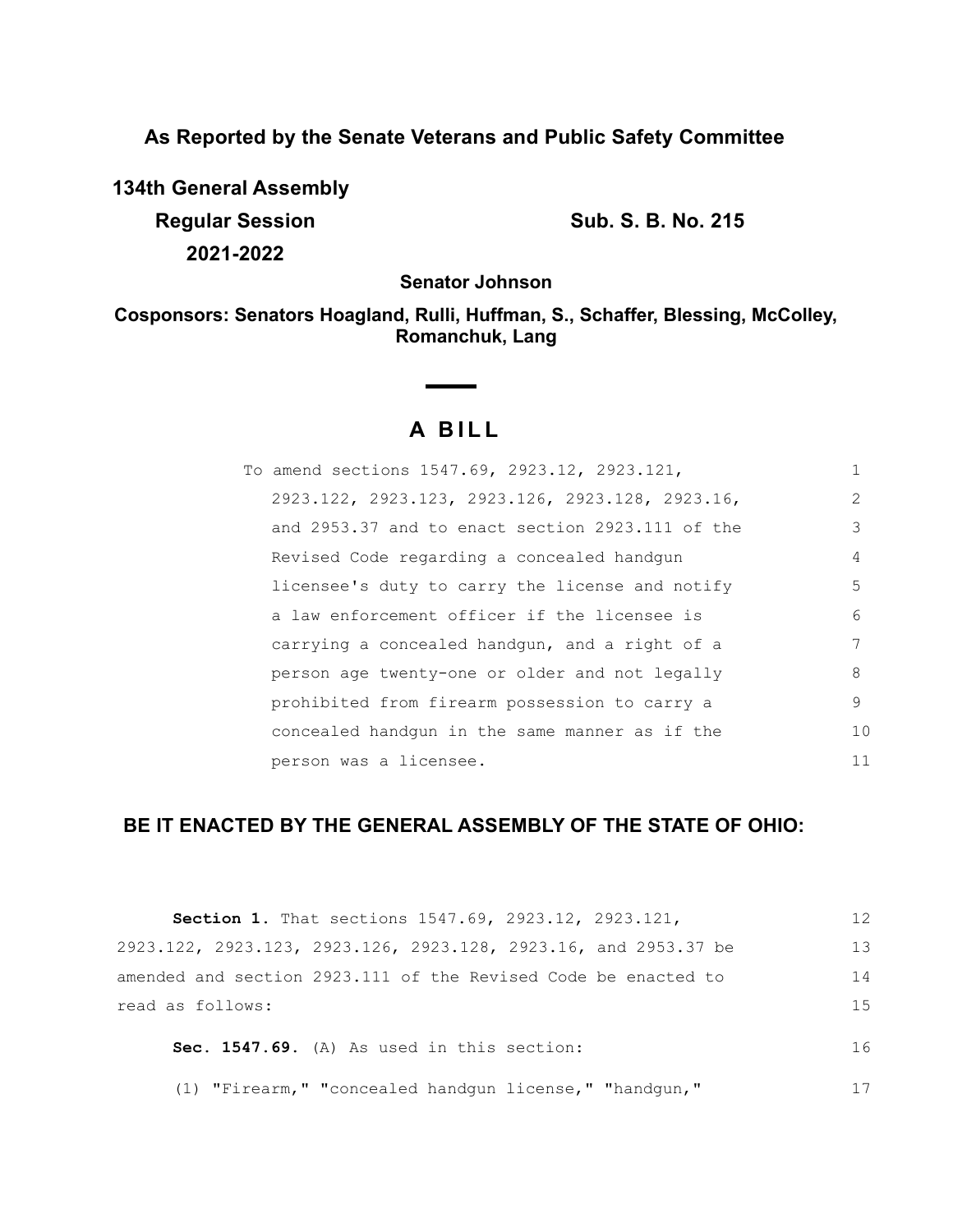# **Sub. S. B. No. 215 Page 2 As Reported by the Senate Veterans and Public Safety Committee**

"valid concealed handgun license," and "active duty" have the same meanings as in section 2923.11 of the Revised Code.

(2) "Unloaded" has the same meanings as in divisions (K) (5) and (6) of section 2923.16 of the Revised Code, except that all references in the definition in division (K)(5) of that section to "vehicle" shall be construed for purposes of this section to be references to "vessel." 20 21 22 23  $24$ 

(B) No person shall knowingly discharge a firearm while in or on a vessel.

(C) No person shall knowingly transport or have a loaded firearm in a vessel in a manner that the firearm is accessible to the operator or any passenger.

(D) No person shall knowingly transport or have a firearm in a vessel unless it is unloaded and is carried in one of the following ways:

(1) In a closed package, box, or case;

(2) In plain sight with the action opened or the weapon stripped, or, if the firearm is of a type on which the action will not stay open or that cannot easily be stripped, in plain sight. 34 35 36 37

(E)(1) The affirmative defenses authorized in divisions (D)(1) and (2) of section 2923.12 of the Revised Code are affirmative defenses to a charge under division (C) or (D) of this section that involves a firearm other than a handgun. It is an affirmative defense to a charge under division (C) or (D) of this section of transporting or having a firearm of any type, including a handgun, in a vessel that the actor transported or had the firearm in the vessel for any lawful purpose and while the vessel was on the actor's own property, provided that this 38 39 40 41 42 43 44 45 46

18 19

25 26

27 28 29

30 31 32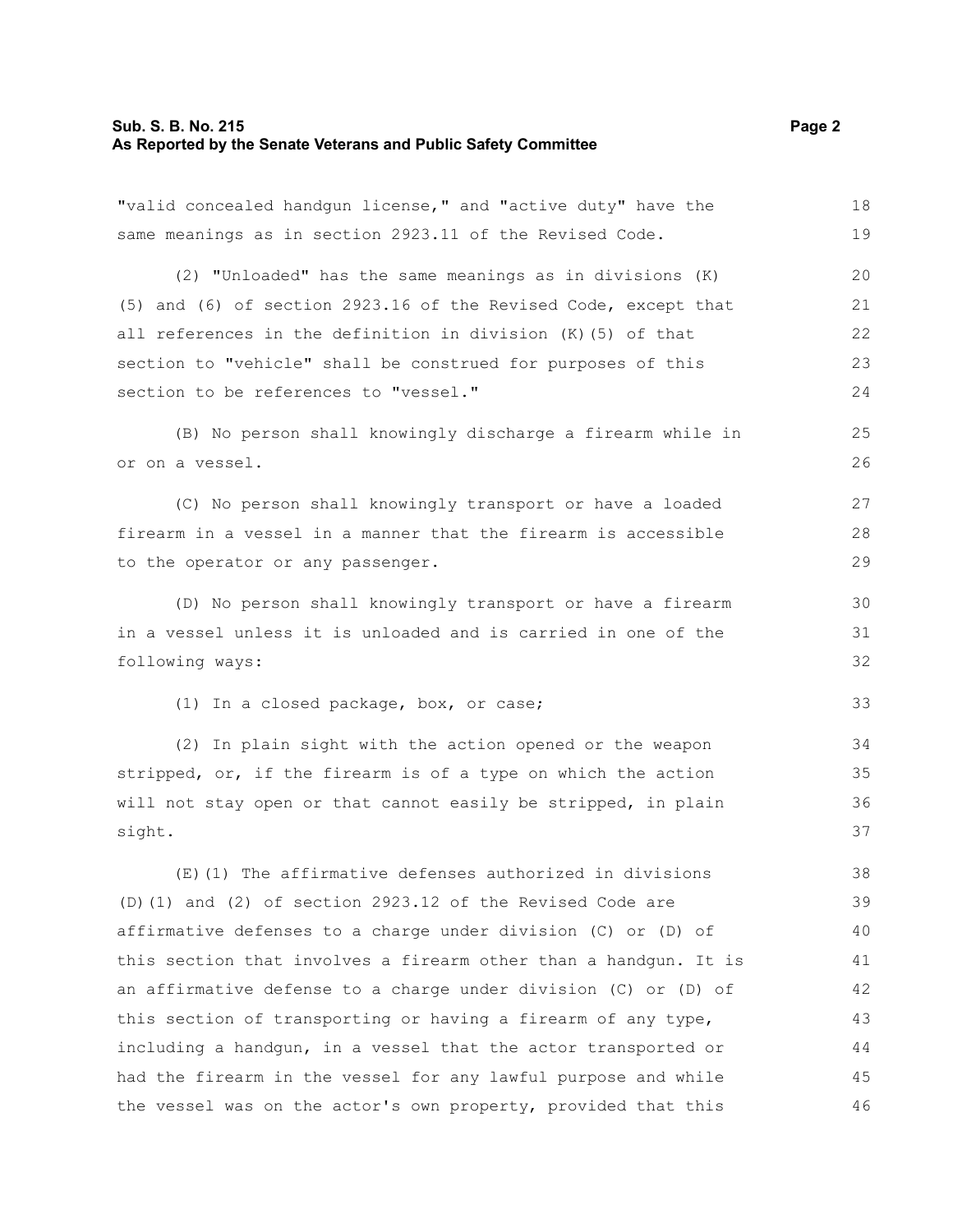#### **Sub. S. B. No. 215 Page 3 As Reported by the Senate Veterans and Public Safety Committee**

affirmative defense is not available unless the actor, prior to arriving at the vessel on the actor's own property, did not transport or possess the firearm in the vessel or in a motor vehicle in a manner prohibited by this section or division (B) or (C) of section 2923.16 of the Revised Code while the vessel was being operated on a waterway that was not on the actor's own property or while the motor vehicle was being operated on a street, highway, or other public or private property used by the public for vehicular traffic. 47 48 49 50 51 52 53 54 55

(2) No person who is charged with a violation of division (C) or (D) of this section shall be required to obtain a license or temporary emergency license to carry a concealed handgun under section 2923.125 or 2923.1213 of the Revised Code as a condition for the dismissal of the charge.

(F) Divisions (B), (C), and (D) of this section do not apply to the possession or discharge of a United States coast guard approved signaling device required to be carried aboard a vessel under section 1547.251 of the Revised Code when the signaling device is possessed or used for the purpose of giving a visual distress signal. No person shall knowingly transport or possess any signaling device of that nature in or on a vessel in a loaded condition at any time other than immediately prior to the discharge of the signaling device for the purpose of giving a visual distress signal. 61 62 63 64 65 66 67 68 69 70

(G) No person shall operate or permit to be operated any vessel on the waters in this state in violation of this section.

|            | $(H)$ (1) This section does not apply to any of the |  |  |  |  | 72 |
|------------|-----------------------------------------------------|--|--|--|--|----|
| following: |                                                     |  |  |  |  | 74 |

(a) An officer, agent, or employee of this or any other

71 72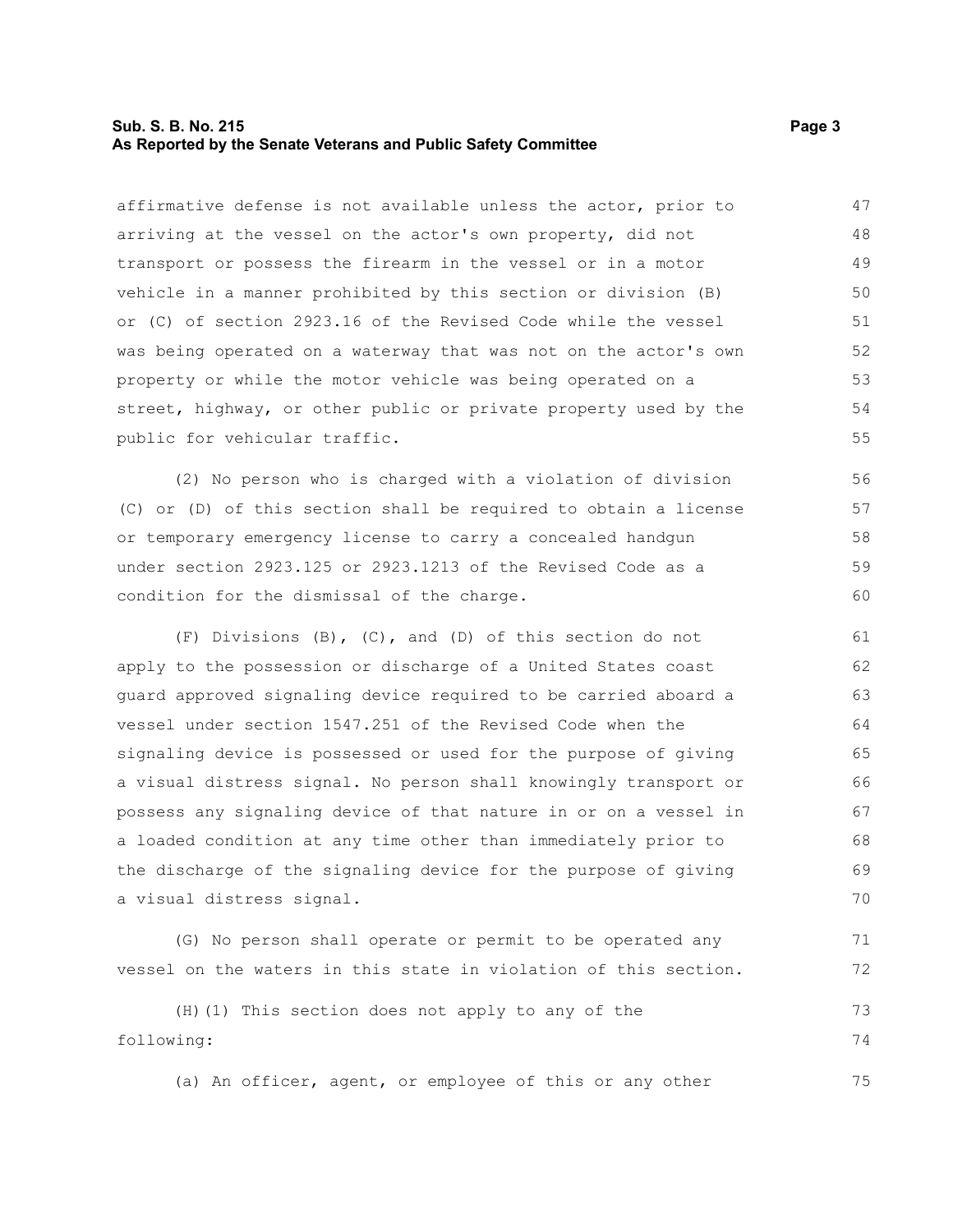### **Sub. S. B. No. 215 Page 4 As Reported by the Senate Veterans and Public Safety Committee**

state or of the United States, or to a law enforcement officer, when authorized to carry or have loaded or accessible firearms in a vessel and acting within the scope of the officer's, agent's, or employee's duties; 76 77 78 79

(b) Any person who is employed in this state, who is authorized to carry or have loaded or accessible firearms in a vessel, and who is subject to and in compliance with the requirements of section 109.801 of the Revised Code, unless the appointing authority of the person has expressly specified that the exemption provided in division (H)(1)(b) of this section does not apply to the person;

(c) Any person legally engaged in hunting.

(2) Divisions (C) and (D) of this section do not apply to a person who transports or possesses a handgun in a vessel and who has been issued a concealed handgun license that is valid at the time of that transportation or possession or who, at the time of that transportation or possession, either is carrying a valid concealed handgun license or is an active duty member of the armed forces of the United States and is carrying a valid military identification card and documentation of successful completion of firearms training that meets or exceeds the training requirements described in division (G)(1) of section 2923.125 of the Revised Code, unless the person knowingly is in a place on the vessel described in division (B) of section 2923.126 of the Revised Code. 88 89 90 91 92 93 94 95 96 97 98 99 100

(I) If a law enforcement officer stops a vessel for a violation of this section or any other law enforcement purpose, if any person on the vessel surrenders a firearm to the officer, either voluntarily or pursuant to a request or demand of the officer, and if the officer does not charge the person with a 101 102 103 104 105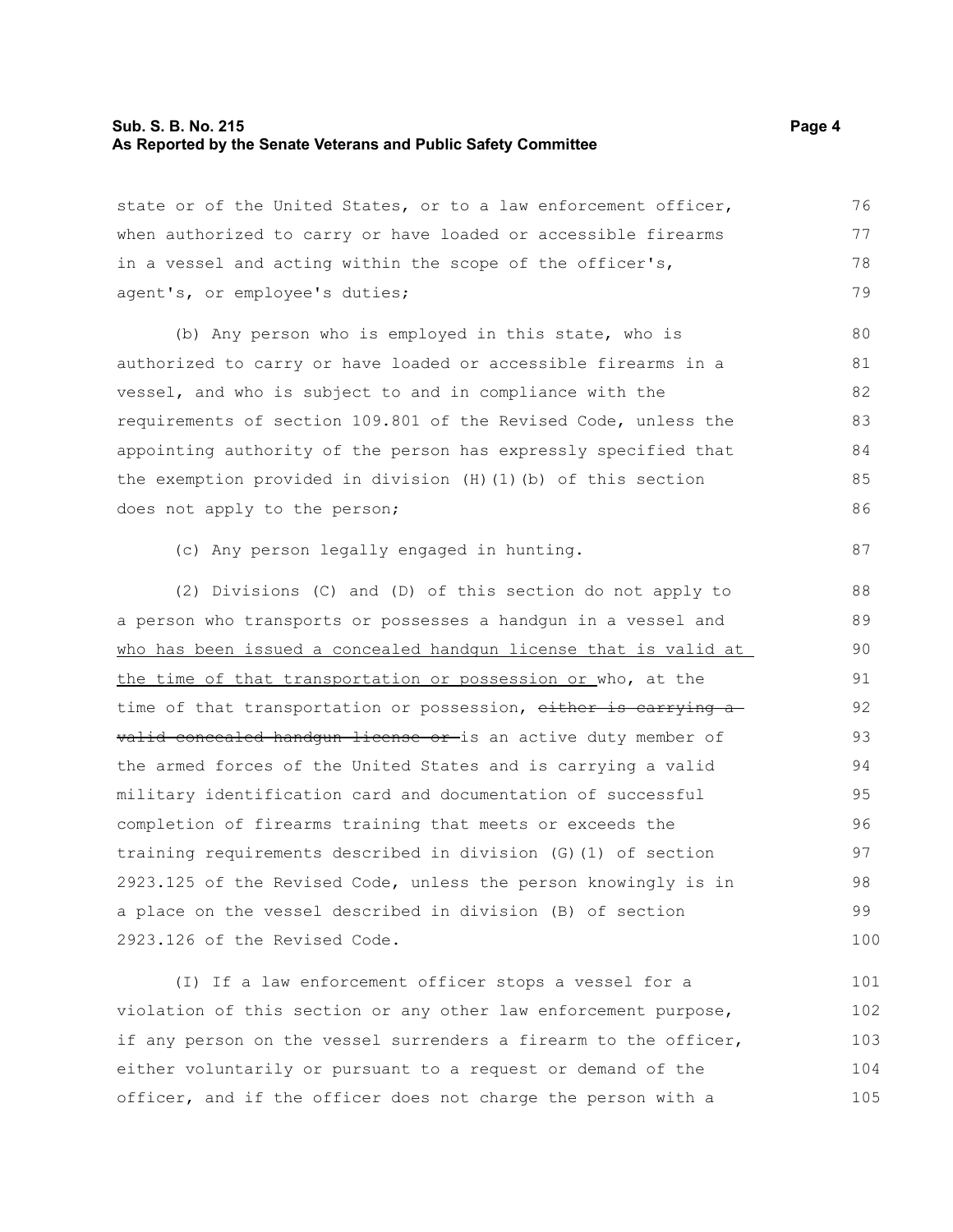### **Sub. S. B. No. 215 Page 5 As Reported by the Senate Veterans and Public Safety Committee**

violation of this section or arrest the person for any offense, the person is not otherwise prohibited by law from possessing the firearm, and the firearm is not contraband, the officer shall return the firearm to the person at the termination of the stop. 106 107 108 109 110

(J) Division (L) of section 2923.16 of the Revised Code applies with respect to division  $(A)$   $(2)$  of this section, except that all references in division (L) of section 2923.16 of the Revised Code to "vehicle," to "this chapter," or to "division (K)(5)(a) or (b) of this section" shall be construed for purposes of this section to be, respectively, references to "vessel," to "section 1547.69 of the Revised Code," and to divisions  $(K)$  (5)(a) and (b) of section 2923.16 of the Revised Code as incorporated under the definition of firearm adopted under division (A)(2) of this section. 111 112 113 114 115 116 117 118 119 120

#### **Sec. 2923.111.** (A) As used in this section:

(1) "Restricted firearm" means a firearm that is dangerous ordnance or that is a firearm that any law of this state prohibits the subject person from possessing, having, or carrying. 122 123 124 125

(2) "Qualifying adult" means a person who is twenty-one years of age or older and who is not legally prohibited from possessing or receiving a firearm under 18 U.S.C. 922(g)(1) to (9) or under section 2923.13 of the Revised Code or any other Revised Code provision. 126 127 128 129 130

(B) Notwithstanding any other Revised Code section to the contrary: 131 132

(1) A person who is a qualifying adult shall not be required to obtain a concealed handgun license in order to carry 133 134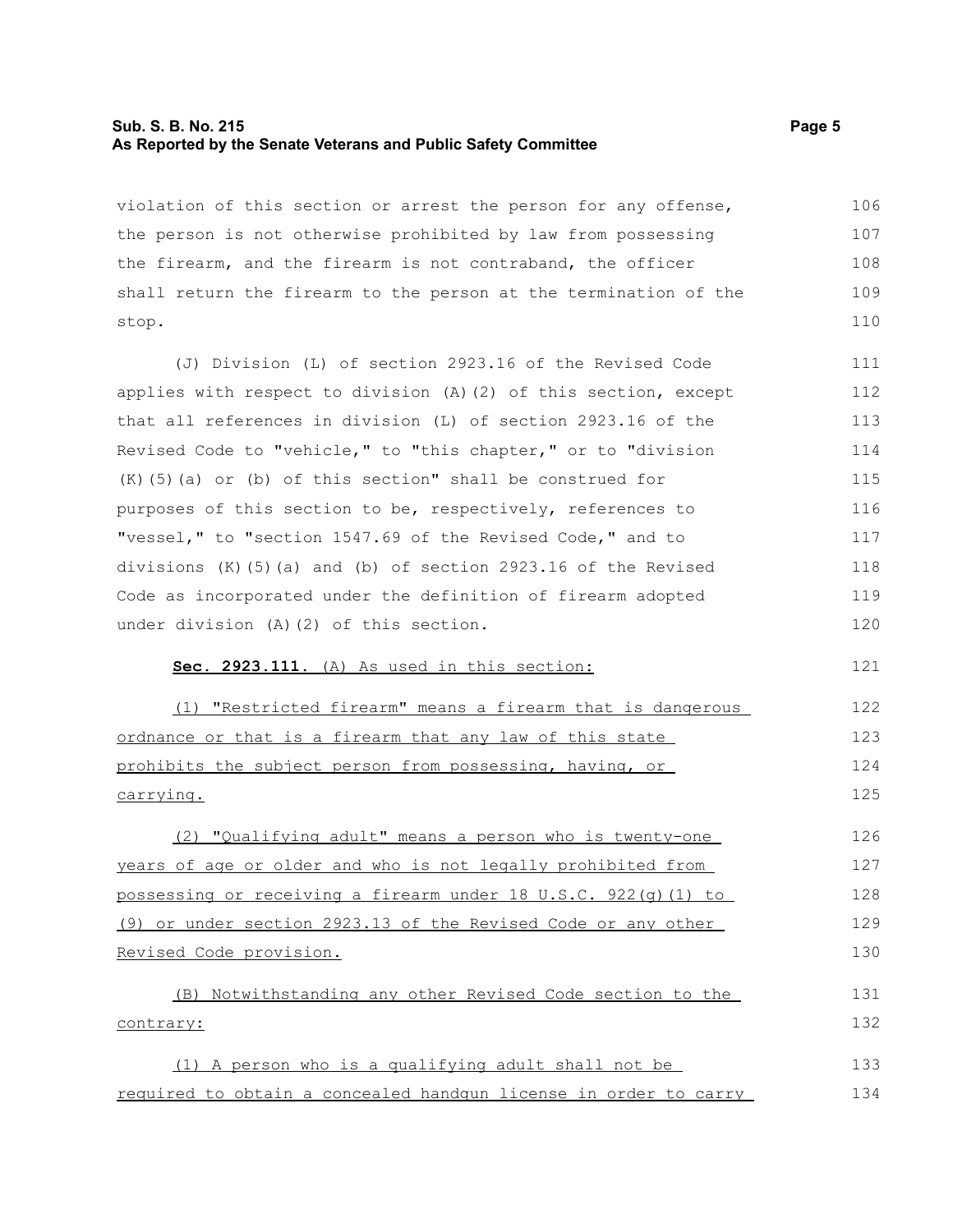# **Sub. S. B. No. 215** Page 6 **As Reported by the Senate Veterans and Public Safety Committee**

| in this state, under authority of division (B) (2) of this            | 135 |
|-----------------------------------------------------------------------|-----|
| section, a concealed handqun that is not a restricted firearm.        | 136 |
| (2) Regardless of whether the person has been issued a                | 137 |
| concealed handqun license, subject to the limitations specified       | 138 |
| in divisions (B) (3) and (D) (2) of this section, a person who is     | 139 |
| a qualifying adult may carry a concealed handgun that is not a        | 140 |
| restricted firearm anywhere in this state in which a person who       | 141 |
| has been issued a concealed handgun license may carry a               | 142 |
| concealed handgun.                                                    | 143 |
| (3) The right of a person who is a qualifying adult to                | 144 |
| carry a concealed handqun that is not a restricted firearm that       | 145 |
| is granted under divisions (B) (1) and (2) of this section is the     | 146 |
| same right as is granted to a person who has been issued a            | 147 |
| concealed handgun license, and a qualifying adult who is granted      | 148 |
| the right is subject to the same restrictions as apply to a           | 149 |
| person who has been issued a concealed handgun license.               | 150 |
| (C) The mere carrying or possession of a handgun that is              | 151 |
| not a restricted firearm pursuant to the right described in           | 152 |
| $divisions$ (B) (1) and (2) of this section, with or without a        | 153 |
| concealed handqun license, does not constitute grounds for any        | 154 |
| <u>law enforcement officer or any agent of the state, a county, a</u> | 155 |
| municipal corporation, or a township to conduct any search,           | 156 |
| seizure, or detention, no matter how temporary in duration, of        | 157 |
| an otherwise law-abiding person.                                      | 158 |
| (D)(1) For purposes of any provision of section 1547.69,              | 159 |
| 2923.12, or 2923.124 to 2923.1213 of the Revised Code, or of any      | 160 |
| other section of the Revised Code, that refers to a concealed         | 161 |
| handqun license or a concealed handqun licensee, except when the      | 162 |
| context clearly indicates otherwise, all of the following apply:      | 163 |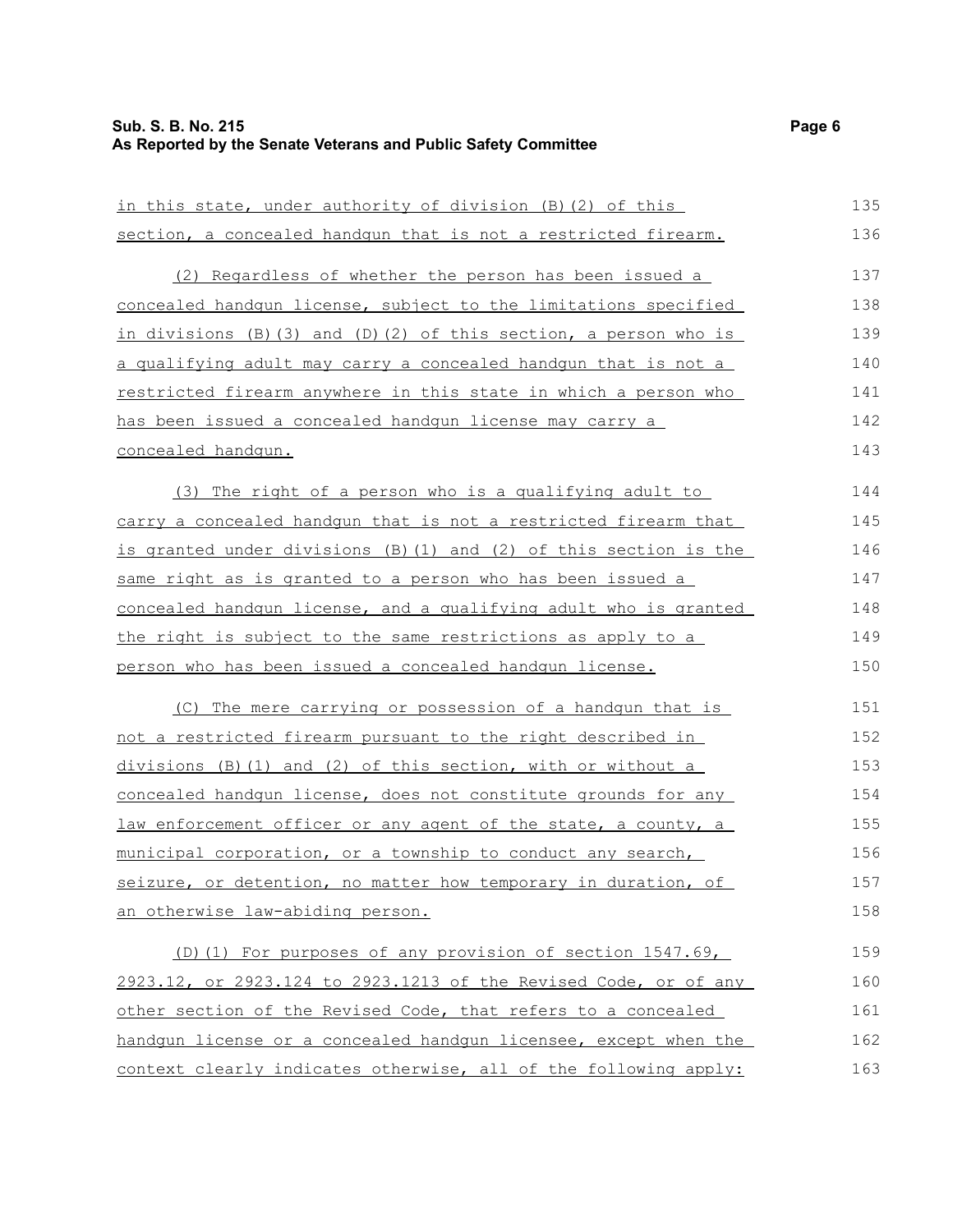# **Sub. S. B. No. 215 Page 7 As Reported by the Senate Veterans and Public Safety Committee**

| (a) A person who is a qualifying adult and is carrying or               | 164 |
|-------------------------------------------------------------------------|-----|
| has, concealed on the person's person or ready at hand, a               | 165 |
| handqun that is not a restricted firearm shall be deemed to have        | 166 |
| been issued a valid concealed handqun license.                          | 167 |
| (b) If the provision refers to a person having been issued              | 168 |
| a concealed handqun license or having been issued a concealed           | 169 |
| handqun license that is valid at a particular point in time, the        | 170 |
| provision shall be construed as automatically including a person        | 171 |
| who is a qualifying adult and who is carrying or has, concealed         | 172 |
| on the person's person or ready at hand, a handgun that is not a        | 173 |
| <u>restricted firearm, as if the person had been issued a concealed</u> | 174 |
| handqun license or had been issued a concealed handqun license          | 175 |
| that is valid at the particular point in time.                          | 176 |
| (c) If the provision in specified circumstances requires a              | 177 |
| <u>concealed handgun licensee to engage in specified conduct, or </u>   | 178 |
| prohibits a concealed handqun licensee from engaging in                 | 179 |
| specified conduct, the provision shall be construed as applying         | 180 |
| in the same circumstances to a person who is a qualifying adult         | 181 |
| in the same manner as if the person was a concealed handgun             | 182 |
| licensee.                                                               | 183 |
| (d) If the application of the provision to a person                     | 184 |
| <u>depends on whether the person is or is not a concealed handqun</u>   | 185 |
| licensee, the provision shall be applied to a person who is a           | 186 |
| qualifying adult in the same manner as if the person was a              | 187 |
| concealed handqun licensee.                                             | 188 |
| (e) If the provision pertains to the imposition of a                    | 189 |
| penalty or sanction for specified conduct and the penalty or            | 190 |
| sanction applicable to a person who engages in the conduct              | 191 |
|                                                                         |     |

depends on whether the person is or is not a concealed handgun licensee, the provision shall be applied to a person who is a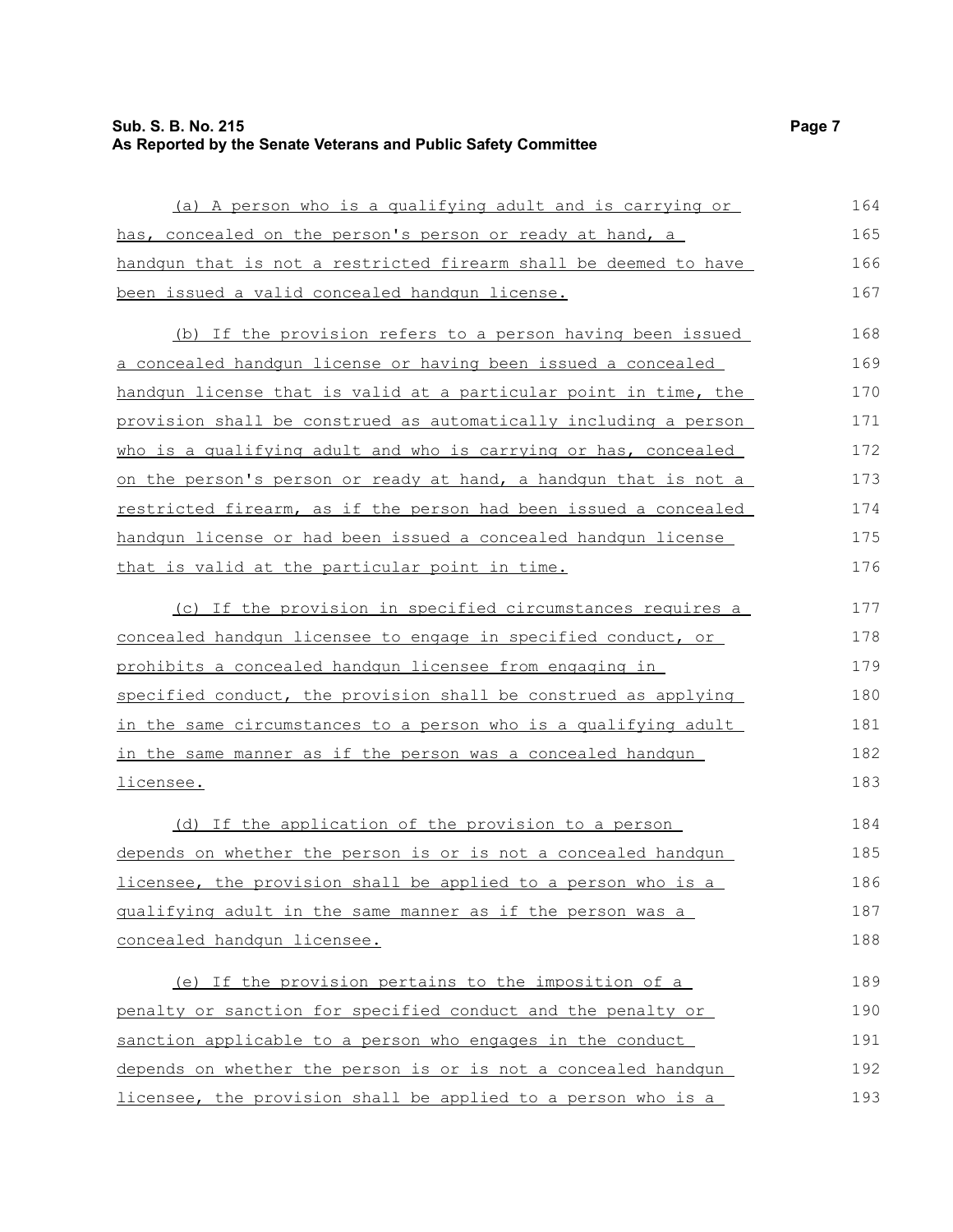# **Sub. S. B. No. 215 Page 8 As Reported by the Senate Veterans and Public Safety Committee**

| <u>qualifying adult in the same manner as if the person was a</u>     | 194 |
|-----------------------------------------------------------------------|-----|
| concealed handqun licensee.                                           | 195 |
| (2) The concealed handqun license expiration provisions of            | 196 |
| sections 2923.125 and 2923.1213 of the Revised Code, and the          | 197 |
| concealed handqun license suspension and revocation provisions        | 198 |
| of section 2923.128 of the Revised Code, do not apply with            | 199 |
| respect to a person who is a qualifying adult unless the person       | 200 |
| has been issued a concealed handqun license. If a person is a         | 201 |
| qualifying adult and the person thereafter comes within any           | 202 |
| <u>category of persons specified in 18 U.S.C. 922(g)(1) to (9) or</u> | 203 |
| in section 2923.13 of the Revised Code or any other Revised Code      | 204 |
| provision so that the person as a result is legally prohibited        | 205 |
| under the applicable provision from possessing or receiving a         | 206 |
| firearm, both of the following apply automatically and                | 207 |
| immediately upon the person coming within that category:              | 208 |
| (a) Division (B) of this section and the authority and                | 209 |
| right to carry a concealed handgun that are described in that         | 210 |
| division do not apply to the person.                                  | 211 |
| (b) The person no longer is deemed to have been issued a              | 212 |
| concealed handqun license as described in division (D) (1) (a) of     | 213 |
| this section, and the provisions of divisions (D)(1)(a) to (e)        | 214 |
| of this section no longer apply to the person in the same manner      | 215 |
| as if the person had been issued, possessed, or produced a valid      | 216 |
| concealed handgun license or was a concealed handgun licensee.        | 217 |
| Sec. 2923.12. (A) No person shall knowingly carry or have,            | 218 |
| concealed on the person's person or concealed ready at hand, any      | 219 |
| of the following:                                                     | 220 |
| (1) A deadly weapon other than a handgun;                             | 221 |
| (2) A handgun other than a dangerous ordnance;                        | 222 |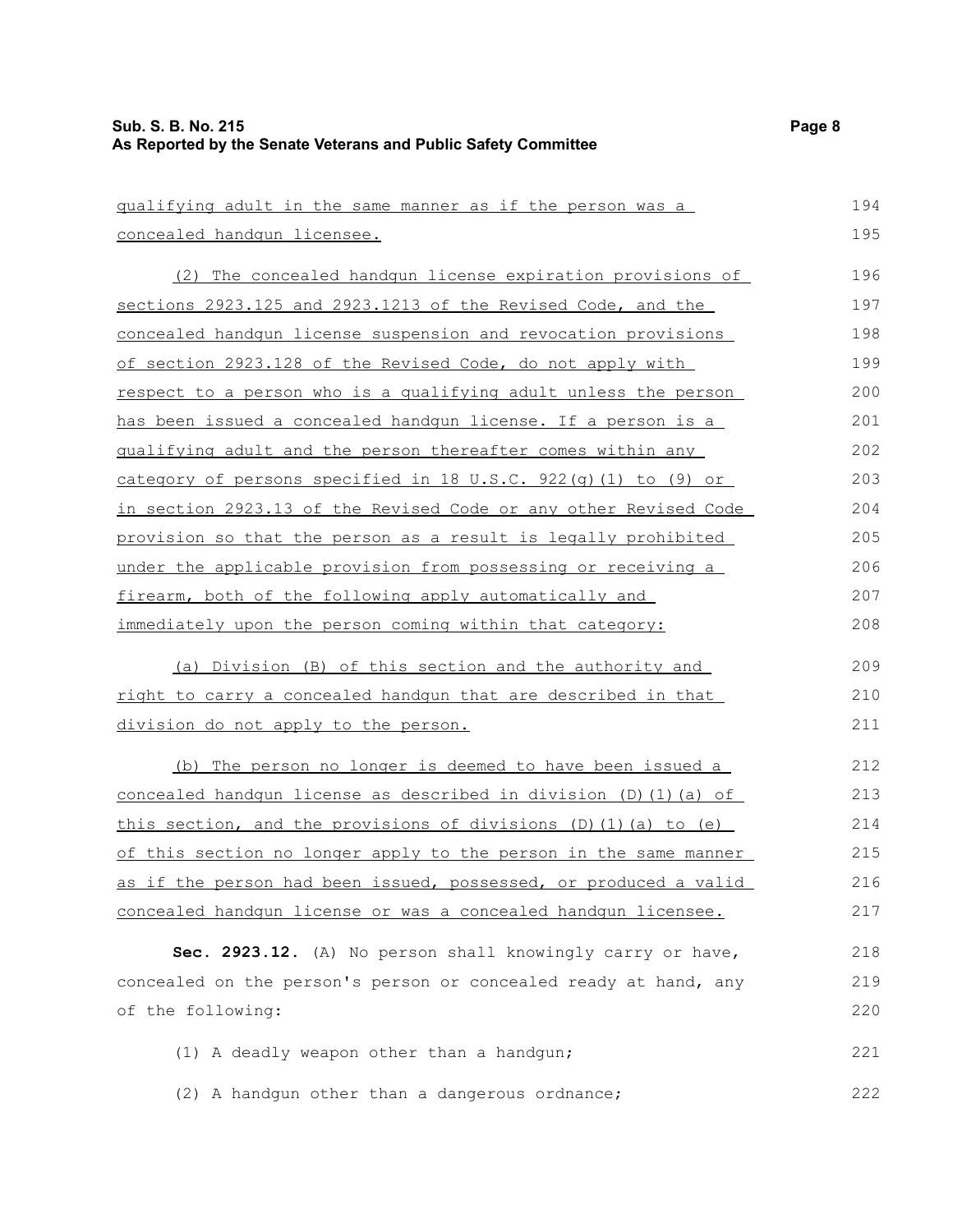223

(3) A dangerous ordnance.

(B) No person who has been issued a concealed handgun license shall do any of the following: 224 225

(1) If the person is stopped for a law enforcement purpose and is carrying a concealed handgun, before or at the time a law enforcement officer asks if the person is carrying a concealed handgun, knowingly fail to promptly inform any law enforcement officer who approaches the person after the person has been stopped that the person has been issued a concealed handgun license andthat disclose that the person then is carrying a concealed handgun, provided that it is not a violation of this division if the person fails to disclose that fact to an officer during the stop and the person already has notified another officer of that fact during the same stop; 226 227 228 229 230 231 232 233 234 235 236

(2) If the person is stopped for a law enforcement purpose and is carrying a concealed handgun, knowingly fail to keep the person's hands in plain sight at any time after any law enforcement officer begins approaching the person while stopped and before the law enforcement officer leaves, unless the failure is pursuant to and in accordance with directions given by a law enforcement officer;

(3) If the person is stopped for a law enforcement purpose, if the person is carrying a concealed handgun, and if the person is approached by any law enforcement officer while stopped, knowingly remove or attempt to remove the loaded handgun from the holster, pocket, or other place in which the person is carrying it, knowingly grasp or hold the loaded handgun, or knowingly have contact with the loaded handgun by touching it with the person's hands or fingers at any time after the law enforcement officer begins approaching and before the 244 245 246 247 248 249 250 251 252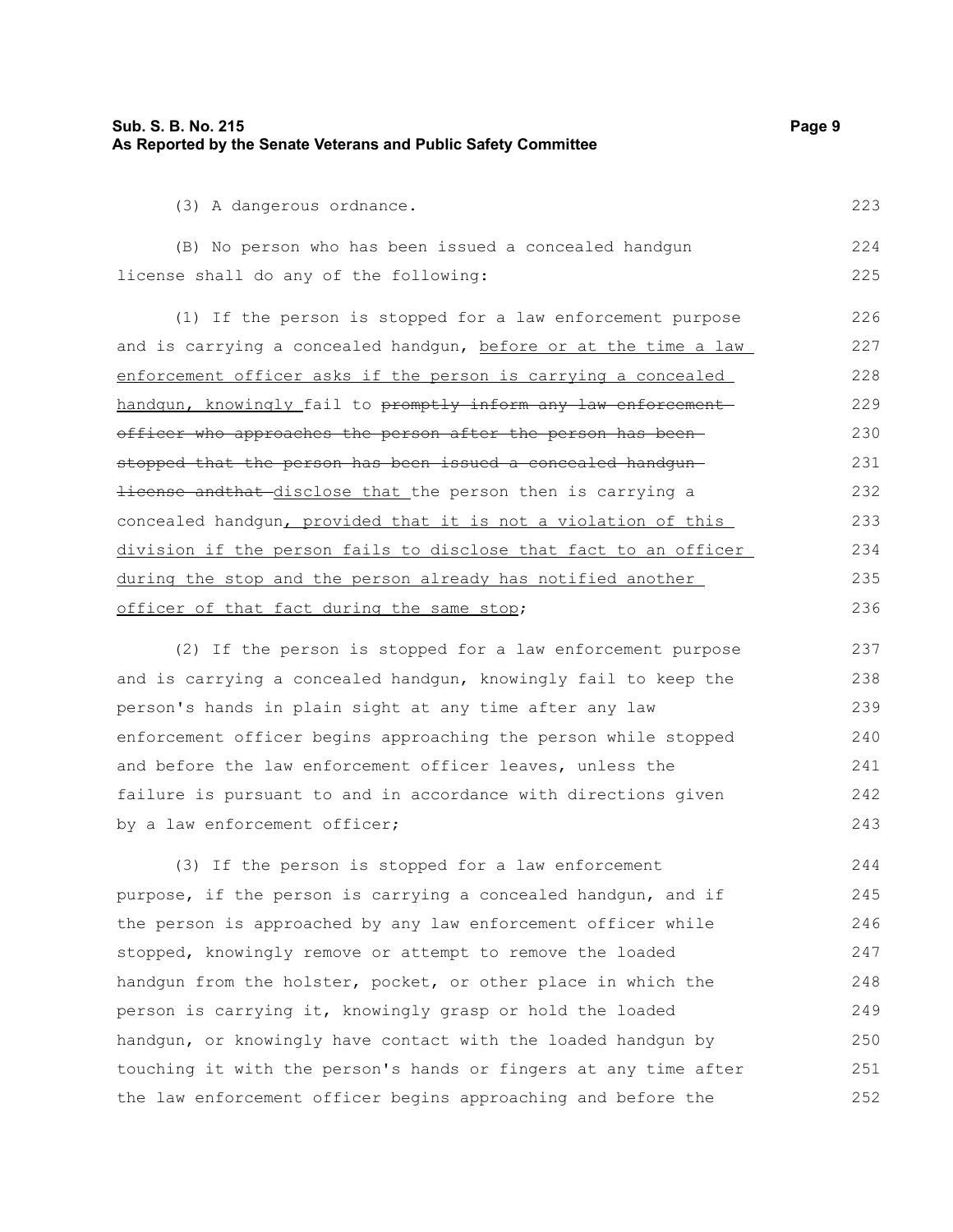#### **Sub. S. B. No. 215 Page 10 As Reported by the Senate Veterans and Public Safety Committee**

law enforcement officer leaves, unless the person removes, attempts to remove, grasps, holds, or has contact with the loaded handgun pursuant to and in accordance with directions given by the law enforcement officer; 253 254 255 256

(4) If the person is stopped for a law enforcement purpose and is carrying a concealed handgun, knowingly disregard or fail to comply with any lawful order of any law enforcement officer given while the person is stopped, including, but not limited to, a specific order to the person to keep the person's hands in plain sight. 257 258 259 260 261 262

|            | (C)(1) This section does not apply to any of the |  |  |  |  | 263 |
|------------|--------------------------------------------------|--|--|--|--|-----|
| following: |                                                  |  |  |  |  | 264 |

(a) An officer, agent, or employee of this or any other state or the United States, or to a law enforcement officer, who is authorized to carry concealed weapons or dangerous ordnance or is authorized to carry handguns and is acting within the scope of the officer's, agent's, or employee's duties; 265 266 267 268 269

(b) Any person who is employed in this state, who is authorized to carry concealed weapons or dangerous ordnance or is authorized to carry handguns, and who is subject to and in compliance with the requirements of section 109.801 of the Revised Code, unless the appointing authority of the person has expressly specified that the exemption provided in division (C) (1)(b) of this section does not apply to the person; 270 271 272 273 274 275 276

(c) A person's transportation or storage of a firearm, other than a firearm described in divisions (G) to (M) of section 2923.11 of the Revised Code, in a motor vehicle for any lawful purpose if the firearm is not on the actor's person; 277 278 279 280

(d) A person's storage or possession of a firearm, other 281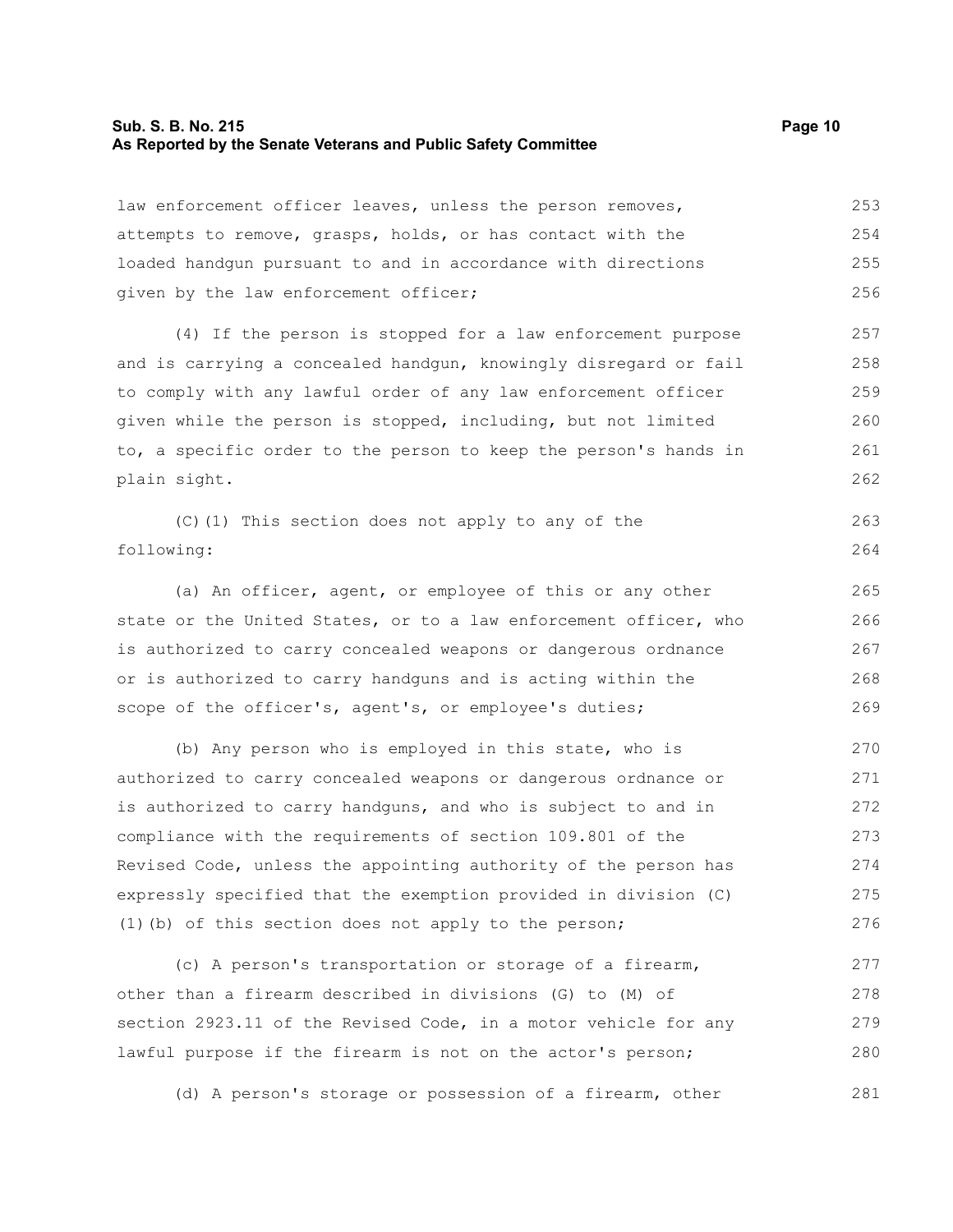# **Sub. S. B. No. 215 Page 11 As Reported by the Senate Veterans and Public Safety Committee**

| than a firearm described in divisions (G) to (M) of section       | 282 |
|-------------------------------------------------------------------|-----|
| 2923.11 of the Revised Code, in the actor's own home for any      | 283 |
| lawful purpose.                                                   | 284 |
| (2) Division (A) (2) of this section does not apply to any        | 285 |
| person who has been issued a concealed handqun license that is    | 286 |
| valid at the time of the alleged carrying or possession of a      | 287 |
| handgun or who, at the time of the alleged carrying or            | 288 |
| possession of a handgun, either is carrying a valid concealed     | 289 |
| handgun license or-is an active duty member of the armed forces   | 290 |
| of the United States and is carrying a valid military             | 291 |
| identification card and documentation of successful completion    | 292 |
| of firearms training that meets or exceeds the training           | 293 |
| requirements described in division (G) (1) of section 2923.125 of | 294 |
| the Revised Code, unless the person knowingly is in a place       | 295 |
| described in division (B) of section 2923.126 of the Revised      | 296 |
| Code.                                                             | 297 |

(D) It is an affirmative defense to a charge under division (A)(1) of this section of carrying or having control of a weapon other than a handgun and other than a dangerous ordnance that the actor was not otherwise prohibited by law from having the weapon and that any of the following applies: 298 299 300 301 302

(1) The weapon was carried or kept ready at hand by the actor for defensive purposes while the actor was engaged in or was going to or from the actor's lawful business or occupation, which business or occupation was of a character or was necessarily carried on in a manner or at a time or place as to render the actor particularly susceptible to criminal attack, such as would justify a prudent person in going armed. 303 304 305 306 307 308 309

(2) The weapon was carried or kept ready at hand by the actor for defensive purposes while the actor was engaged in a 310 311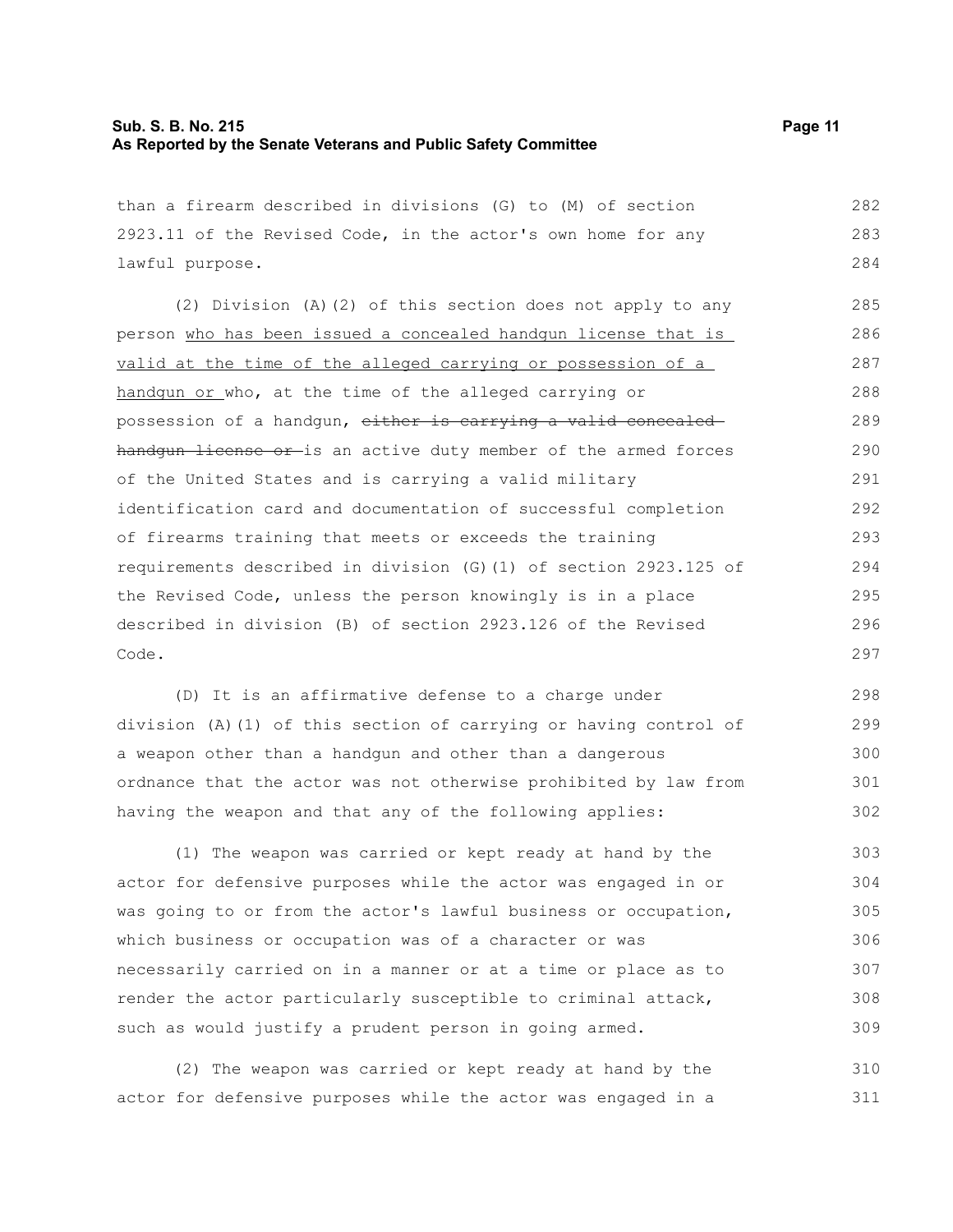### **Sub. S. B. No. 215 Page 12 As Reported by the Senate Veterans and Public Safety Committee**

lawful activity and had reasonable cause to fear a criminal attack upon the actor, a member of the actor's family, or the actor's home, such as would justify a prudent person in going armed. 312 313 314 315

(3) The weapon was carried or kept ready at hand by the actor for any lawful purpose and while in the actor's own home. 316 317

 $(E)$  (1) No person who is charged with a violation of this section shall be required to obtain a concealed handgun license as a condition for the dismissal of the charge. 318 319 320

(2) If a person is convicted of, was convicted of, pleads guilty to, or has pleaded guilty to a violation of division (B) (1) of this section as it existed prior to the effective date of this amendment, the person may file an application under section 2953.37 of the Revised Code requesting the expungement of the record of conviction.

(F)(1) Whoever violates this section is guilty of carrying concealed weapons. Except as otherwise provided in this division or divisions  $(F)$   $(2)$ ,  $(6)$ , and  $(7)$  of this section, carrying concealed weapons in violation of division (A) of this section is a misdemeanor of the first degree. Except as otherwise provided in this division or divisions  $(F)(2)$ ,  $(6)$ , and  $(7)$  of this section, if the offender previously has been convicted of a violation of this section or of any offense of violence, if the weapon involved is a firearm that is either loaded or for which the offender has ammunition ready at hand, or if the weapon involved is dangerous ordnance, carrying concealed weapons in violation of division (A) of this section is a felony of the fourth degree. Except as otherwise provided in divisions (F)(2) and (6) of this section, if the offense is committed aboard an aircraft, or with purpose to carry a concealed weapon aboard an 327 328 329 330 331 332 333 334 335 336 337 338 339 340 341

325 326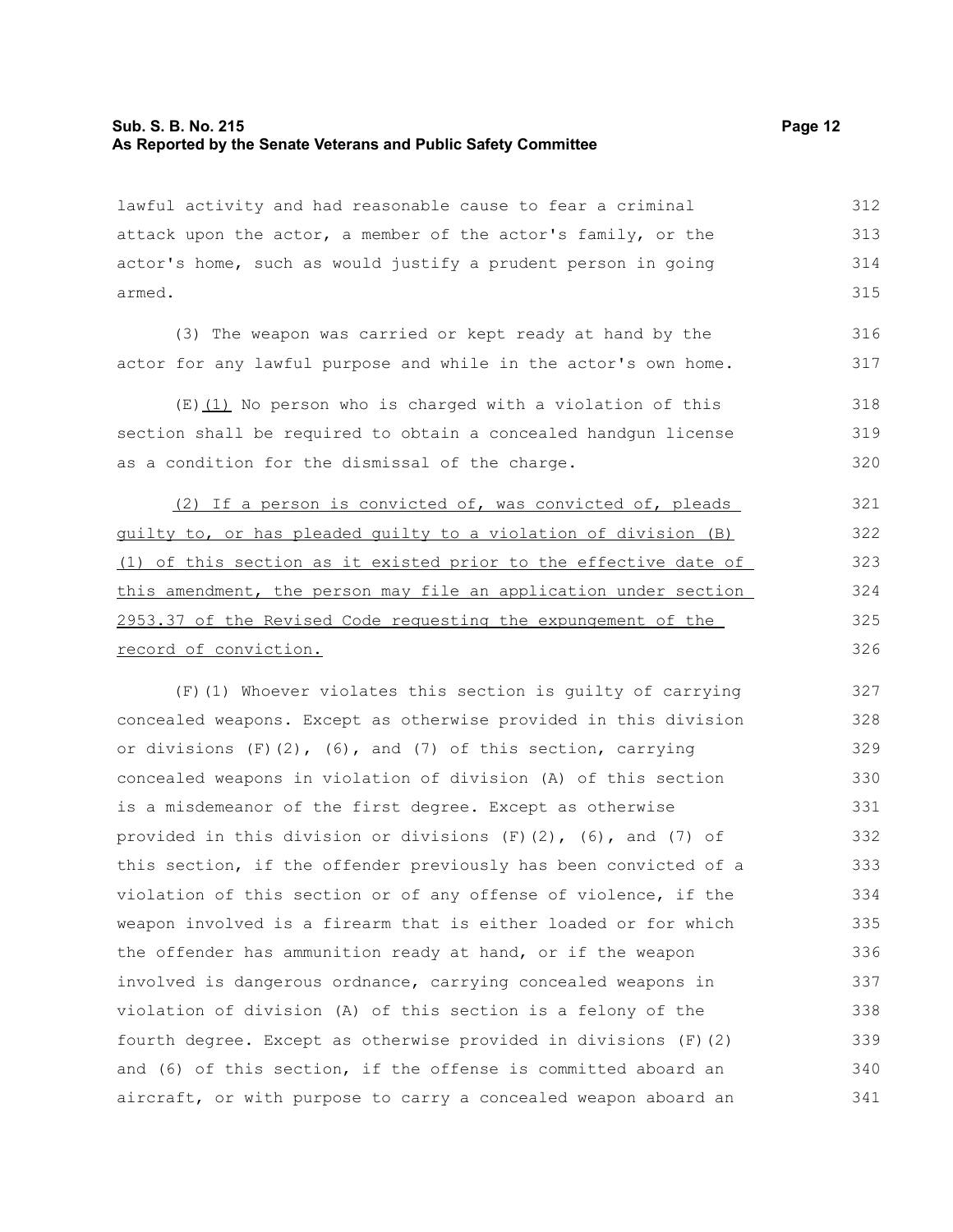# **Sub. S. B. No. 215 Page 13 As Reported by the Senate Veterans and Public Safety Committee**

| aircraft, regardless of the weapon involved, carrying concealed                     | 342 |
|-------------------------------------------------------------------------------------|-----|
| weapons in violation of division (A) of this section is a felony                    | 343 |
| of the third degree.                                                                | 344 |
| (2) Except as provided in division $(F)$ (6) of this section,                       | 345 |
| if a A person being shall not be arrested for a violation of                        | 346 |
| division (A)(2) of this section solely because the person does                      | 347 |
| not promptly produces-produce a valid concealed handgun license,                    | 348 |
| and if at the time of the violation the person was not knowingly                    | 349 |
| in a place described in division (B) of section 2923.126 of the                     | 350 |
| Revised Code, the officer shall not arrest the person for a                         | 351 |
| violation of that division. If the person is not able to-                           | 352 |
| promptly produce any concealed handgun license and if the person-                   | 353 |
| is not in a place described in that section, the officer may                        | 354 |
| arrest the person for a violation of that division,. If a person                    | 355 |
| is arrested for a violation of division (A) (2) of this section                     | 356 |
| and is convicted of or pleads guilty to the violation, the                          | 357 |
| offender shall be punished as follows:                                              | 358 |
| (a) The offender shall be guilty of a minor misdemeanor if                          | 359 |
| both of the following apply:                                                        | 360 |
| (i) Within ten days after the arrest, the offender                                  | 361 |
| presents a concealed handgun license, which license was valid at                    | 362 |
| the time of the arrest <sub><math>L</math></sub> to the law enforcement agency that | 363 |
| employs the arresting officer.                                                      | 364 |
| (ii) At the time of the arrest, the offender was not                                | 365 |
| knowingly in a place described in division (B) of section                           | 366 |
| 2923.126 of the Revised Code.                                                       | 367 |
| (b) The offender shall be guilty of a misdemeanor and                               | 368 |
| shall be fined five hundred dollars if all of the following                         | 369 |
| apply:                                                                              | 370 |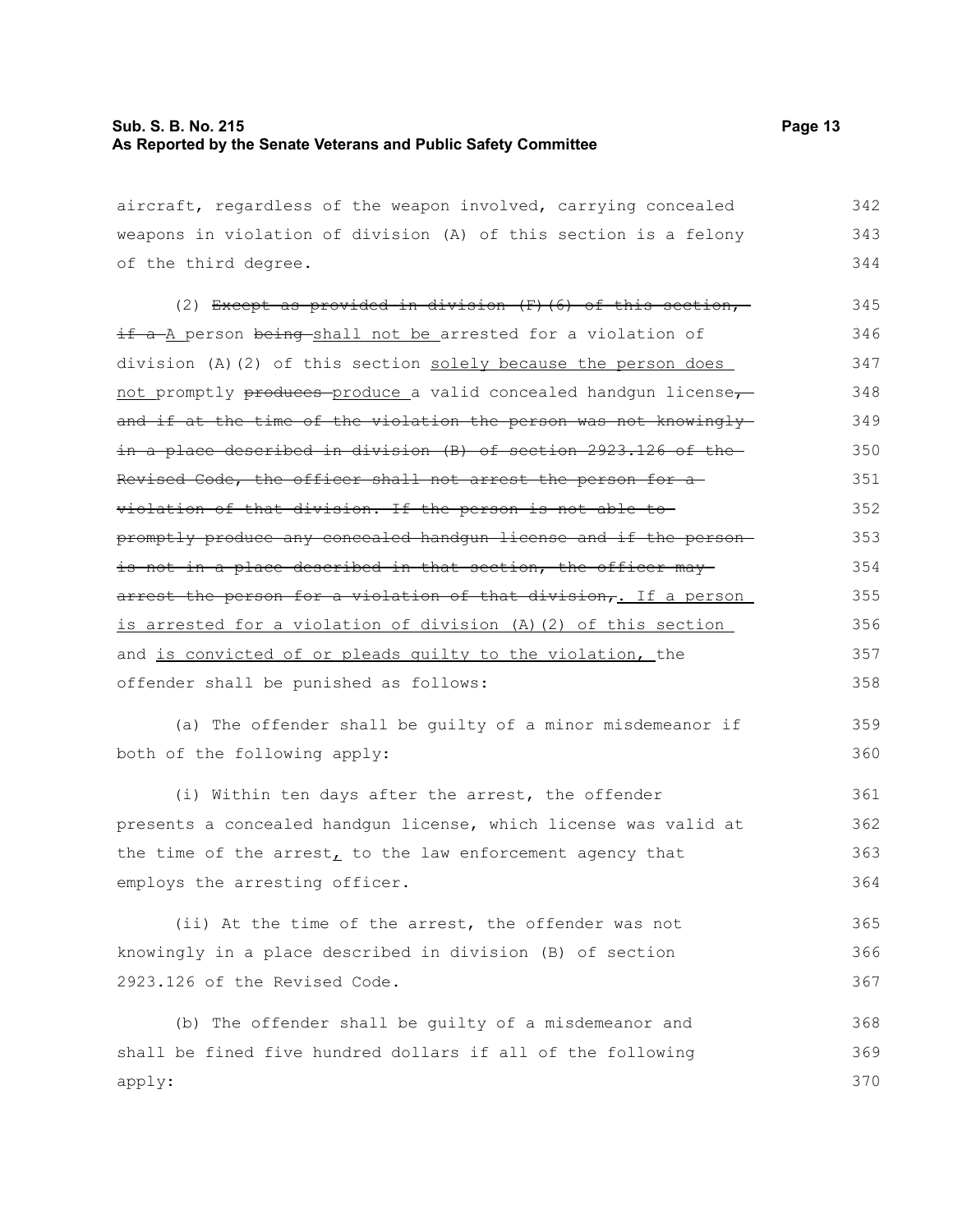# **Sub. S. B. No. 215 Page 14 As Reported by the Senate Veterans and Public Safety Committee**

| (i) The offender previously had been issued a concealed              | 371 |
|----------------------------------------------------------------------|-----|
| handgun license, and that license expired within the two years       | 372 |
| immediately preceding the arrest.                                    | 373 |
| (ii) Within forty-five days after the arrest, the offender           | 374 |
| presents a concealed handgun license to the law enforcement          | 375 |
| agency that employed the arresting officer, and the offender         | 376 |
| waives in writing the offender's right to a speedy trial on the      | 377 |
| charge of the violation that is provided in section 2945.71 of       | 378 |
| the Revised Code.                                                    | 379 |
| (iii) At the time of the commission of the offense, the              | 380 |
| offender was not knowingly in a place described in division (B)      | 381 |
| of section 2923.126 of the Revised Code.                             | 382 |
| (c) If divisions $(F)$ $(2)$ $(a)$ and $(b)$ and $(F)$ $(6)$ of this | 383 |
| section do not apply, the offender shall be punished under           | 384 |
| division $(F)$ $(1)$ or $(7)$ of this section.                       | 385 |
| (3) Except as otherwise provided in this division,                   | 386 |
| earrying Carrying concealed weapons in violation of division (B)     | 387 |
| (1) of this section is a misdemeanor of the $f$ irst-second degree,  | 388 |
| and, in addition to any other penalty or sanction imposed for a      | 389 |
| violation of division (B)(1) of this section, the offender's         | 390 |
| concealed handgun license shall be suspended pursuant to             | 391 |
| $division (A) (2) of section 2923.128 of the Revised Code. If, at-$  | 392 |
| the time of the stop of the offender for a law enforcement-          | 393 |
| purpose that was the basis of the violation, any law enforcement     | 394 |
| officer involved with the stop had actual knowledge that the         | 395 |
| offender has been issued a concealed handgun license, carrying       | 396 |
| eoncealed weapons in violation of division (B)(1) of this            | 397 |
| section is a minor misdemeanor, and the offender's concealed-        | 398 |
| handgun license shall not be suspended pursuant to division (A)      | 399 |
| (2) of section 2923.128 of the Revised Code.                         | 400 |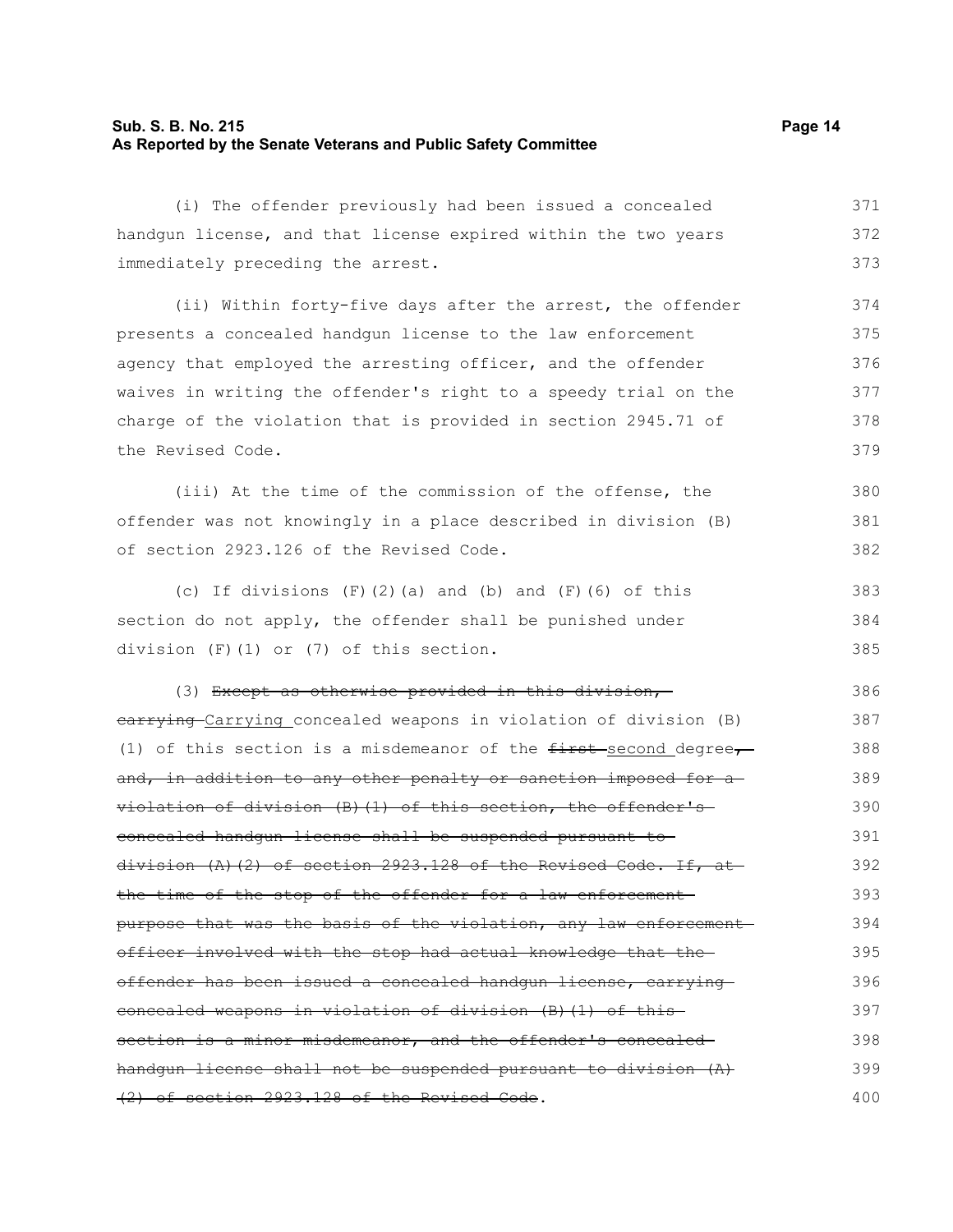# **Sub. S. B. No. 215 Page 15 As Reported by the Senate Veterans and Public Safety Committee**

(4) Carrying concealed weapons in violation of division (B)(2) or (4) of this section is a misdemeanor of the first degree or, if the offender previously has been convicted of or pleaded guilty to a violation of division (B)(2) or (4) of this section, a felony of the fifth degree. In addition to any other penalty or sanction imposed for a misdemeanor violation of division (B)(2) or (4) of this section, the offender's concealed handgun license shall be suspended pursuant to division (A)(2) of section 2923.128 of the Revised Code. 401 402 403 404 405 406 407 408 409

(5) Carrying concealed weapons in violation of division (B)(3) of this section is a felony of the fifth degree. 410 411

(6) If a person being arrested for a violation of division (A)(2) of this section is an active duty member of the armed forces of the United States and is carrying a valid military identification card and documentation of successful completion of firearms training that meets or exceeds the training requirements described in division (G)(1) of section 2923.125 of the Revised Code, and if at the time of the violation the person was not knowingly in a place described in division (B) of section 2923.126 of the Revised Code, the officer shall not arrest the person for a violation of that division. If the person is not able to promptly produce a valid military identification card and documentation of successful completion of firearms training that meets or exceeds the training requirements described in division (G)(1) of section 2923.125 of the Revised Code and if the person is not in a place described in division (B) of section 2923.126 of the Revised Code, the officer shall issue a citation and the offender shall be assessed a civil penalty of not more than five hundred dollars. The citation shall be automatically dismissed and the civil penalty shall not be assessed if both of the following apply: 412 413 414 415 416 417 418 419 420 421 422 423 424 425 426 427 428 429 430 431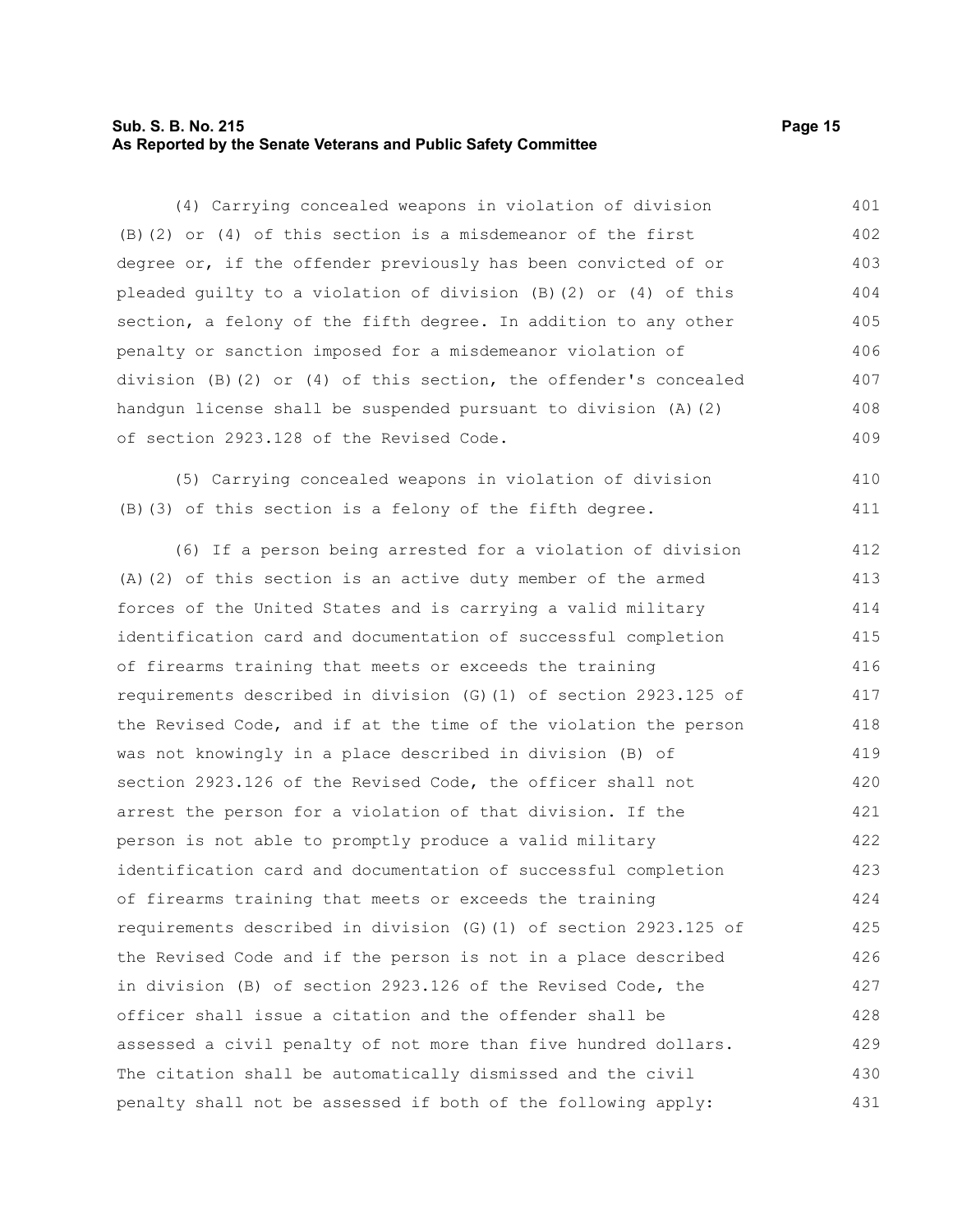# **Sub. S. B. No. 215 Page 16 As Reported by the Senate Veterans and Public Safety Committee**

(a) Within ten days after the issuance of the citation, the offender presents a valid military identification card and documentation of successful completion of firearms training that meets or exceeds the training requirements described in division (G)(1) of section 2923.125 of the Revised Code, which were both valid at the time of the issuance of the citation to the law enforcement agency that employs the citing officer. 432 433 434 435 436 437 438

(b) At the time of the citation, the offender was not knowingly in a place described in division (B) of section 2923.126 of the Revised Code. 439 440 441

(7) If a person being arrested for a violation of division (A)(2) of this section is knowingly in a place described in division (B)(5) of section 2923.126 of the Revised Code and is not authorized to carry a handgun or have a handgun concealed on the person's person or concealed ready at hand under that division, the penalty shall be as follows: 442 443 444 445 446 447

(a) Except as otherwise provided in this division, if the person produces a valid concealed handgun license within ten days after the arrest and has not previously been convicted or pleaded guilty to a violation of division (A)(2) of this section, the person is guilty of a minor misdemeanor; 448 449 450 451 452

(b) Except as otherwise provided in this division, if the person has previously been convicted of or pleaded guilty to a violation of division (A)(2) of this section, the person is guilty of a misdemeanor of the fourth degree; 453 454 455 456

(c) Except as otherwise provided in this division, if the person has previously been convicted of or pleaded guilty to two violations of division  $(A)$  (2) of this section, the person is guilty of a misdemeanor of the third degree; 457 458 459 460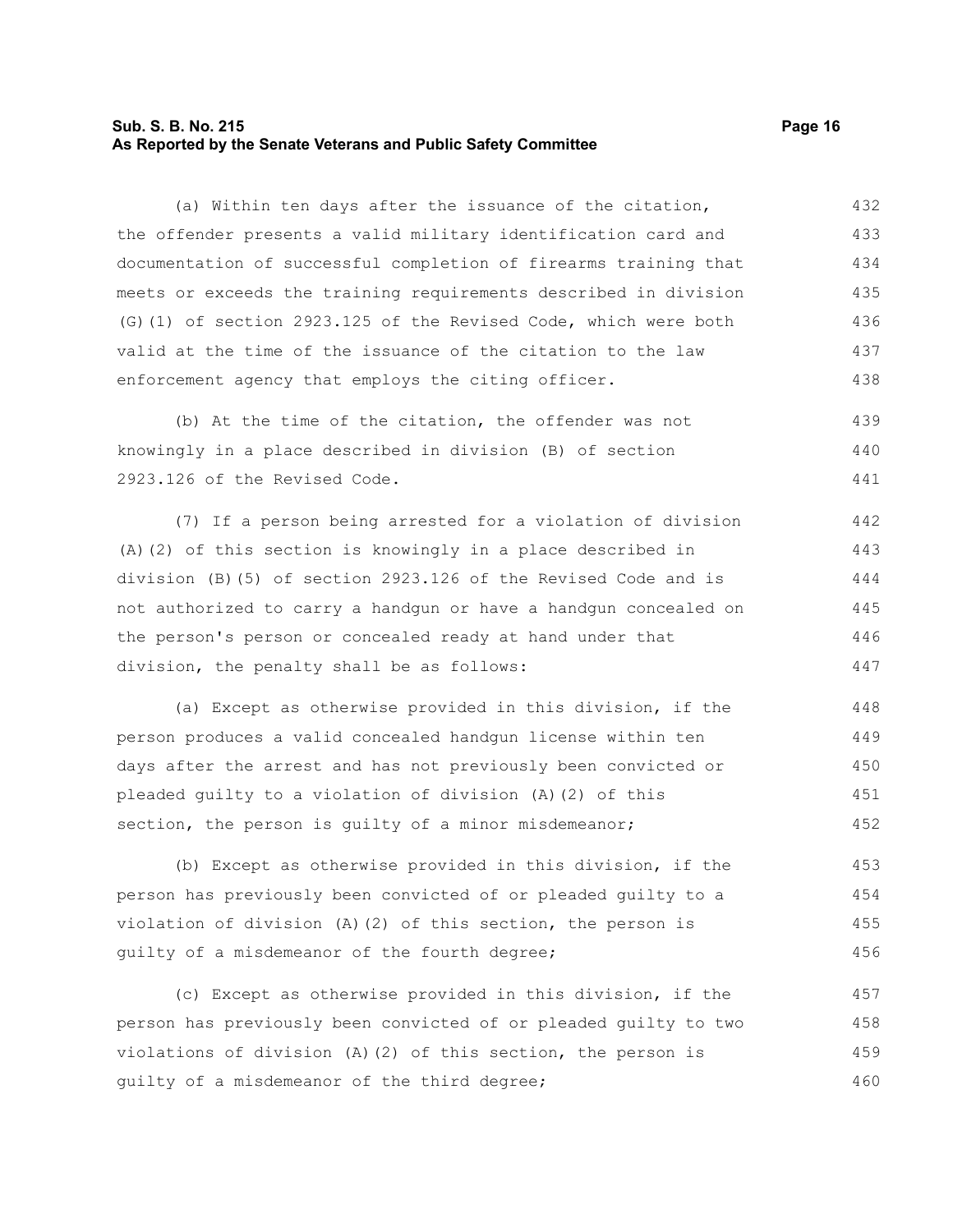# **Sub. S. B. No. 215 Page 17 As Reported by the Senate Veterans and Public Safety Committee**

(d) Except as otherwise provided in this division, if the person has previously been convicted of or pleaded guilty to three or more violations of division (A)(2) of this section, or convicted of or pleaded guilty to any offense of violence, if the weapon involved is a firearm that is either loaded or for which the offender has ammunition ready at hand, or if the weapon involved is a dangerous ordnance, the person is guilty of a misdemeanor of the second degree. 461 462 463 464 465 466 467 468

(G) If a law enforcement officer stops a person to question the person regarding a possible violation of this section, for a traffic stop, or for any other law enforcement purpose, if the person surrenders a firearm to the officer, either voluntarily or pursuant to a request or demand of the officer, and if the officer does not charge the person with a violation of this section or arrest the person for any offense, the person is not otherwise prohibited by law from possessing the firearm, and the firearm is not contraband, the officer shall return the firearm to the person at the termination of the stop. If a court orders a law enforcement officer to return a firearm to a person pursuant to the requirement set forth in this division, division (B) of section 2923.163 of the Revised Code applies. 469 470 471 472 473 474 475 476 477 478 479 480 481 482

(H) For purposes of this section, "deadly weapon" or "weapon" does not include any knife, razor, or cutting instrument if the instrument was not used as a weapon. 483 484 485

**Sec. 2923.121.** (A) No person shall possess a firearm in any room in which any person is consuming beer or intoxicating liquor in a premises for which a D permit has been issued under Chapter 4303. of the Revised Code or in an open air arena for which a permit of that nature has been issued. 486 487 488 489 490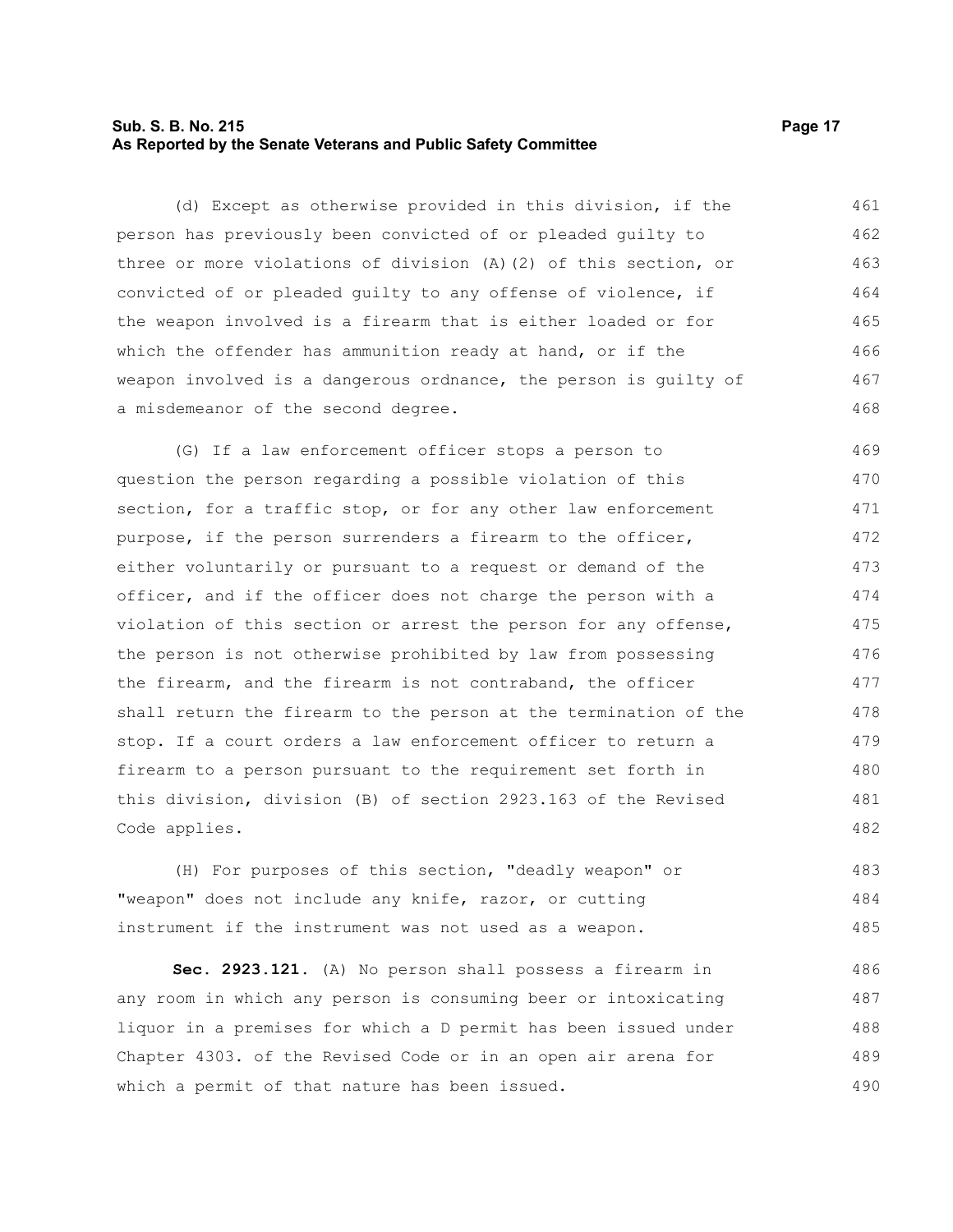| (B) (1) This section does not apply to any of the                | 491 |
|------------------------------------------------------------------|-----|
| following:                                                       | 492 |
| (a) An officer, agent, or employee of this or any other          | 493 |
| state or the United States, or a law enforcement officer, who is | 494 |
| authorized to carry firearms and is acting within the scope of   | 495 |
| the officer's, agent's, or employee's duties;                    | 496 |
| (b) A law enforcement officer or investigator who is             | 497 |
| authorized to carry firearms but is not acting within the scope  | 498 |
| of the officer's or investigator's duties, as long as all of the | 499 |
| following apply:                                                 | 500 |
| (i) The officer or investigator is carrying validating           | 501 |
| identification.                                                  | 502 |
| (ii) If the firearm the officer or investigator possesses        | 503 |
| is a firearm issued or approved by the law enforcement agency    | 504 |
| served by the officer or by the bureau of criminal               | 505 |
| identification and investigation with respect to an              | 506 |
| investigator, the agency or bureau does not have a restrictive   | 507 |
| firearms carrying policy.                                        | 508 |
| (iii) The officer or investigator is not consuming beer or       | 509 |
| intoxicating liquor and is not under the influence of alcohol or | 510 |
| a drug of abuse.                                                 | 511 |
| (c) Any room used for the accommodation of guests of a           | 512 |
| hotel, as defined in section 4301.01 of the Revised Code;        | 513 |
| (d) The principal holder of a D permit issued for a              | 514 |
| premises or an open air arena under Chapter 4303. of the Revised | 515 |
| Code while in the premises or open air arena for which the       | 516 |
| permit was issued if the principal holder of the D permit also   | 517 |
| possesses-has been issued a valid-concealed handgun license that | 518 |
| is valid at the time in question and as long as the principal    | 519 |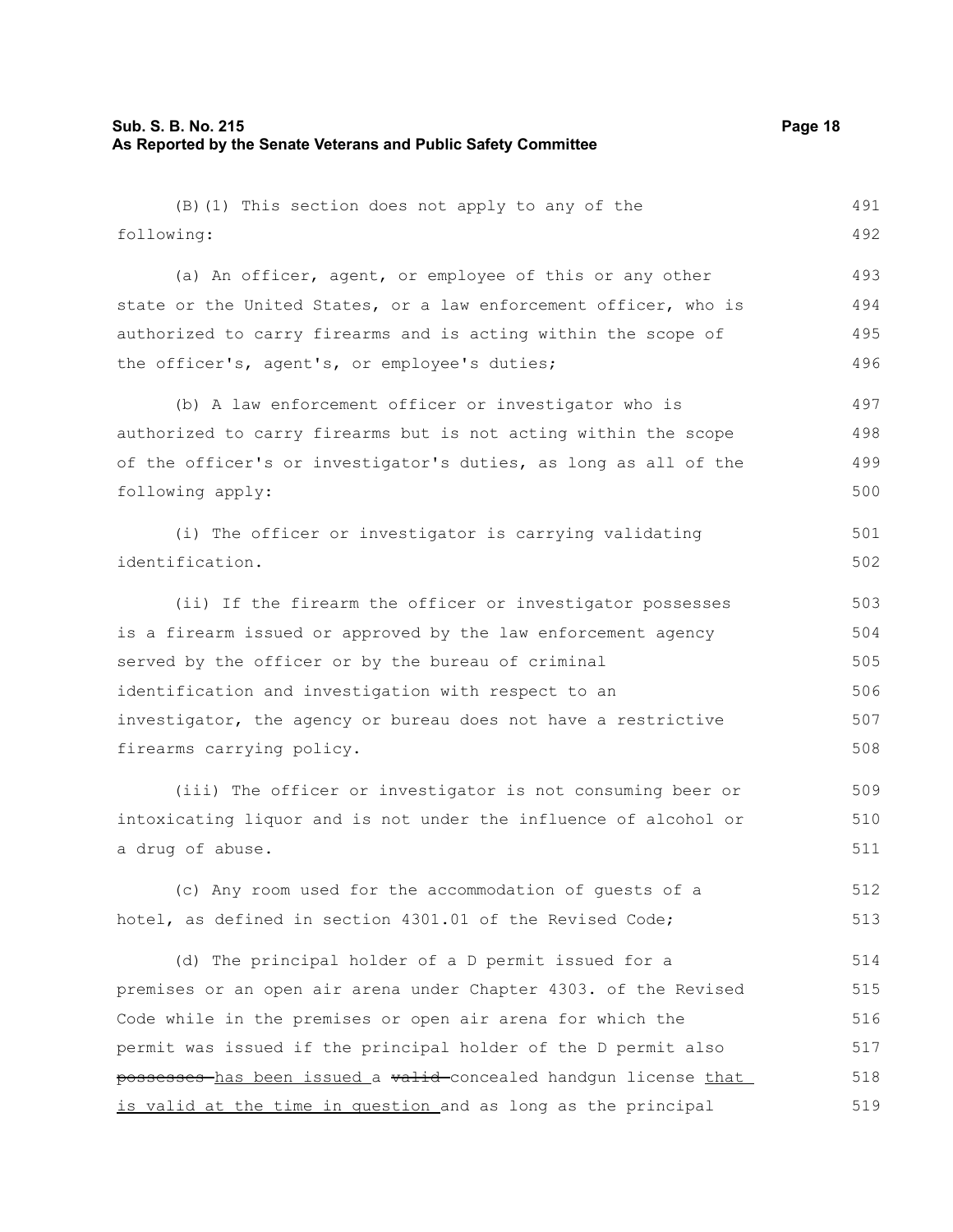## **Sub. S. B. No. 215 Page 19 As Reported by the Senate Veterans and Public Safety Committee**

holder is not consuming beer or intoxicating liquor or under the influence of alcohol or a drug of abuse, or any agent or employee of that holder who also is a peace officer, as defined in section 2151.3515 of the Revised Code, who is off duty, and who otherwise is authorized to carry firearms while in the course of the officer's official duties and while in the premises or open air arena for which the permit was issued and as long as the agent or employee of that holder is not consuming beer or intoxicating liquor or under the influence of alcohol or a drug of abuse. 520 521 522 523 524 525 526 527 528 529

(e) Any person who is carrying a valid concealed handgunlicense has been issued a concealed handgun license that is valid at the time in question or any person who is an active duty member of the armed forces of the United States and is carrying a valid military identification card and documentation of successful completion of firearms training that meets or exceeds the training requirements described in division (G)(1) of section 2923.125 of the Revised Code, as long as the person is not consuming beer or intoxicating liquor or under the influence of alcohol or a drug of abuse. 530 531 532 533 534 535 536 537 538 539

(2) This section does not prohibit any person who is a member of a veteran's organization, as defined in section 2915.01 of the Revised Code, from possessing a rifle in any room in any premises owned, leased, or otherwise under the control of the veteran's organization, if the rifle is not loaded with live ammunition and if the person otherwise is not prohibited by law from having the rifle. 540 541 542 543 544 545 546

(3) This section does not apply to any person possessing or displaying firearms in any room used to exhibit unloaded firearms for sale or trade in a soldiers' memorial established 547 548 549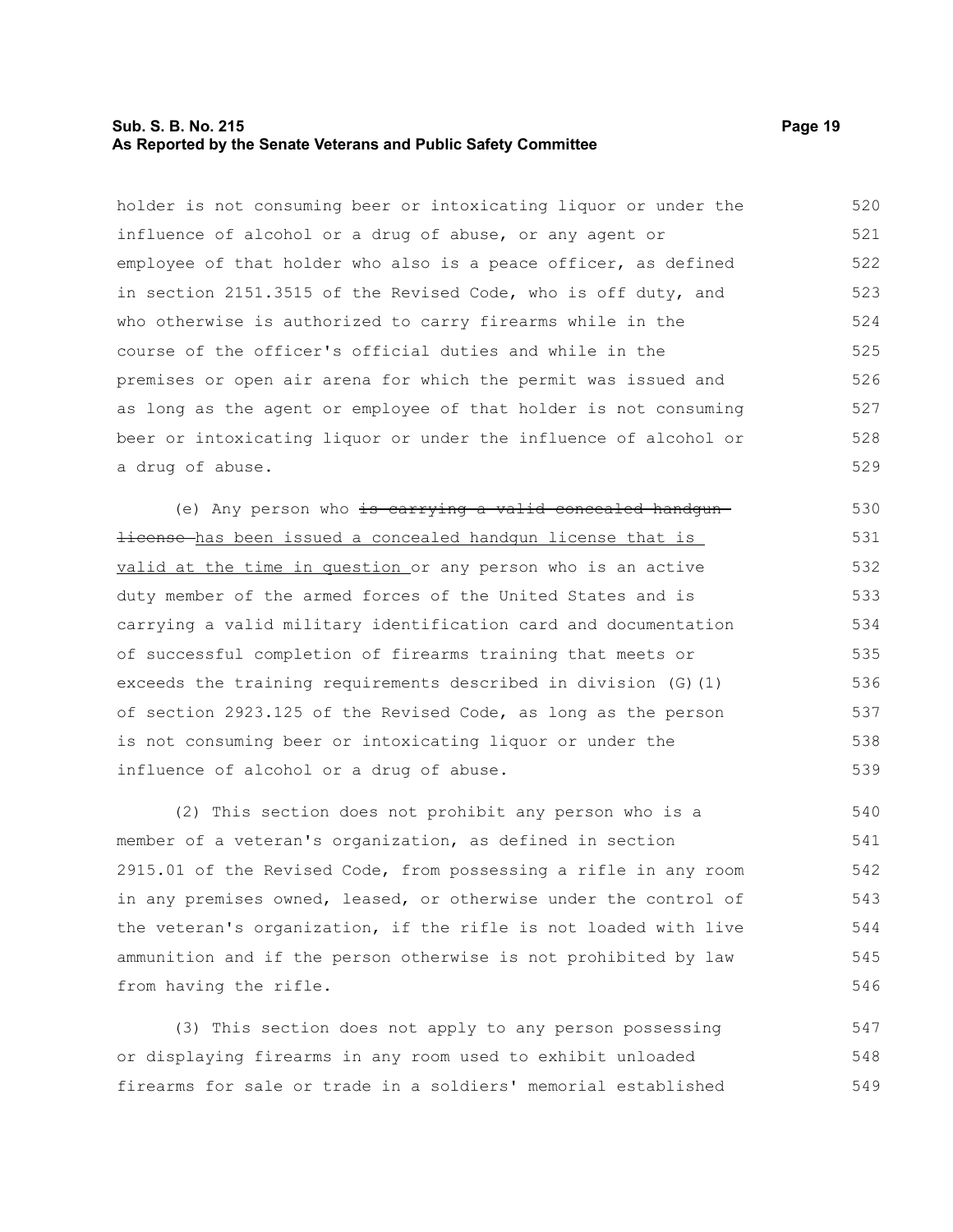### **Sub. S. B. No. 215 Page 20 As Reported by the Senate Veterans and Public Safety Committee**

pursuant to Chapter 345. of the Revised Code, in a convention center, or in any other public meeting place, if the person is an exhibitor, trader, purchaser, or seller of firearms and is not otherwise prohibited by law from possessing, trading, purchasing, or selling the firearms. 550 551 552 553 554

(C) It is an affirmative defense to a charge under this section of illegal possession of a firearm in a liquor permit premises that involves the possession of a firearm other than a handgun, that the actor was not otherwise prohibited by law from having the firearm, and that any of the following apply: 555 556 557 558 559

(1) The firearm was carried or kept ready at hand by the actor for defensive purposes, while the actor was engaged in or was going to or from the actor's lawful business or occupation, which business or occupation was of such character or was necessarily carried on in such manner or at such a time or place as to render the actor particularly susceptible to criminal attack, such as would justify a prudent person in going armed. 560 561 562 563 564 565 566

(2) The firearm was carried or kept ready at hand by the actor for defensive purposes, while the actor was engaged in a lawful activity, and had reasonable cause to fear a criminal attack upon the actor or a member of the actor's family, or upon the actor's home, such as would justify a prudent person in going armed. 567 568 569 570 571 572

(D) No person who is charged with a violation of this section shall be required to obtain a concealed handgun license as a condition for the dismissal of the charge. 573 574 575

(E) Whoever violates this section is guilty of illegal possession of a firearm in a liquor permit premises. Except as otherwise provided in this division, illegal possession of a 576 577 578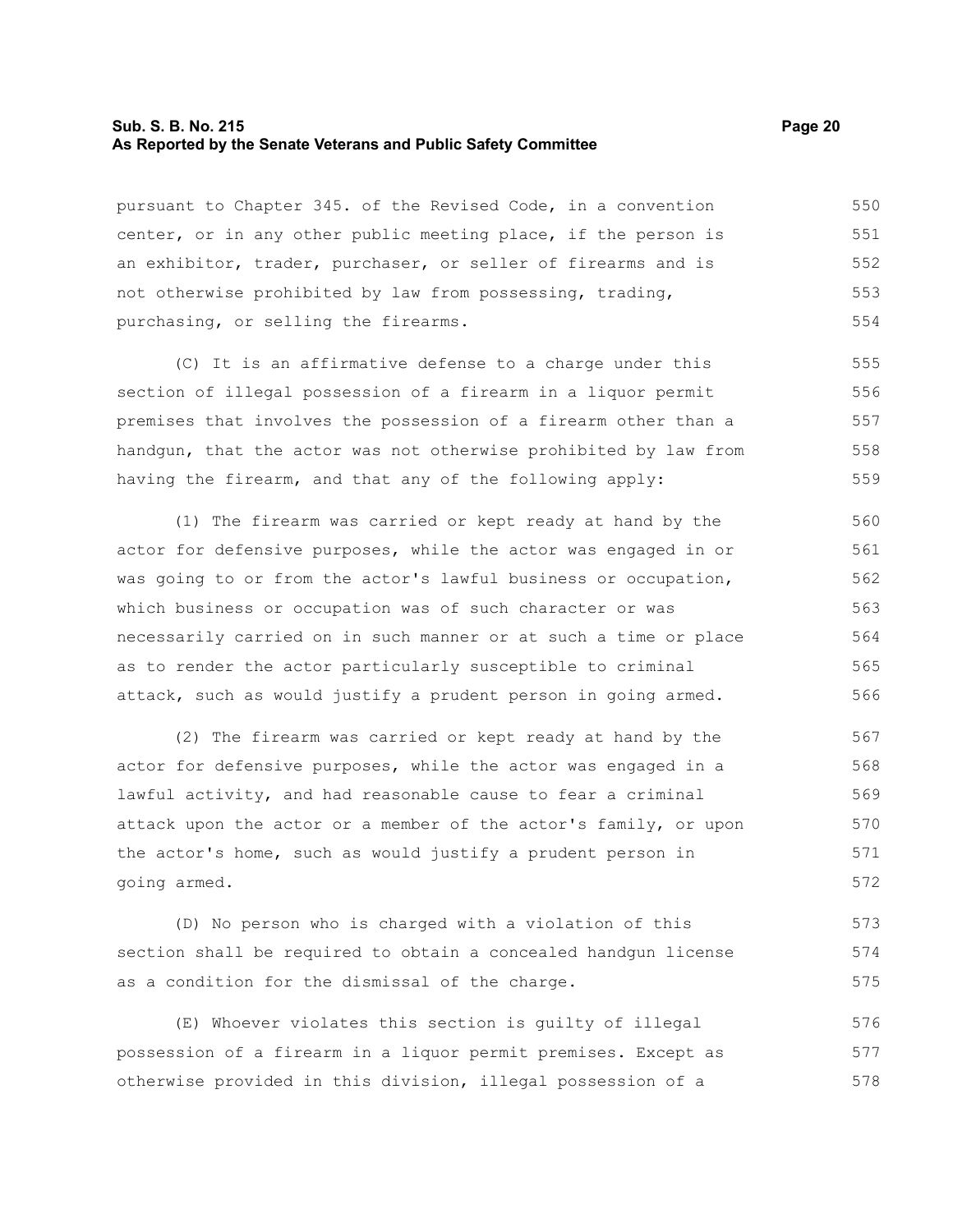#### **Sub. S. B. No. 215 Page 21 As Reported by the Senate Veterans and Public Safety Committee**

firearm in a liquor permit premises is a felony of the fifth degree. If the offender commits the violation of this section by knowingly carrying or having the firearm concealed on the offender's person or concealed ready at hand, illegal possession of a firearm in a liquor permit premises is a felony of the third degree. 579 580 581 582 583 584

(F) As used in this section:

(1) "Beer" and "intoxicating liquor" have the same meanings as in section 4301.01 of the Revised Code. 586 587

(2) "Investigator" has the same meaning as in section 109.541 of the Revised Code. 588 589

(3) "Restrictive firearms carrying policy" means a specific policy of a law enforcement agency or the bureau of criminal identification and investigation that prohibits all officers of the agency or all investigators of the bureau, while not acting within the scope of the officer's or investigator's duties, from doing either of the following: 590 591 592 593 594 595

(a) Carrying a firearm issued or approved by the agency or bureau in any room, premises, or arena described in division (A) of this section; 596 597 598

(b) Carrying a firearm issued or approved by the agency or bureau in premises described in division (A) of section 2923.1214 of the Revised Code. 599 600 601

(4) "Law enforcement officer" has the same meaning as in section 9.69 of the Revised Code. 602 603

(5) "Validating identification" means one of the following: 604 605

(a) Photographic identification issued by the law

585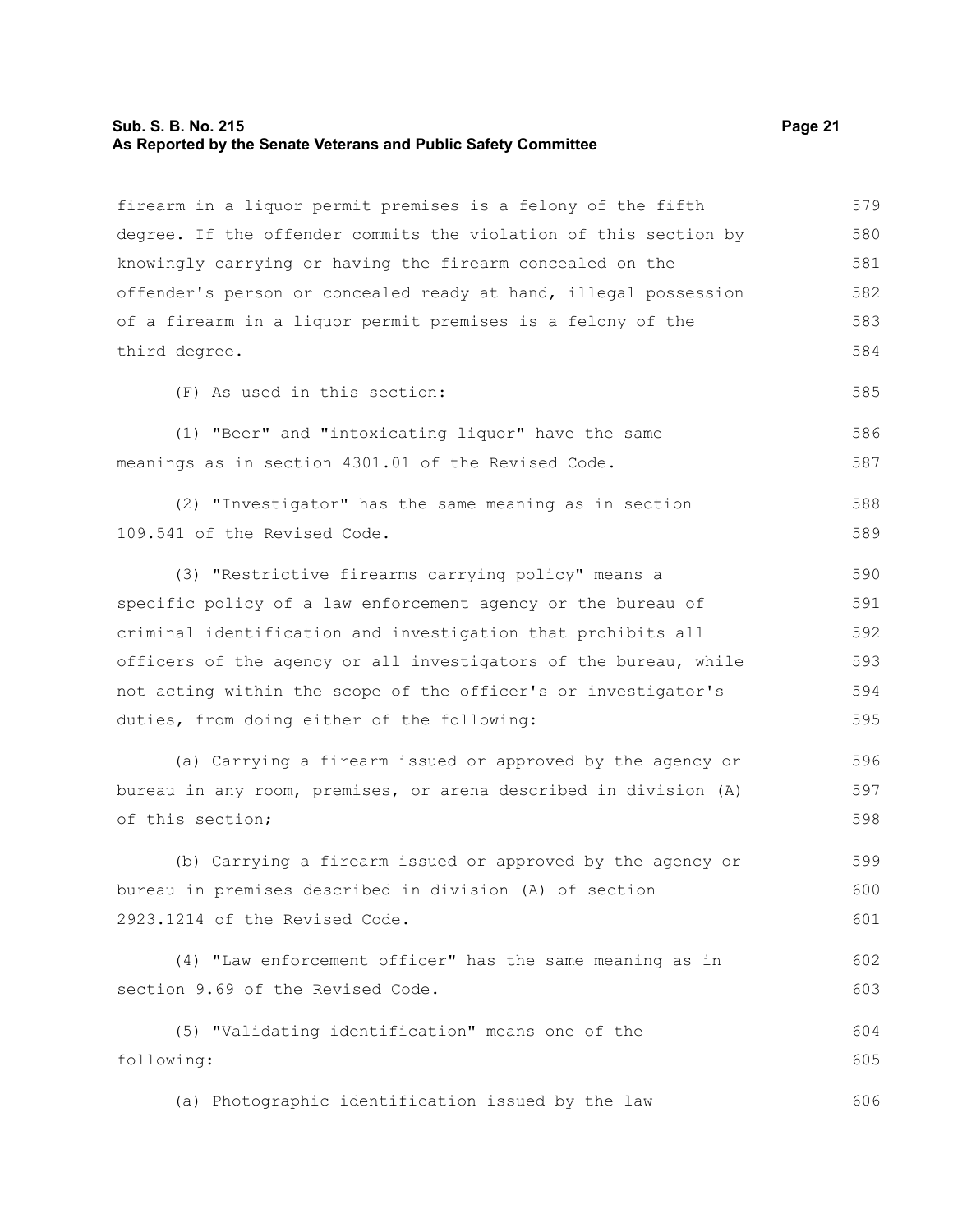# **Sub. S. B. No. 215 Page 22 As Reported by the Senate Veterans and Public Safety Committee**

| enforcement agency for which an individual serves as a law       | 607 |
|------------------------------------------------------------------|-----|
| enforcement officer that identifies the individual as a law      | 608 |
| enforcement officer of the agency;                               | 609 |
| (b) Photographic identification issued by the bureau of          | 610 |
| criminal identification and investigation that identifies an     | 611 |
| individual as an investigator of the bureau.                     | 612 |
| Sec. 2923.122. (A) No person shall knowingly convey, or          | 613 |
| attempt to convey, a deadly weapon or dangerous ordnance into a  | 614 |
| school safety zone.                                              | 615 |
| (B) No person shall knowingly possess a deadly weapon or         | 616 |
| dangerous ordnance in a school safety zone.                      | 617 |
| (C) No person shall knowingly possess an object in a             | 618 |
| school safety zone if both of the following apply:               | 619 |
| (1) The object is indistinguishable from a firearm,              | 620 |
| whether or not the object is capable of being fired.             | 621 |
| (2) The person indicates that the person possesses the           | 622 |
| object and that it is a firearm, or the person knowingly         | 623 |
| displays or brandishes the object and indicates that it is a     | 624 |
| firearm.                                                         | 625 |
| (D) (1) This section does not apply to any of the                | 626 |
| following:                                                       | 627 |
| (a) An officer, agent, or employee of this or any other          | 628 |
| state or the United States who is authorized to carry deadly     | 629 |
| weapons or dangerous ordnance and is acting within the scope of  | 630 |
| the officer's, agent's, or employee's duties, a law enforcement  | 631 |
| officer who is authorized to carry deadly weapons or dangerous   | 632 |
| ordnance, a security officer employed by a board of education or | 633 |
| governing body of a school during the time that the security     | 634 |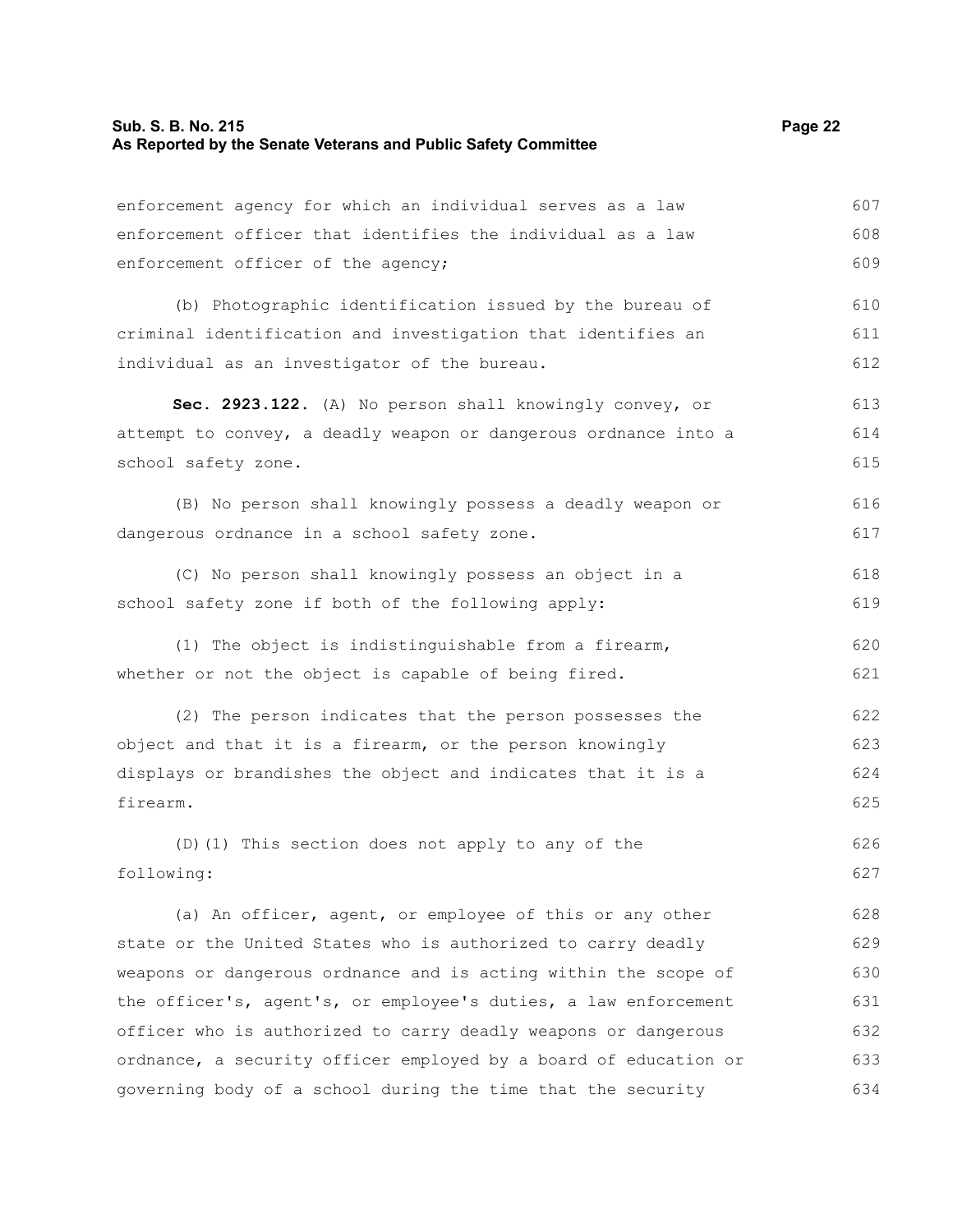### **Sub. S. B. No. 215 Page 23 As Reported by the Senate Veterans and Public Safety Committee**

officer is on duty pursuant to that contract of employment, or any other person who has written authorization from the board of education or governing body of a school to convey deadly weapons or dangerous ordnance into a school safety zone or to possess a deadly weapon or dangerous ordnance in a school safety zone and who conveys or possesses the deadly weapon or dangerous ordnance in accordance with that authorization; 635 636 637 638 639 640 641

(b) Any person who is employed in this state, who is authorized to carry deadly weapons or dangerous ordnance, and who is subject to and in compliance with the requirements of section 109.801 of the Revised Code, unless the appointing authority of the person has expressly specified that the exemption provided in division (D)(1)(b) of this section does not apply to the person. 642 643 644 645 646 647 648

(2) Division (C) of this section does not apply to premises upon which home schooling is conducted. Division (C) of this section also does not apply to a school administrator, teacher, or employee who possesses an object that is indistinguishable from a firearm for legitimate school purposes during the course of employment, a student who uses an object that is indistinguishable from a firearm under the direction of a school administrator, teacher, or employee, or any other person who with the express prior approval of a school administrator possesses an object that is indistinguishable from a firearm for a legitimate purpose, including the use of the object in a ceremonial activity, a play, reenactment, or other dramatic presentation, school safety training, or a ROTC activity or another similar use of the object. 649 650 651 652 653 654 655 656 657 658 659 660 661 662

(3) This section does not apply to a person who conveys or attempts to convey a handgun into, or possesses a handgun in, a 663 664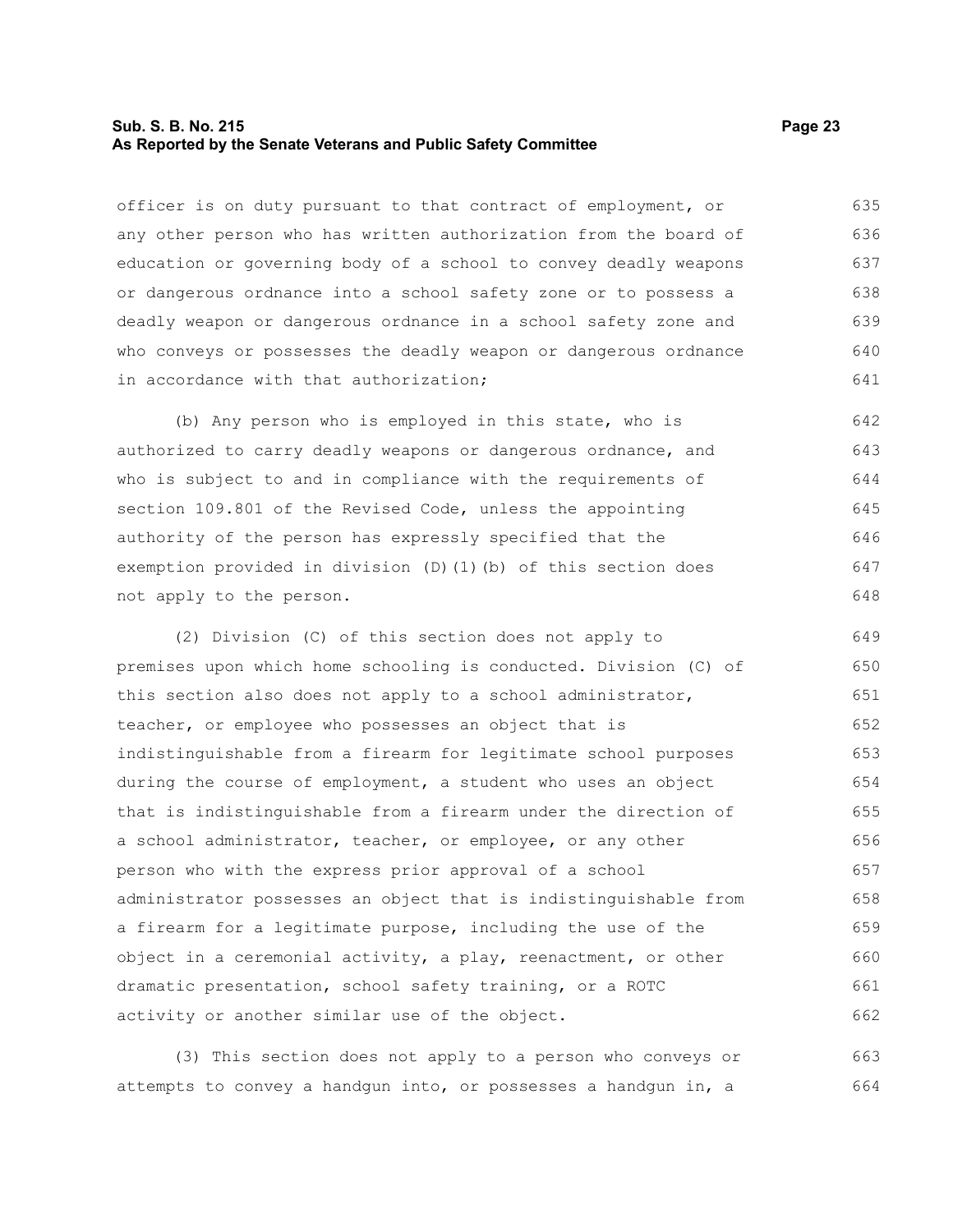| school safety zone if, at the time of that conveyance, attempted | 665 |
|------------------------------------------------------------------|-----|
| conveyance, or possession of the handgun, all of the following   | 666 |
| apply:                                                           | 667 |
| (a) The person does not enter into a school building or          | 668 |
| onto school premises and is not at a school activity.            | 669 |
| (b) The person is carrying has been issued a valid               | 670 |
| concealed handgun license that is valid at the time of the       | 671 |
| conveyance, attempted conveyance, or possession or the person is | 672 |
| an active duty member of the armed forces of the United States   | 673 |
| and is carrying a valid military identification card and         | 674 |
| documentation of successful completion of firearms training that | 675 |
| meets or exceeds the training requirements described in division | 676 |
| (G) (1) of section 2923.125 of the Revised Code.                 | 677 |
| (c) The person is in the school safety zone in accordance        | 678 |
| with 18 U.S.C. 922(q)(2)(B).                                     | 679 |
| (d) The person is not knowingly in a place described in          | 680 |
| division (B)(1) or (B)(3) to (8) of section $2923.126$ of the    | 681 |
| Revised Code.                                                    | 682 |
| (4) This section does not apply to a person who conveys or       | 683 |
| attempts to convey a handqun into, or possesses a handqun in, a  | 684 |
| school safety zone if at the time of that conveyance, attempted  | 685 |
| conveyance, or possession of the handgun all of the following    | 686 |
| apply:                                                           | 687 |
| (a) The person is carrying has been issued a valid               | 688 |
| concealed handgun license that is valid at the time of the       | 689 |
| conveyance, attempted conveyance, or possession or the person is | 690 |
| an active duty member of the armed forces of the United States   | 691 |
| and is carrying a valid military identification card and         | 692 |
| documentation of successful completion of firearms training that | 693 |
|                                                                  |     |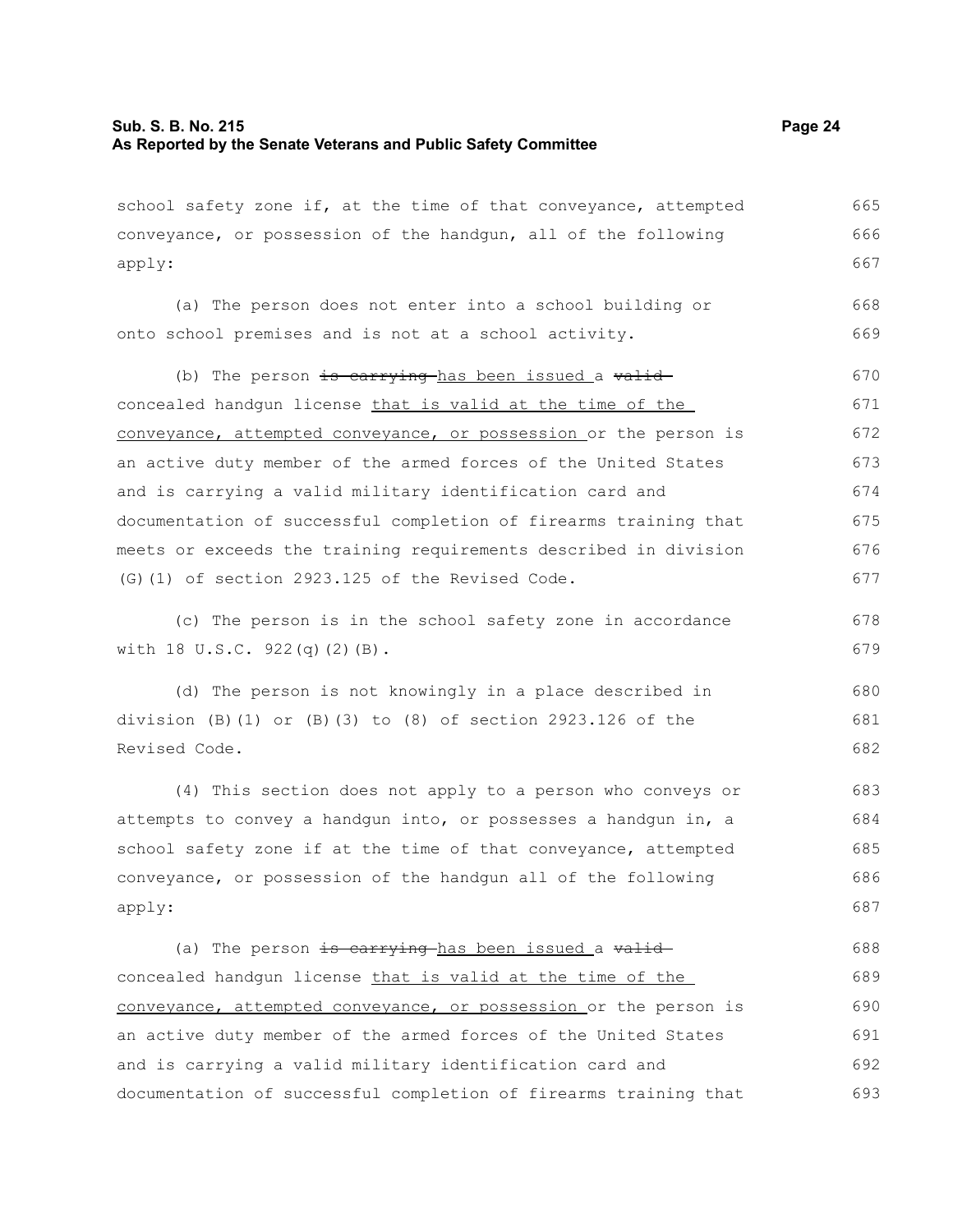| meets or exceeds the training requirements described in division | 694 |
|------------------------------------------------------------------|-----|
| (G) (1) of section 2923.125 of the Revised Code.                 | 695 |
| (b) The person leaves the handgun in a motor vehicle.            | 696 |
| (c) The handgun does not leave the motor vehicle.                | 697 |
| (d) If the person exits the motor vehicle, the person            | 698 |
| locks the motor vehicle.                                         | 699 |
| (E)(1) Whoever violates division (A) or (B) of this              | 700 |
| section is guilty of illegal conveyance or possession of a       | 701 |
| deadly weapon or dangerous ordnance in a school safety zone.     | 702 |
| Except as otherwise provided in this division, illegal           | 703 |
| conveyance or possession of a deadly weapon or dangerous         | 704 |
| ordnance in a school safety zone is a felony of the fifth        | 705 |
| degree. If the offender previously has been convicted of a       | 706 |
| violation of this section, illegal conveyance or possession of a | 707 |
| deadly weapon or dangerous ordnance in a school safety zone is a | 708 |
| felony of the fourth degree.                                     | 709 |
| (2) Whoever violates division (C) of this section is             | 710 |
| quilty of illegal possession of an object indistinguishable from | 711 |
| a firearm in a school safety zone. Except as otherwise provided  | 712 |
| in this division, illegal possession of an object                | 713 |
| indistinguishable from a firearm in a school safety zone is a    | 714 |
| misdemeanor of the first degree. If the offender previously has  | 715 |
| been convicted of a violation of this section, illegal           | 716 |
| possession of an object indistinguishable from a firearm in a    | 717 |
| school safety zone is a felony of the fifth degree.              | 718 |

(F)(1) In addition to any other penalty imposed upon a person who is convicted of or pleads guilty to a violation of this section and subject to division (F)(2) of this section, if the offender has not attained nineteen years of age, regardless 719 720 721 722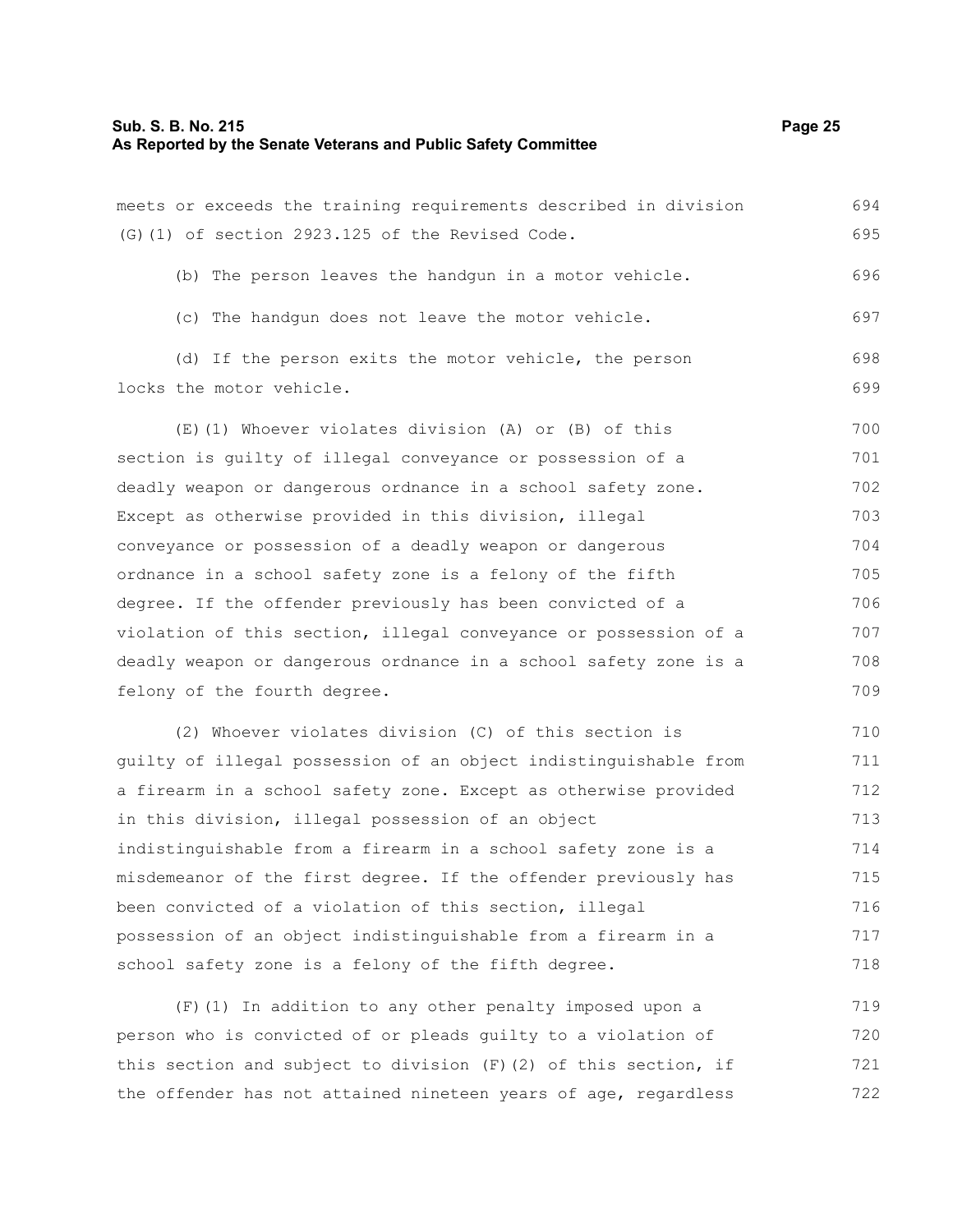### **Sub. S. B. No. 215 Page 26 As Reported by the Senate Veterans and Public Safety Committee**

of whether the offender is attending or is enrolled in a school operated by a board of education or for which the state board of education prescribes minimum standards under section 3301.07 of the Revised Code, the court shall impose upon the offender a class four suspension of the offender's probationary driver's license, restricted license, driver's license, commercial driver's license, temporary instruction permit, or probationary commercial driver's license that then is in effect from the range specified in division (A)(4) of section 4510.02 of the Revised Code and shall deny the offender the issuance of any permit or license of that type during the period of the suspension. 723 724 725 726 727 728 729 730 731 732 733 734

If the offender is not a resident of this state, the court shall impose a class four suspension of the nonresident operating privilege of the offender from the range specified in division (A)(4) of section 4510.02 of the Revised Code.

(2) If the offender shows good cause why the court should not suspend one of the types of licenses, permits, or privileges specified in division (F)(1) of this section or deny the issuance of one of the temporary instruction permits specified in that division, the court in its discretion may choose not to impose the suspension, revocation, or denial required in that division, but the court, in its discretion, instead may require the offender to perform community service for a number of hours determined by the court. 739 740 741 742 743 744 745 746 747

(G) As used in this section, "object that is indistinguishable from a firearm" means an object made, constructed, or altered so that, to a reasonable person without specialized training in firearms, the object appears to be a firearm. 748 749 750 751 752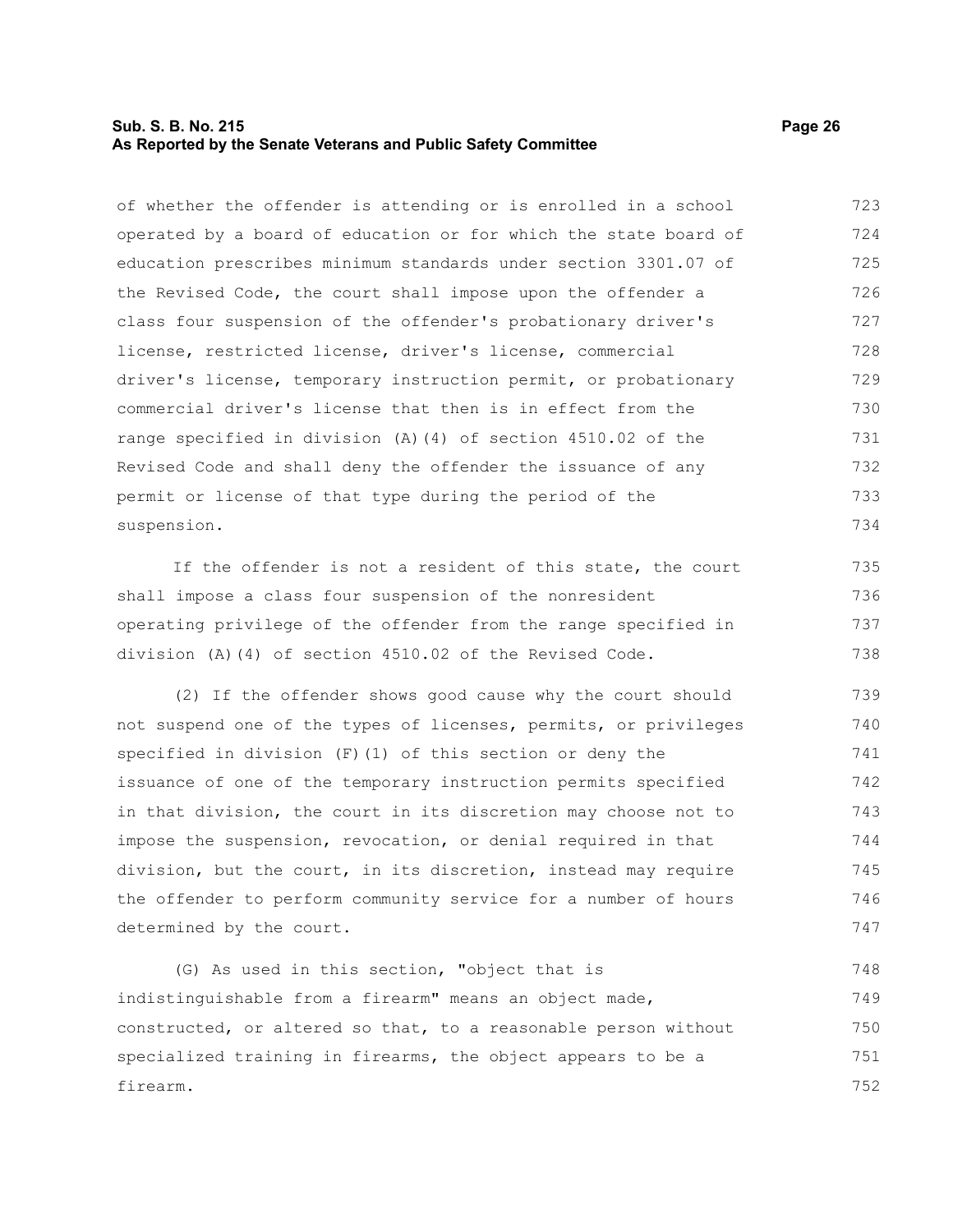# **Sub. S. B. No. 215 Page 27 As Reported by the Senate Veterans and Public Safety Committee**

781

| Sec. 2923.123. (A) No person shall knowingly convey or           | 753 |
|------------------------------------------------------------------|-----|
| attempt to convey a deadly weapon or dangerous ordnance into a   | 754 |
| courthouse or into another building or structure in which a      | 755 |
| courtroom is located.                                            | 756 |
| (B) No person shall knowingly possess or have under the          | 757 |
| person's control a deadly weapon or dangerous ordnance in a      | 758 |
| courthouse or in another building or structure in which a        | 759 |
| courtroom is located.                                            | 760 |
| (C) This section does not apply to any of the following:         | 761 |
| (1) Except as provided in division (E) of this section, a        | 762 |
| judge of a court of record of this state or a magistrate;        | 763 |
| (2) A peace officer, officer of a law enforcement agency,        | 764 |
| or person who is in either of the following categories:          | 765 |
| (a) Except as provided in division (E) of this section, a        | 766 |
| peace officer, or an officer of a law enforcement agency of      | 767 |
| another state, a political subdivision of another state, or the  | 768 |
| United States, who is authorized to carry a deadly weapon or     | 769 |
| dangerous ordnance, who possesses or has under that individual's | 770 |
| control a deadly weapon or dangerous ordnance as a requirement   | 771 |
| of that individual's duties, and who is acting within the scope  | 772 |
| of that individual's duties at the time of that possession or    | 773 |
| control;                                                         | 774 |
| (b) Except as provided in division (E) of this section, a        | 775 |
| person who is employed in this state, who is authorized to carry | 776 |
| a deadly weapon or dangerous ordnance, who possesses or has      | 777 |
| under that individual's control a deadly weapon or dangerous     | 778 |
| ordnance as a requirement of that person's duties, and who is    | 779 |
| subject to and in compliance with the requirements of section    | 780 |

109.801 of the Revised Code, unless the appointing authority of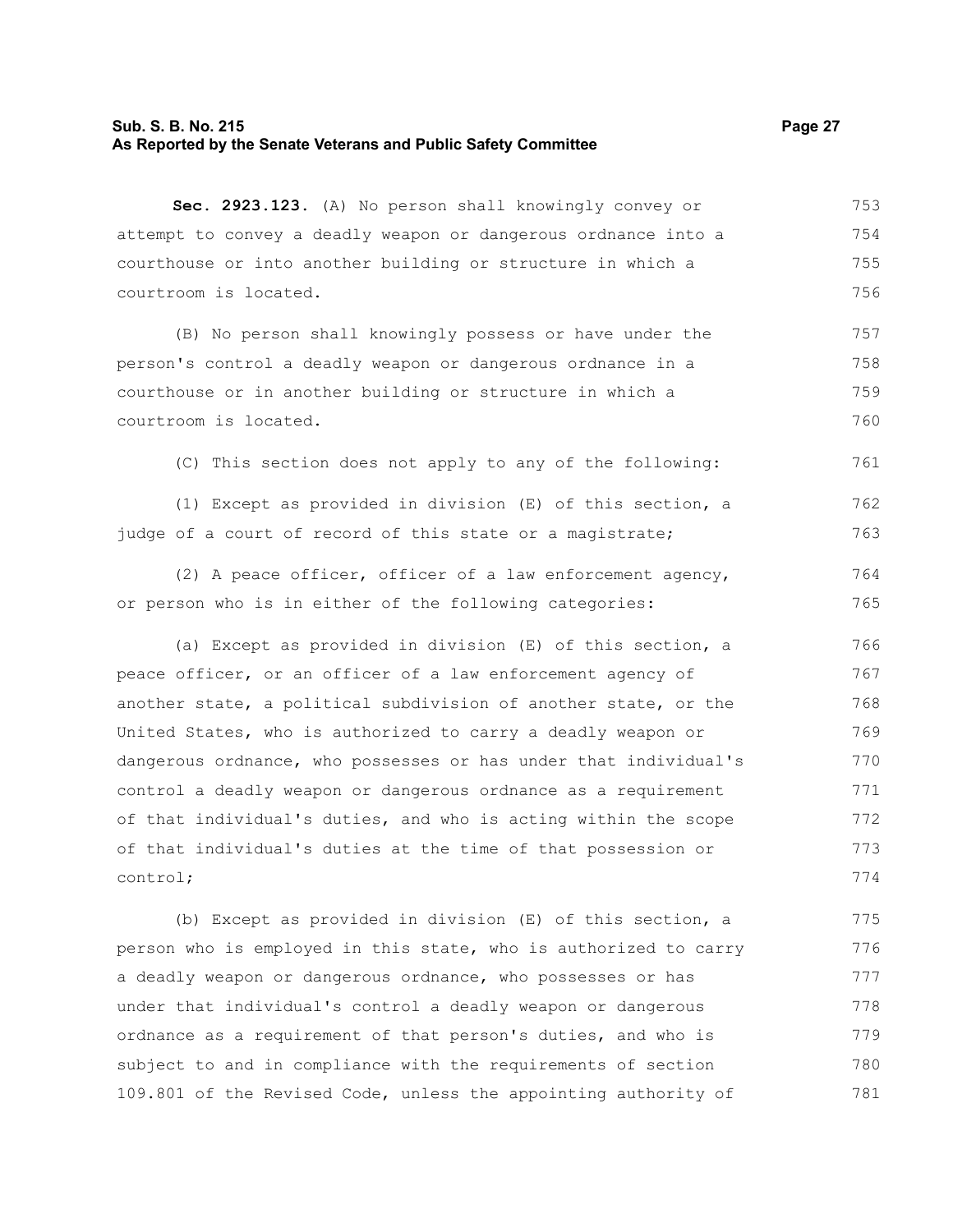# **Sub. S. B. No. 215 Page 28 As Reported by the Senate Veterans and Public Safety Committee**

the person has expressly specified that the exemption provided in division (C)(2)(b) of this section does not apply to the person. 782 783 784

(3) A person who conveys, attempts to convey, possesses, or has under the person's control a deadly weapon or dangerous ordnance that is to be used as evidence in a pending criminal or civil action or proceeding; 785 786 787 788

(4) Except as provided in division (E) of this section, a bailiff or deputy bailiff of a court of record of this state who is authorized to carry a firearm pursuant to section 109.77 of the Revised Code, who possesses or has under that individual's control a firearm as a requirement of that individual's duties, and who is acting within the scope of that individual's duties at the time of that possession or control; 789 790 791 792 793 794 795

(5) Except as provided in division (E) of this section, a prosecutor, or a secret service officer appointed by a county prosecuting attorney, who is authorized to carry a deadly weapon or dangerous ordnance in the performance of the individual's duties, who possesses or has under that individual's control a deadly weapon or dangerous ordnance as a requirement of that individual's duties, and who is acting within the scope of that individual's duties at the time of that possession or control; 796 797 798 799 800 801 802 803

(6) Except as provided in division (E) of this section, a person who conveys or attempts to convey a handgun into a courthouse or into another building or structure in which a courtroom is located, whoif the person has been issued a concealed handgun license that is valid at the time of the conveyance or attempt  $or$ , at the time of the conveyance or attempt, either is carrying a valid concealed handgun license or the person is an active duty member of the armed forces of the 804 805 806 807 808 809 810 811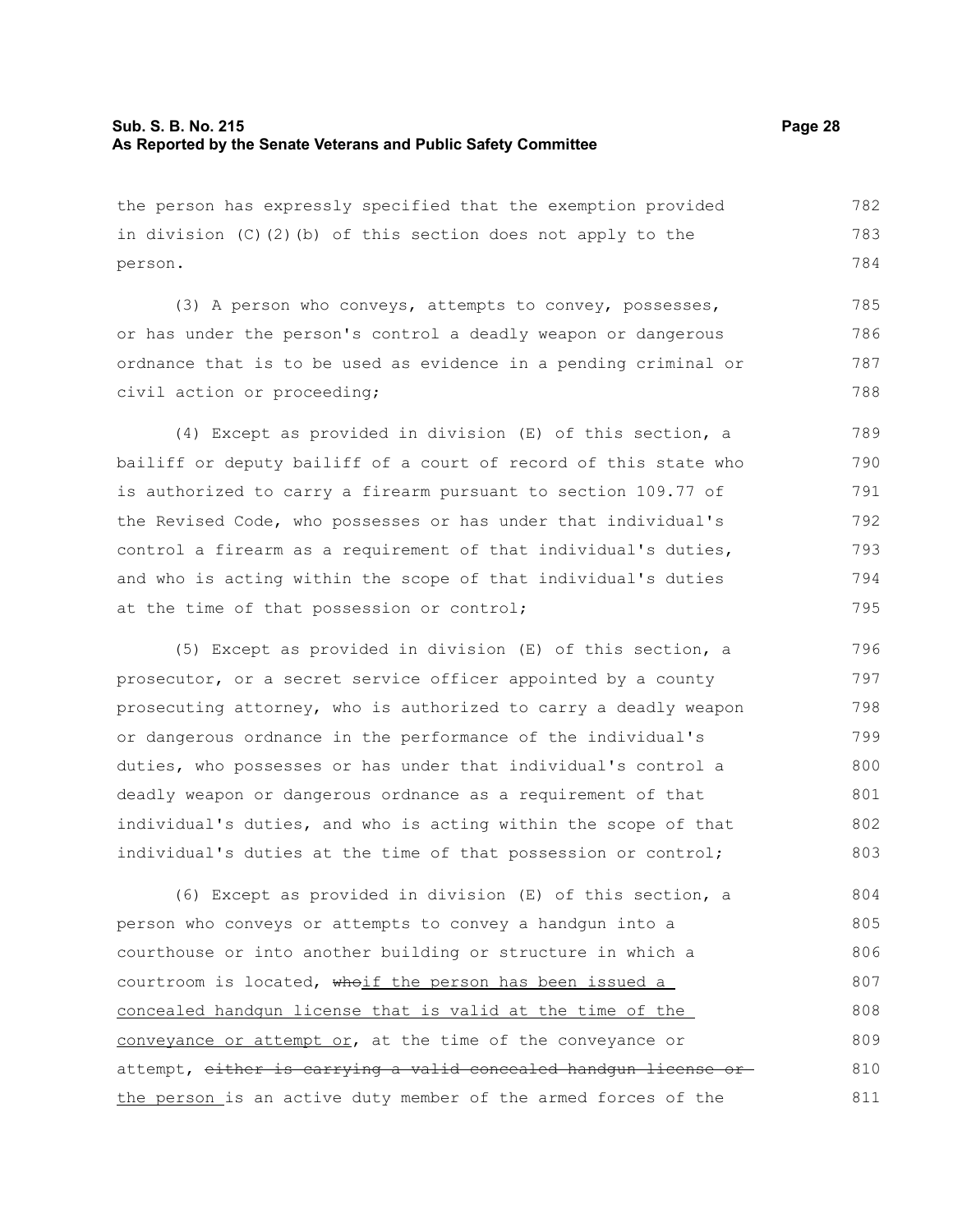## **Sub. S. B. No. 215 Page 29 As Reported by the Senate Veterans and Public Safety Committee**

United States and is carrying a valid military identification card and documentation of successful completion of firearms training that meets or exceeds the training requirements described in division (G)(1) of section 2923.125 of the Revised Code, and who-if in either case the person transfers possession of the handgun to the officer or officer's designee who has charge of the courthouse or building. The officer shall secure the handgun until the licensee is prepared to leave the premises. The exemption described in this division applies only if the officer who has charge of the courthouse or building provides services of the nature described in this division. An officer who has charge of the courthouse or building is not required to offer services of the nature described in this division. 812 813 814 815 816 817 818 819 820 821 822 823 824 825

(D)(1) Whoever violates division (A) of this section is guilty of illegal conveyance of a deadly weapon or dangerous ordnance into a courthouse. Except as otherwise provided in this division, illegal conveyance of a deadly weapon or dangerous ordnance into a courthouse is a felony of the fifth degree. If the offender previously has been convicted of a violation of division (A) or (B) of this section, illegal conveyance of a deadly weapon or dangerous ordnance into a courthouse is a felony of the fourth degree. 826 827 828 829 830 831 832 833 834

(2) Whoever violates division (B) of this section is guilty of illegal possession or control of a deadly weapon or dangerous ordnance in a courthouse. Except as otherwise provided in this division, illegal possession or control of a deadly weapon or dangerous ordnance in a courthouse is a felony of the fifth degree. If the offender previously has been convicted of a violation of division (A) or (B) of this section, illegal possession or control of a deadly weapon or dangerous ordnance 835 836 837 838 839 840 841 842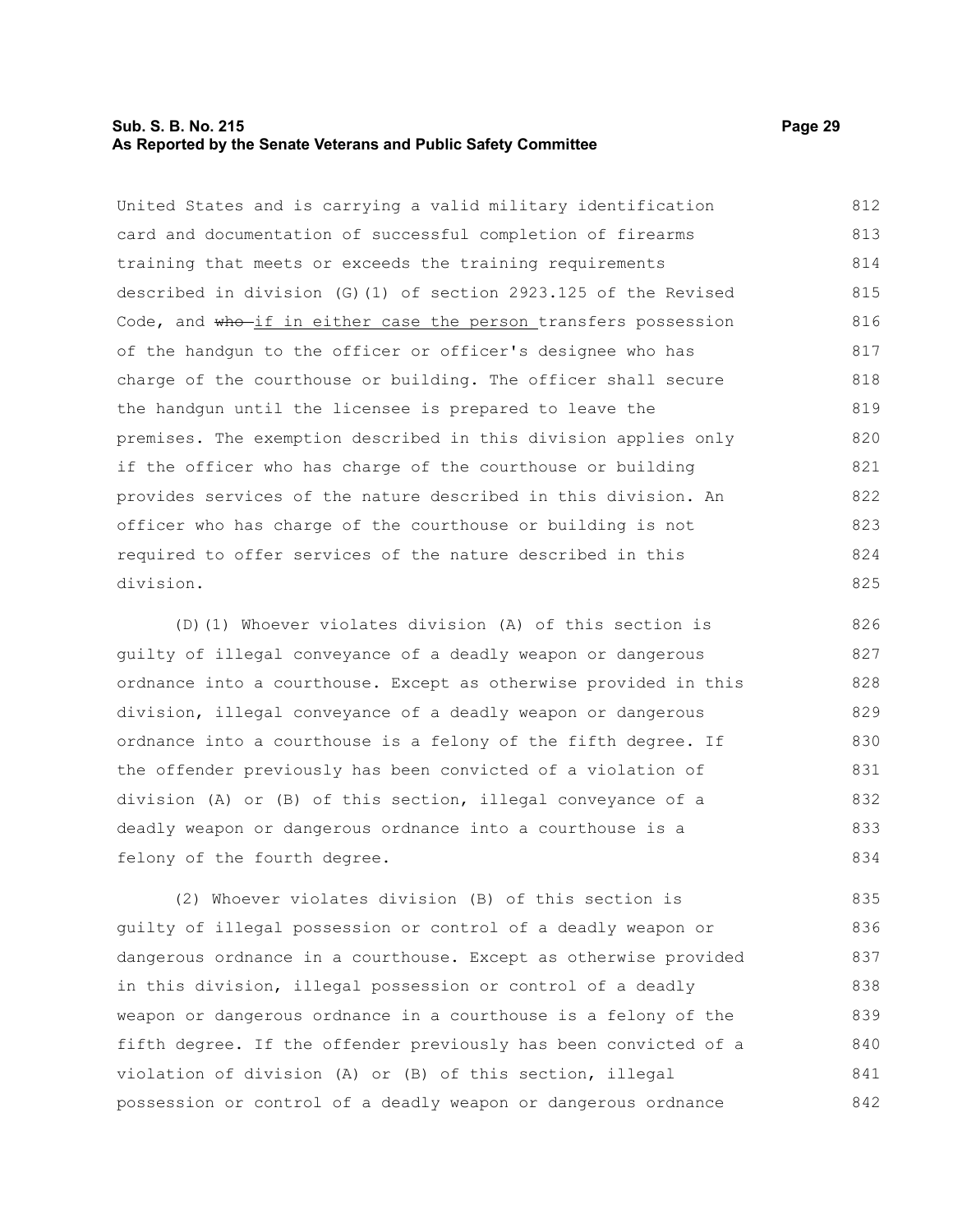# **Sub. S. B. No. 215 Page 30 As Reported by the Senate Veterans and Public Safety Committee**

843

858

in a courthouse is a felony of the fourth degree.

(E) The exemptions described in divisions  $(C)$   $(1)$ ,  $(2)$   $(a)$ ,  $(2)$  (b),  $(4)$ ,  $(5)$ , and  $(6)$  of this section do not apply to any judge, magistrate, peace officer, officer of a law enforcement agency, bailiff, deputy bailiff, prosecutor, secret service officer, or other person described in any of those divisions if a rule of superintendence or another type of rule adopted by the supreme court pursuant to Article IV, Ohio Constitution, or an applicable local rule of court prohibits all persons from conveying or attempting to convey a deadly weapon or dangerous ordnance into a courthouse or into another building or structure in which a courtroom is located or from possessing or having under one's control a deadly weapon or dangerous ordnance in a courthouse or in another building or structure in which a courtroom is located. 844 845 846 847 848 849 850 851 852 853 854 855 856 857

(F) As used in this section:

(1) "Magistrate" means an individual who is appointed by a court of record of this state and who has the powers and may perform the functions specified in Civil Rule 53, Criminal Rule 19, or Juvenile Rule 40.

(2) "Peace officer" and "prosecutor" have the same meanings as in section 2935.01 of the Revised Code. 863 864

**Sec. 2923.126.** (A) A concealed handgun license that is issued under section 2923.125 of the Revised Code shall expire five years after the date of issuance. A licensee who has been issued a license under that section shall be granted a grace period of thirty days after the licensee's license expires during which the licensee's license remains valid. Except as provided in divisions (B) and (C) of this section, a licensee 865 866 867 868 869 870 871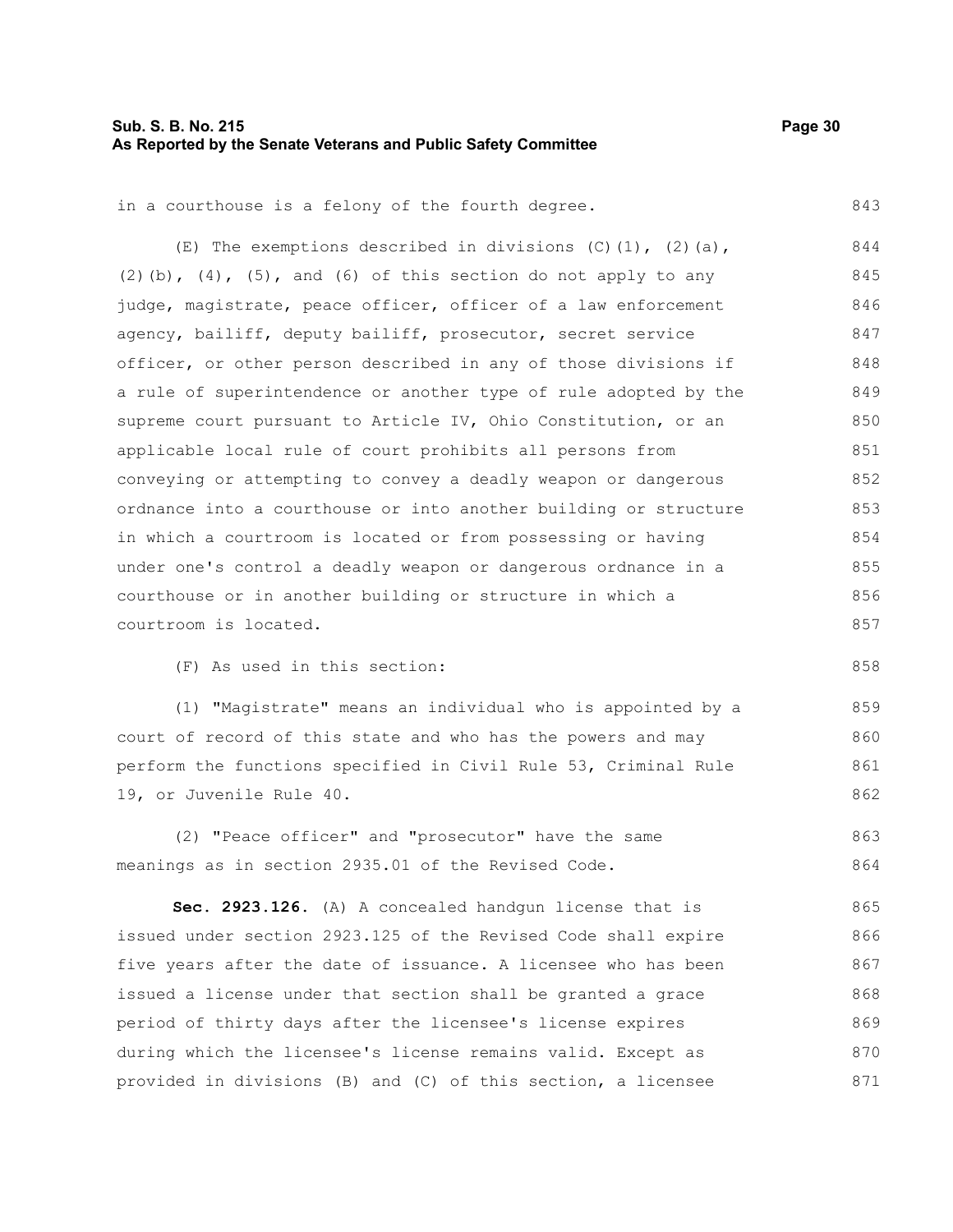# **Sub. S. B. No. 215 Page 31 As Reported by the Senate Veterans and Public Safety Committee**

who has been issued a concealed handgun license under section 2923.125 or 2923.1213 of the Revised Code may carry a concealed handgun anywhere in this state if the licensee also carries a license is valid <del>license</del>-when the licensee is in actual possession of a concealed handgun. The licensee shall give notice of any change in the licensee's residence address to the sheriff who issued the license within forty-five days after that change. 872 873 874 875 876 877 878 879

If a licensee is the driver or an occupant of a motorvehicle that is stopped as the result of a traffic stop stop for another law enforcement purpose and if the licensee is transporting or has a loaded handgun in the motor vehicle at that time, the licensee shall promptly inform any lawenforcement officer who approaches the vehicle while stopped that the licensee has been issued a concealed handgun license and that the licensee currently possesses or has a loaded handgun; the licensee shall not knowingly disregard or fail to comply with lawful orders of a law enforcement officer given while the motor vehicle is stopped, knowingly fail to remain in the motor vehicle while stopped, or knowingly fail to keep the licensee's hands in plain sight after any law enforcement officer begins approaching the licensee while stopped and before the officer leaves, unless directed otherwise by a lawenforcement officer; and the licensee shall not knowingly havecontact with the loaded handgun by touching it with licensee's hands or fingers, in any manner in violation of division (E) of section 2923.16 of the Revised Code, after any law enforcement officer begins approaching the licensee while stopped and before the officer leaves. Additionally, if alicensee is the driver or an occupant of a commercial motor vehicle that is stopped by an employee of the motor carrier 880 881 882 883 884 885 886 887 888 889 890 891 892 893 894 895 896 897 898 899 900 901 902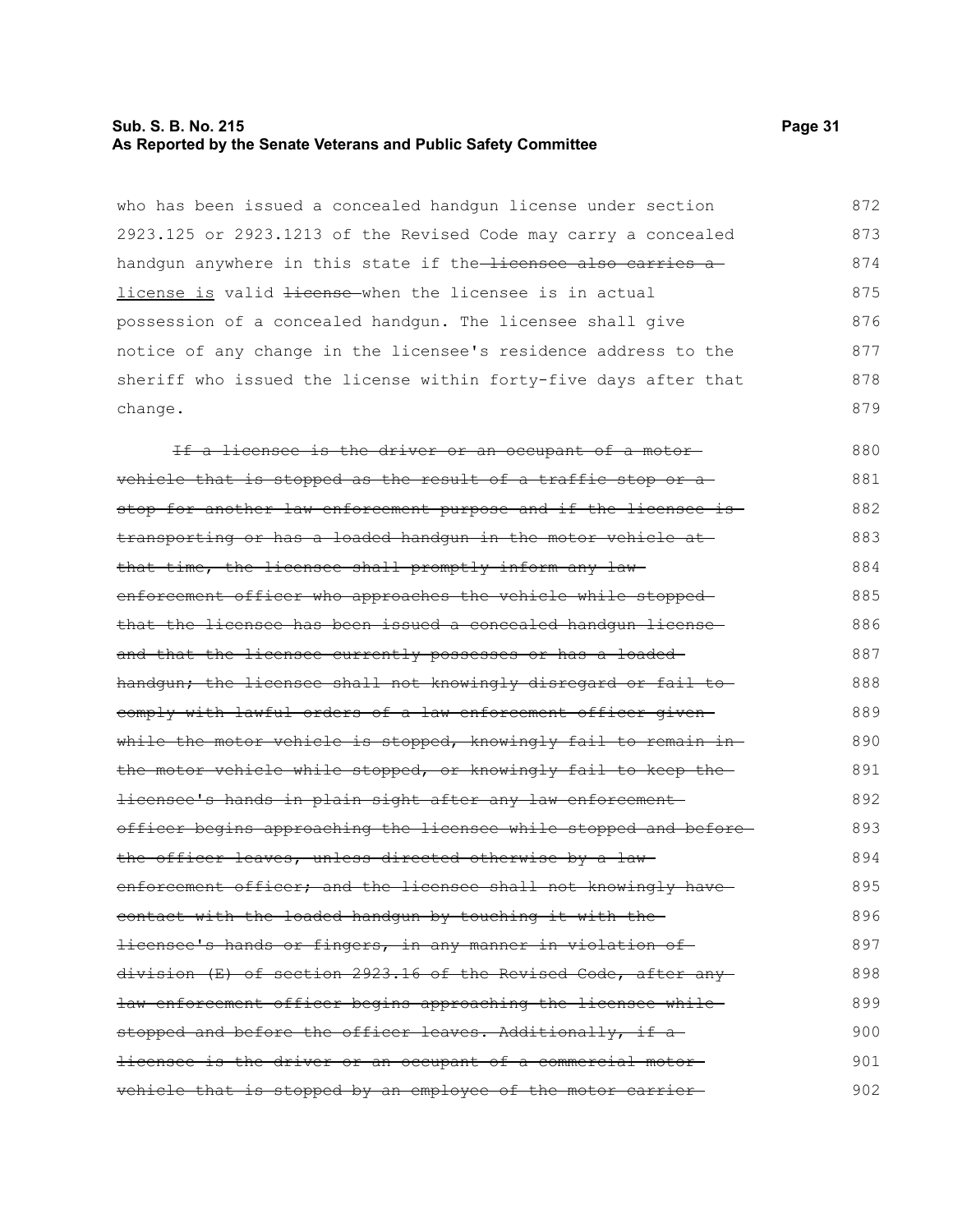# **Sub. S. B. No. 215 Page 32 As Reported by the Senate Veterans and Public Safety Committee**

| the Revised Code and the licensee is transporting or has a<br>loaded handgun in the commercial motor vehicle at that time, the<br>licensee shall promptly inform the employee of the unit who-<br>approaches the vehicle while stopped that the licensee has been<br>issued a concealed handqun license and that the licensee-<br>currently possesses or has a loaded handgun. | 904<br>905<br>906<br>907<br>908<br>909 |
|--------------------------------------------------------------------------------------------------------------------------------------------------------------------------------------------------------------------------------------------------------------------------------------------------------------------------------------------------------------------------------|----------------------------------------|
|                                                                                                                                                                                                                                                                                                                                                                                |                                        |
|                                                                                                                                                                                                                                                                                                                                                                                |                                        |
|                                                                                                                                                                                                                                                                                                                                                                                |                                        |
|                                                                                                                                                                                                                                                                                                                                                                                |                                        |
|                                                                                                                                                                                                                                                                                                                                                                                |                                        |
|                                                                                                                                                                                                                                                                                                                                                                                |                                        |
| If a licensee is stopped for a law enforcement purpose and                                                                                                                                                                                                                                                                                                                     | 910                                    |
| if the licensee is carrying a concealed handgun at the time the-                                                                                                                                                                                                                                                                                                               | 911                                    |
| officer approaches, the licensee shall promptly inform any law-                                                                                                                                                                                                                                                                                                                | 912                                    |
| enforcement officer who approaches the licensee while stopped-                                                                                                                                                                                                                                                                                                                 | 913                                    |
| that the licensee has been issued a concealed handqun license                                                                                                                                                                                                                                                                                                                  | 914                                    |
| and that the licensee currently is carrying a concealed handgun;                                                                                                                                                                                                                                                                                                               | 915                                    |
| the licensee shall not knowingly disregard or fail to comply-                                                                                                                                                                                                                                                                                                                  | 916                                    |
| with lawful orders of a law enforcement officer given while the-                                                                                                                                                                                                                                                                                                               | 917                                    |
| licensee is stopped, or knowingly fail to keep the licensee's                                                                                                                                                                                                                                                                                                                  | 918                                    |
| hands in plain sight after any law enforcement officer begins-                                                                                                                                                                                                                                                                                                                 | 919                                    |
| approaching the licensee while stopped and before the officer-                                                                                                                                                                                                                                                                                                                 | 920                                    |
| leaves, unless directed otherwise by a law enforcement officer;                                                                                                                                                                                                                                                                                                                | 921                                    |
| and the licensee shall not knowingly remove, attempt to remove,                                                                                                                                                                                                                                                                                                                | 922                                    |
| grasp, or hold the loaded handgun or knowingly have contact with                                                                                                                                                                                                                                                                                                               | 923                                    |
| the loaded handgun by touching it with the licensee's hands or-                                                                                                                                                                                                                                                                                                                | 924                                    |
| fingers, in any manner in violation of division (B) of section-                                                                                                                                                                                                                                                                                                                | 925                                    |
| 2923.12 of the Revised Code, after any law enforcement officer-                                                                                                                                                                                                                                                                                                                | 926                                    |
| begins approaching the licensee while stopped and before the                                                                                                                                                                                                                                                                                                                   | 927                                    |
| officer leaves.                                                                                                                                                                                                                                                                                                                                                                | 928                                    |

(B) A valid concealed handgun license does not authorize the licensee to carry a concealed handgun in any manner prohibited under division (B) of section 2923.12 of the Revised Code or in any manner prohibited under section 2923.16 of the Revised Code. A valid license does not authorize the licensee to 929 930 931 932 933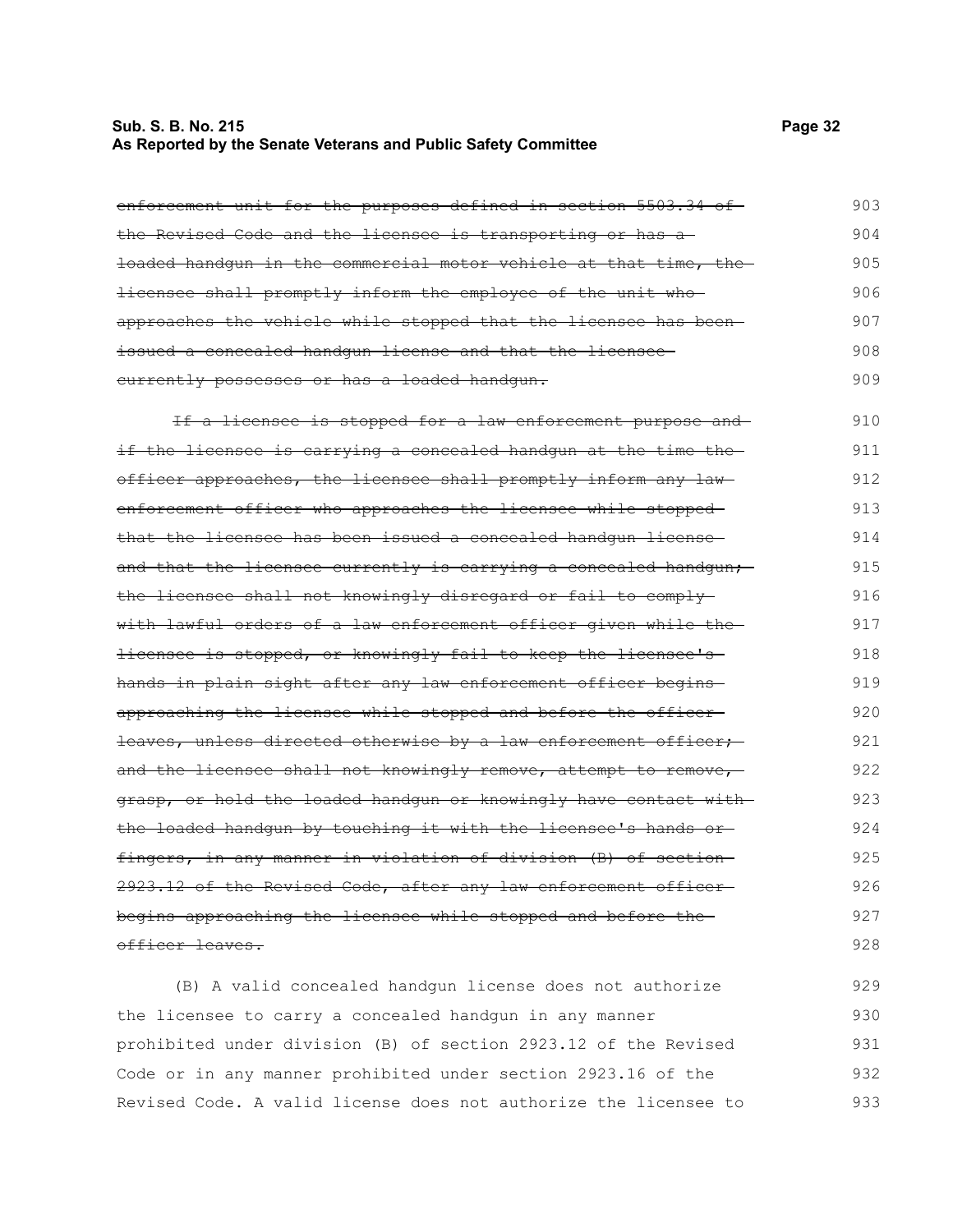# **Sub. S. B. No. 215 Page 33 As Reported by the Senate Veterans and Public Safety Committee**

934

946 947 948

949 950 951

carry a concealed handgun into any of the following places:

(1) A police station, sheriff's office, or state highway patrol station, premises controlled by the bureau of criminal identification and investigation; a state correctional institution, jail, workhouse, or other detention facility; any area of an airport passenger terminal that is beyond a passenger or property screening checkpoint or to which access is restricted through security measures by the airport authority or a public agency; or an institution that is maintained, operated, managed, and governed pursuant to division (A) of section 5119.14 of the Revised Code or division (A)(1) of section 5123.03 of the Revised Code; 935 936 937 938 939 940 941 942 943 944 945

(2) A school safety zone if the licensee's carrying the concealed handgun is in violation of section 2923.122 of the Revised Code;

(3) A courthouse or another building or structure in which a courtroom is located if the licensee's carrying the concealed handgun is in violation of section 2923.123 of the Revised Code;

(4) Any premises or open air arena for which a D permit has been issued under Chapter 4303. of the Revised Code if the licensee's carrying the concealed handgun is in violation of section 2923.121 of the Revised Code; 952 953 954 955

(5) Any premises owned or leased by any public or private college, university, or other institution of higher education, unless the handgun is in a locked motor vehicle or the licensee is in the immediate process of placing the handgun in a locked motor vehicle or unless the licensee is carrying the concealed handgun pursuant to a written policy, rule, or other authorization that is adopted by the institution's board of 956 957 958 959 960 961 962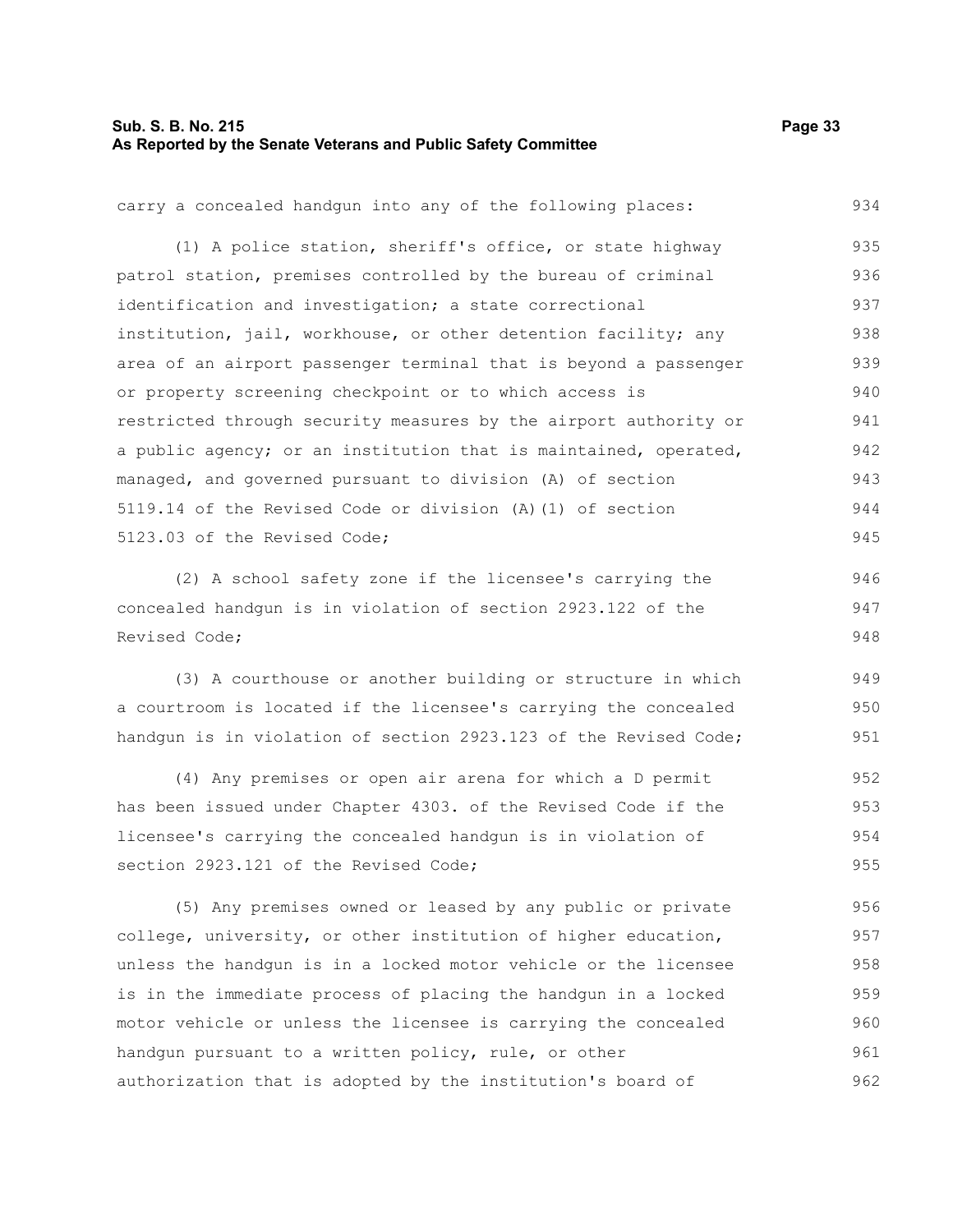# **Sub. S. B. No. 215 Page 34 As Reported by the Senate Veterans and Public Safety Committee**

trustees or other governing body and that authorizes specific individuals or classes of individuals to carry a concealed handgun on the premises; (6) Any church, synagogue, mosque, or other place of worship, unless the church, synagogue, mosque, or other place of worship posts or permits otherwise; (7) Any building that is a government facility of this state or a political subdivision of this state and that is not a building that is used primarily as a shelter, restroom, parking facility for motor vehicles, or rest facility and is not a courthouse or other building or structure in which a courtroom is located that is subject to division (B)(3) of this section, unless the governing body with authority over the building has enacted a statute, ordinance, or policy that permits a licensee to carry a concealed handgun into the building; (8) A place in which federal law prohibits the carrying of handguns. (C)(1) Nothing in this section shall negate or restrict a 963 964 965 966 967 968 969 970 971 972 973 974 975 976 977 978 979 980

rule, policy, or practice of a private employer that is not a private college, university, or other institution of higher education concerning or prohibiting the presence of firearms on the private employer's premises or property, including motor vehicles owned by the private employer. Nothing in this section shall require a private employer of that nature to adopt a rule, policy, or practice concerning or prohibiting the presence of firearms on the private employer's premises or property, including motor vehicles owned by the private employer. 981 982 983 984 985 986 987 988 989

(2)(a) A private employer shall be immune from liability in a civil action for any injury, death, or loss to person or 990 991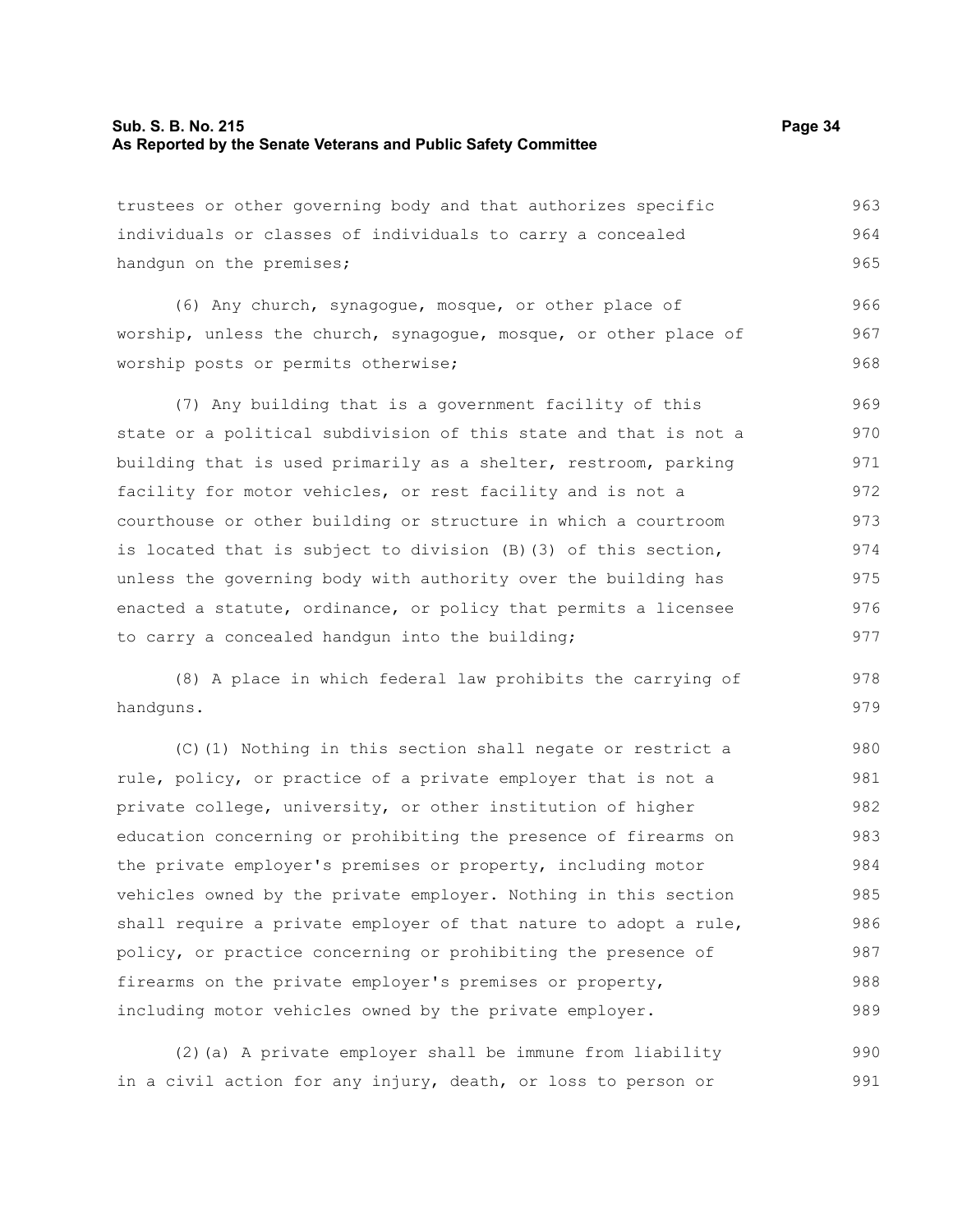### **Sub. S. B. No. 215 Page 35 As Reported by the Senate Veterans and Public Safety Committee**

property that allegedly was caused by or related to a licensee bringing a handgun onto the premises or property of the private employer, including motor vehicles owned by the private employer, unless the private employer acted with malicious purpose. A private employer is immune from liability in a civil action for any injury, death, or loss to person or property that allegedly was caused by or related to the private employer's decision to permit a licensee to bring, or prohibit a licensee from bringing, a handgun onto the premises or property of the private employer. 992 993 994 995 996 997 998 999 1000 1001

(b) A political subdivision shall be immune from liability in a civil action, to the extent and in the manner provided in Chapter 2744. of the Revised Code, for any injury, death, or loss to person or property that allegedly was caused by or related to a licensee bringing a handgun onto any premises or property owned, leased, or otherwise under the control of the political subdivision. As used in this division, "political subdivision" has the same meaning as in section 2744.01 of the Revised Code. 1002 1003 1004 1005 1006 1007 1008 1009 1010

(c) An institution of higher education shall be immune from liability in a civil action for any injury, death, or loss to person or property that allegedly was caused by or related to a licensee bringing a handgun onto the premises of the institution, including motor vehicles owned by the institution, unless the institution acted with malicious purpose. An institution of higher education is immune from liability in a civil action for any injury, death, or loss to person or property that allegedly was caused by or related to the institution's decision to permit a licensee or class of licensees to bring a handgun onto the premises of the institution. 1011 1012 1013 1014 1015 1016 1017 1018 1019 1020 1021 1022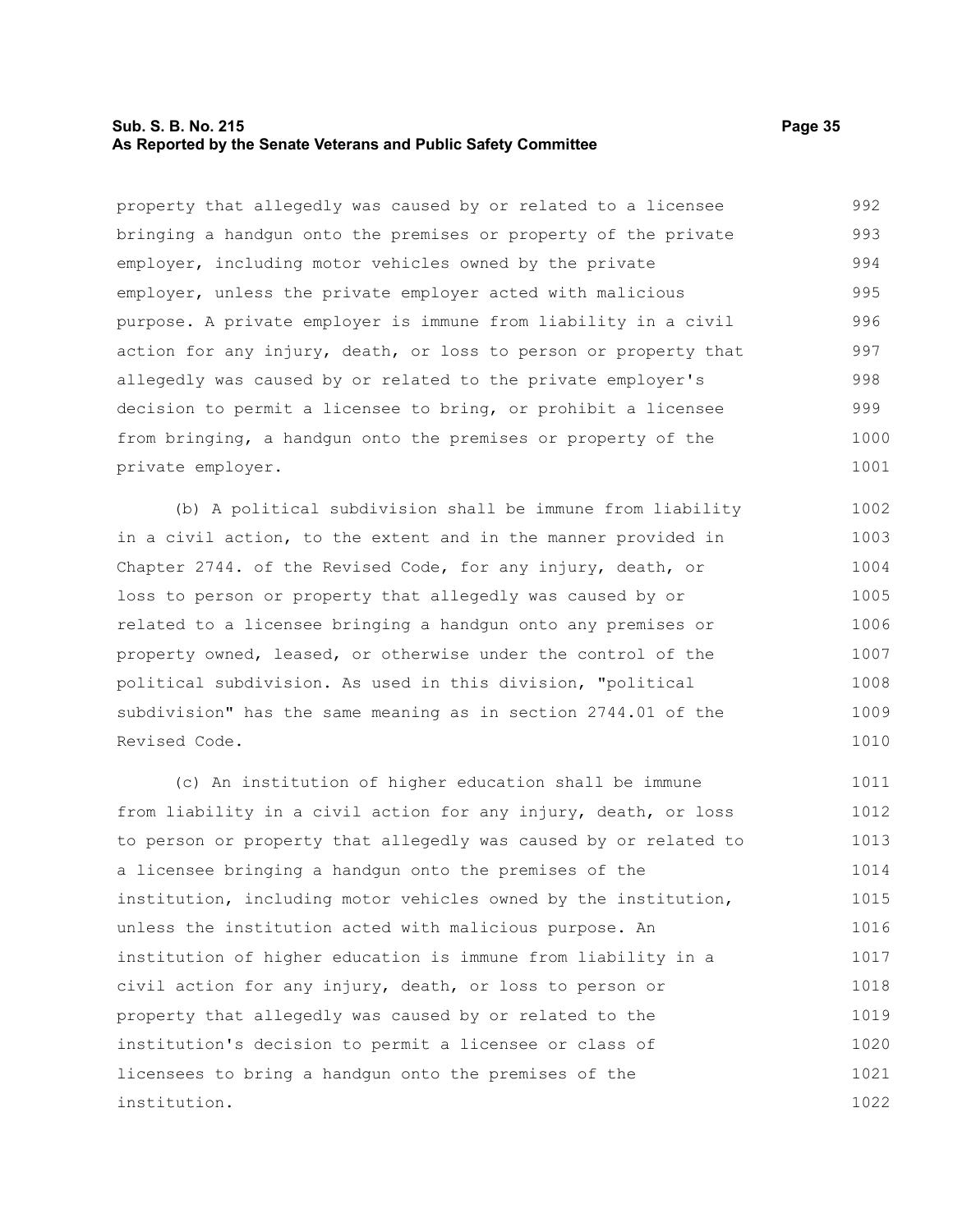# **Sub. S. B. No. 215 Page 36 As Reported by the Senate Veterans and Public Safety Committee**

(d) A nonprofit corporation shall be immune from liability in a civil action for any injury, death, or loss to person or property that allegedly was caused by or related to a licensee bringing a handgun onto the premises of the nonprofit corporation, including any motor vehicle owned by the nonprofit corporation, or to any event organized by the nonprofit corporation, unless the nonprofit corporation acted with malicious purpose. A nonprofit corporation is immune from liability in a civil action for any injury, death, or loss to person or property that allegedly was caused by or related to the nonprofit corporation's decision to permit a licensee to bring a handgun onto the premises of the nonprofit corporation or to any event organized by the nonprofit corporation. 1023 1024 1025 1026 1027 1028 1029 1030 1031 1032 1033 1034 1035

(3)(a) Except as provided in division (C)(3)(b) of this section and section 2923.1214 of the Revised Code, the owner or person in control of private land or premises, and a private person or entity leasing land or premises owned by the state, the United States, or a political subdivision of the state or the United States, may post a sign in a conspicuous location on that land or on those premises prohibiting persons from carrying firearms or concealed firearms on or onto that land or those premises. Except as otherwise provided in this division, a person who knowingly violates a posted prohibition of that nature is guilty of criminal trespass in violation of division (A)(4) of section 2911.21 of the Revised Code and is guilty of a misdemeanor of the fourth degree. If a person knowingly violates a posted prohibition of that nature and the posted land or premises primarily was a parking lot or other parking facility, the person is not guilty of criminal trespass under section 2911.21 of the Revised Code or under any other criminal law of this state or criminal law, ordinance, or resolution of a 1036 1037 1038 1039 1040 1041 1042 1043 1044 1045 1046 1047 1048 1049 1050 1051 1052 1053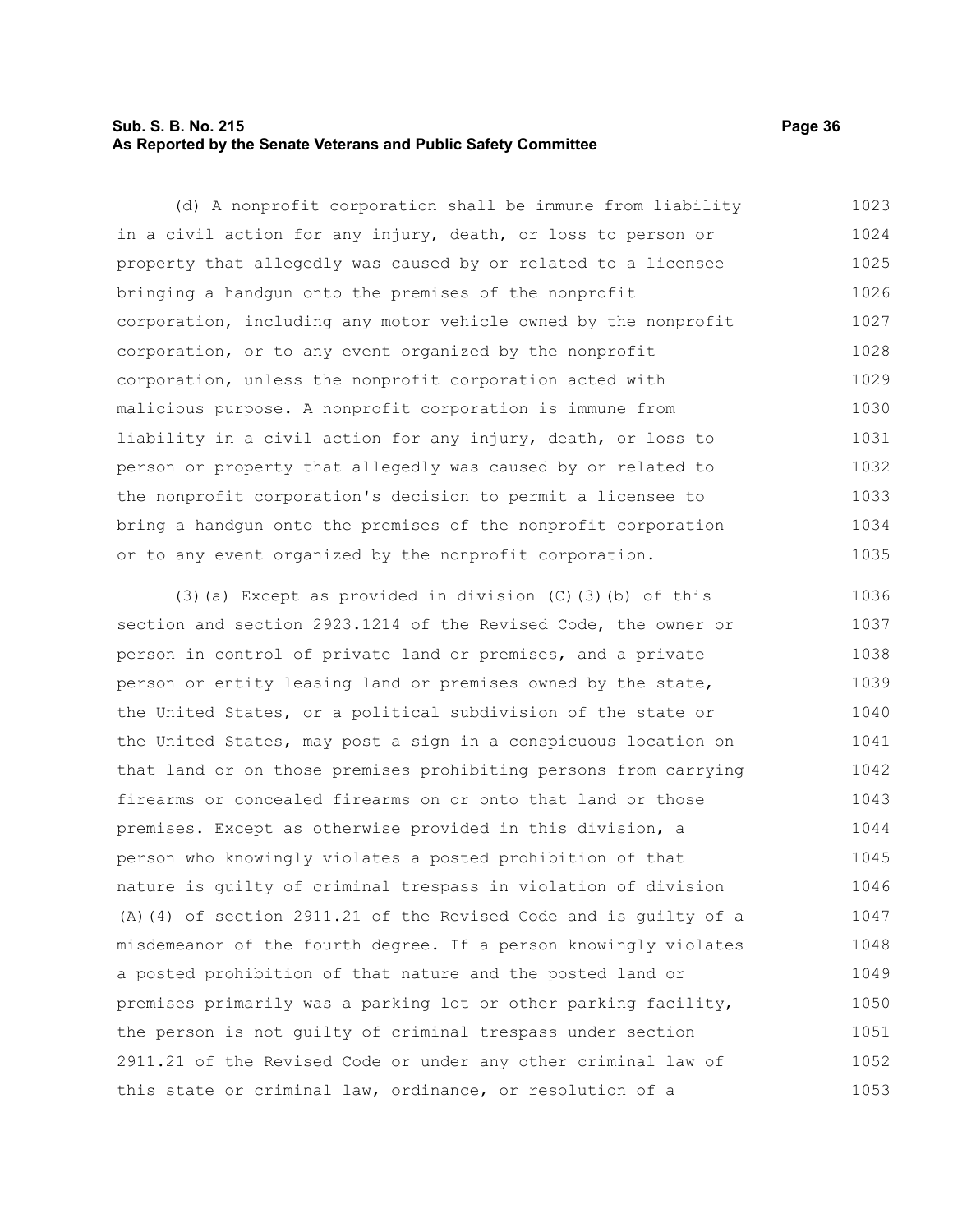# **Sub. S. B. No. 215 Page 37 As Reported by the Senate Veterans and Public Safety Committee**

1075

1076

| political subdivision of this state, and instead is subject only | 1054 |
|------------------------------------------------------------------|------|
| to a civil cause of action for trespass based on the violation.  | 1055 |
| If a person knowingly violates a posted prohibition of the       | 1056 |
| nature described in this division and the posted land or         | 1057 |
| premises is a child day-care center, type A family day-care      | 1058 |
| home, or type B family day-care home, unless the person is a     | 1059 |
| licensee who resides in a type A family day-care home or type B  | 1060 |
| family day-care home, the person is quilty of aggravated         | 1061 |
| trespass in violation of section 2911.211 of the Revised Code.   | 1062 |
| Except as otherwise provided in this division, the offender is   | 1063 |
| quilty of a misdemeanor of the first degree. If the person       | 1064 |
| previously has been convicted of a violation of this division or | 1065 |
| of any offense of violence, if the weapon involved is a firearm  | 1066 |
| that is either loaded or for which the offender has ammunition   | 1067 |
| ready at hand, or if the weapon involved is dangerous ordnance,  | 1068 |
| the offender is guilty of a felony of the fourth degree.         | 1069 |
| (b) A landlord may not prohibit or restrict a tenant who         | 1070 |
| is a licensee and who on or after September 9, 2008, enters into | 1071 |
| a rental agreement with the landlord for the use of residential  | 1072 |
| premises, and the tenant's quest while the tenant is present,    | 1073 |
| from lawfully carrying or possessing a handgun on those          | 1074 |

residential premises.

(c) As used in division (C)(3) of this section:

(i) "Residential premises" has the same meaning as in section 5321.01 of the Revised Code, except "residential premises" does not include a dwelling unit that is owned or operated by a college or university. 1077 1078 1079 1080

(ii) "Landlord," "tenant," and "rental agreement" have the same meanings as in section 5321.01 of the Revised Code. 1081 1082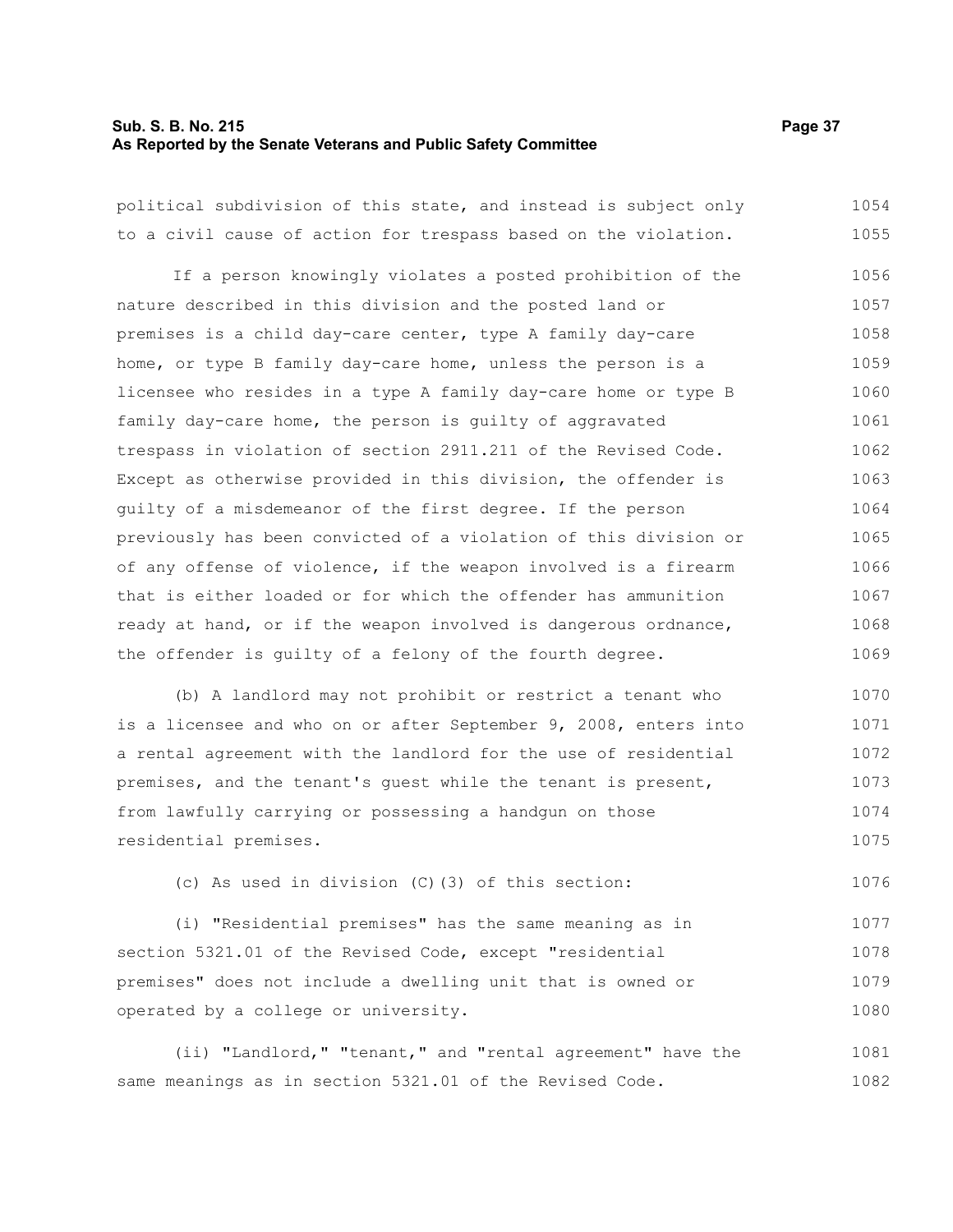# **Sub. S. B. No. 215 Page 38 As Reported by the Senate Veterans and Public Safety Committee**

(D) A person who holds a valid concealed handgun license issued by another state that is recognized by the attorney general pursuant to a reciprocity agreement entered into pursuant to section 109.69 of the Revised Code or a person who holds a valid concealed handgun license under the circumstances described in division (B) of section 109.69 of the Revised Code has the same right to carry a concealed handgun in this state as a person who was issued a concealed handgun license under section 2923.125 of the Revised Code and is subject to the same restrictions that apply to a person who earries-has been issued a license issued under that section that is valid at the time in question. 1083 1084 1085 1086 1087 1088 1089 1090 1091 1092 1093 1094

(E)(1) A peace officer has the same right to carry a concealed handgun in this state as a person who was issued a concealed handgun license under section 2923.125 of the Revised Code, provided that the officer when carrying a concealed handgun under authority of this division is carrying validating identification. For purposes of reciprocity with other states, a peace officer shall be considered to be a licensee in this state. 1095 1096 1097 1098 1099 1100 1101 1102

(2) An active duty member of the armed forces of the United States who is carrying a valid military identification card and documentation of successful completion of firearms training that meets or exceeds the training requirements described in division (G)(1) of section 2923.125 of the Revised Code has the same right to carry a concealed handgun in this state as a person who was issued a concealed handgun license under section 2923.125 of the Revised Code and is subject to the same restrictions as specified in this section. 1103 1104 1105 1106 1107 1108 1109 1110 1111

(3) A tactical medical professional who is qualified to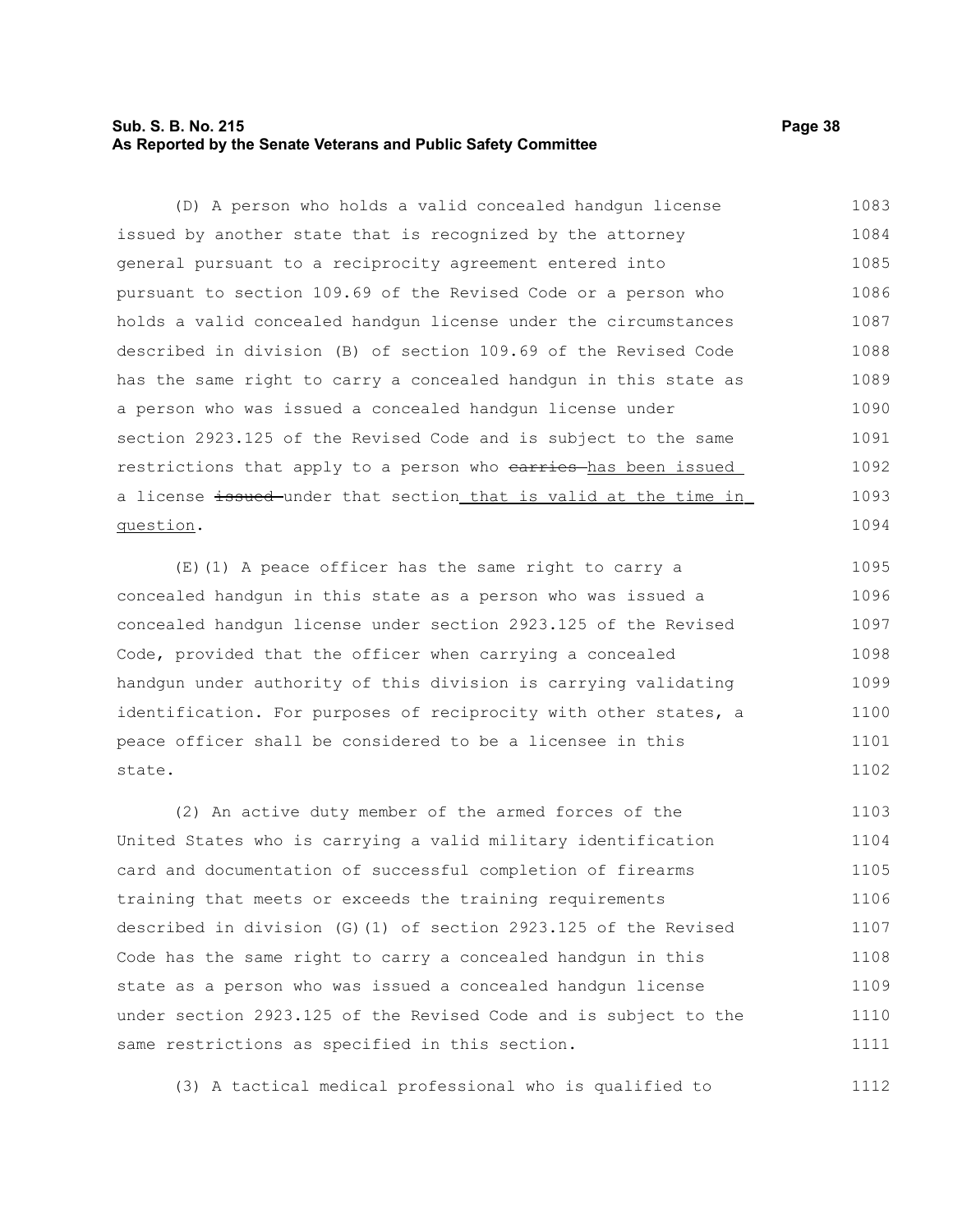#### **Sub. S. B. No. 215 Page 39 As Reported by the Senate Veterans and Public Safety Committee**

carry firearms while on duty under section 109.771 of the Revised Code has the same right to carry a concealed handgun in this state as a person who was issued a concealed handgun license under section 2923.125 of the Revised Code. 1113 1114 1115 1116

(F)(1) A qualified retired peace officer who possesses a retired peace officer identification card issued pursuant to division (F)(2) of this section and a valid firearms requalification certification issued pursuant to division (F)(3) of this section has the same right to carry a concealed handgun in this state as a person who was issued a concealed handgun license under section 2923.125 of the Revised Code and is subject to the same restrictions that apply to a person who carries has been issued a license issued under that section that is valid at the time in question. For purposes of reciprocity with other states, a qualified retired peace officer who possesses a retired peace officer identification card issued pursuant to division (F)(2) of this section and a valid firearms requalification certification issued pursuant to division (F)(3) of this section shall be considered to be a licensee in this state. 1117 1118 1119 1120 1121 1122 1123 1124 1125 1126 1127 1128 1129 1130 1131 1132

(2)(a) Each public agency of this state or of a political subdivision of this state that is served by one or more peace officers shall issue a retired peace officer identification card to any person who retired from service as a peace officer with that agency, if the issuance is in accordance with the agency's policies and procedures and if the person, with respect to the person's service with that agency, satisfies all of the following: 1133 1134 1135 1136 1137 1138 1139 1140

(i) The person retired in good standing from service as a peace officer with the public agency, and the retirement was not 1141 1142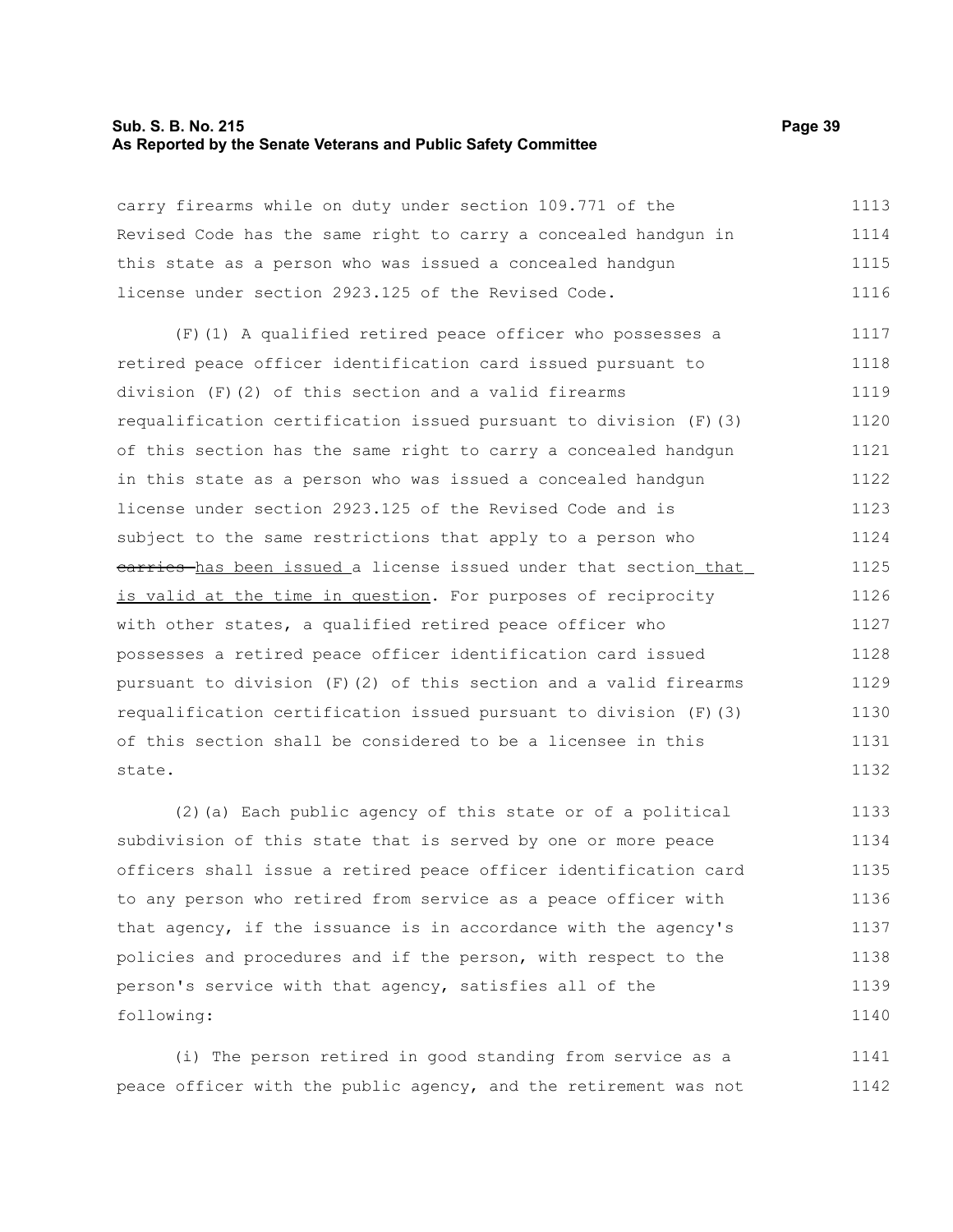# **Sub. S. B. No. 215 Page 40 As Reported by the Senate Veterans and Public Safety Committee**

for reasons of mental instability.

(ii) Before retiring from service as a peace officer with that agency, the person was authorized to engage in or supervise the prevention, detection, investigation, or prosecution of, or the incarceration of any person for, any violation of law and the person had statutory powers of arrest. 1144 1145 1146 1147 1148

(iii) At the time of the person's retirement as a peace officer with that agency, the person was trained and qualified to carry firearms in the performance of the peace officer's duties. 1149 1150 1151 1152

(iv) Before retiring from service as a peace officer with that agency, the person was regularly employed as a peace officer for an aggregate of fifteen years or more, or, in the alternative, the person retired from service as a peace officer with that agency, after completing any applicable probationary period of that service, due to a service-connected disability, as determined by the agency. 1153 1154 1155 1156 1157 1158 1159

(b) A retired peace officer identification card issued to a person under division  $(F)(2)(a)$  of this section shall identify the person by name, contain a photograph of the person, identify the public agency of this state or of the political subdivision of this state from which the person retired as a peace officer and that is issuing the identification card, and specify that the person retired in good standing from service as a peace officer with the issuing public agency and satisfies the criteria set forth in divisions  $(F)$   $(2)$   $(a)$   $(i)$  to  $(iv)$  of this section. In addition to the required content specified in this division, a retired peace officer identification card issued to a person under division (F)(2)(a) of this section may include the firearms requalification certification described in division 1160 1161 1162 1163 1164 1165 1166 1167 1168 1169 1170 1171 1172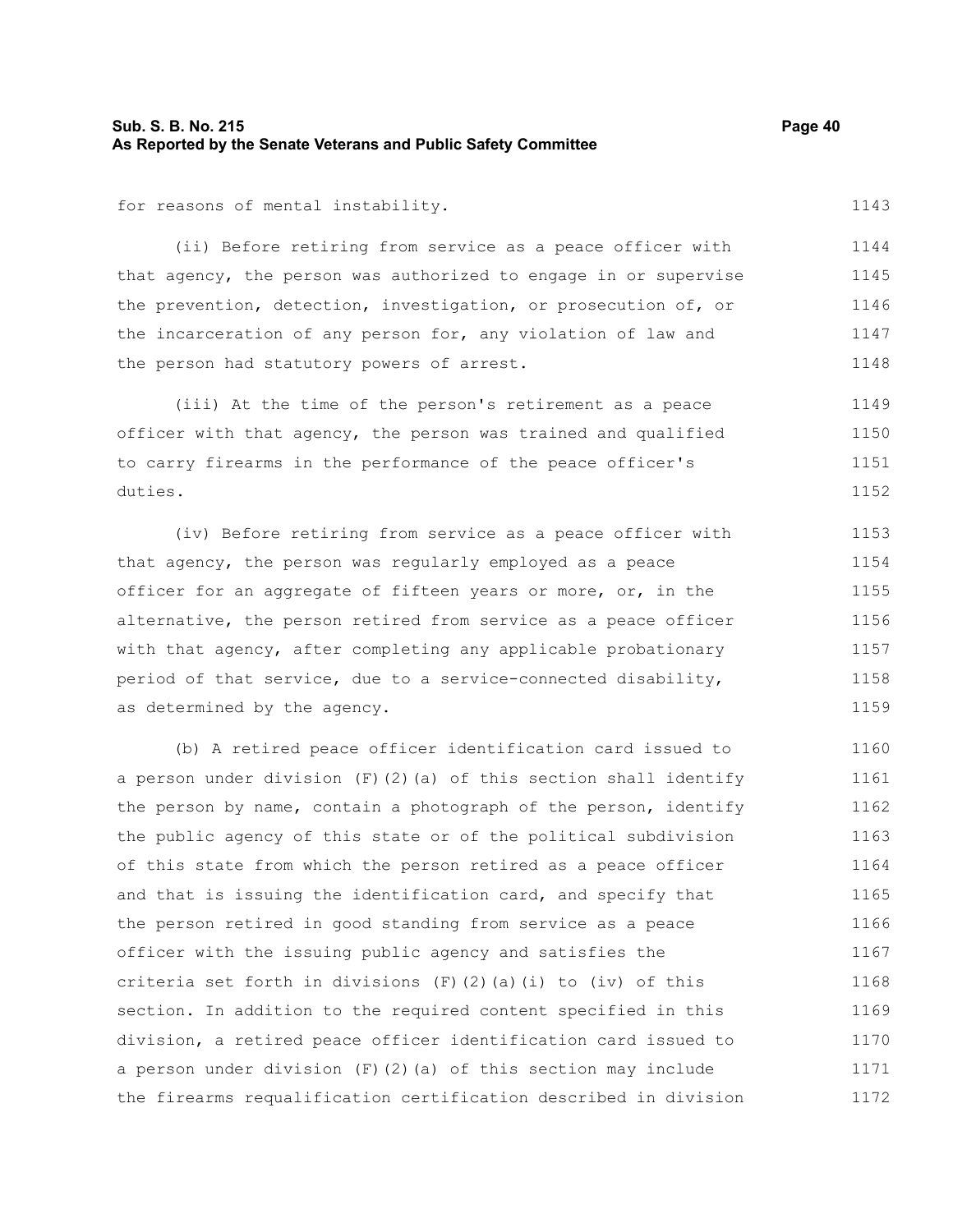### **Sub. S. B. No. 215 Page 41 As Reported by the Senate Veterans and Public Safety Committee**

(F)(3) of this section, and if the identification card includes that certification, the identification card shall serve as the firearms requalification certification for the retired peace officer. If the issuing public agency issues credentials to active law enforcement officers who serve the agency, the agency may comply with division (F)(2)(a) of this section by issuing the same credentials to persons who retired from service as a peace officer with the agency and who satisfy the criteria set forth in divisions  $(F)(2)(a)(i)$  to (iv) of this section, provided that the credentials so issued to retired peace officers are stamped with the word "RETIRED." 1173 1174 1175 1176 1177 1178 1179 1180 1181 1182 1183

(c) A public agency of this state or of a political subdivision of this state may charge persons who retired from service as a peace officer with the agency a reasonable fee for issuing to the person a retired peace officer identification card pursuant to division (F)(2)(a) of this section. 1184 1185 1186 1187 1188

(3) If a person retired from service as a peace officer with a public agency of this state or of a political subdivision of this state and the person satisfies the criteria set forth in divisions  $(F)$  (2)(a)(i) to (iv) of this section, the public agency may provide the retired peace officer with the opportunity to attend a firearms requalification program that is approved for purposes of firearms requalification required under section 109.801 of the Revised Code. The retired peace officer may be required to pay the cost of the course. 1189 1190 1191 1192 1193 1194 1195 1196 1197

If a retired peace officer who satisfies the criteria set forth in divisions  $(F)(2)(a)(i)$  to (iv) of this section attends a firearms requalification program that is approved for purposes of firearms requalification required under section 109.801 of the Revised Code, the retired peace officer's successful 1198 1199 1200 1201 1202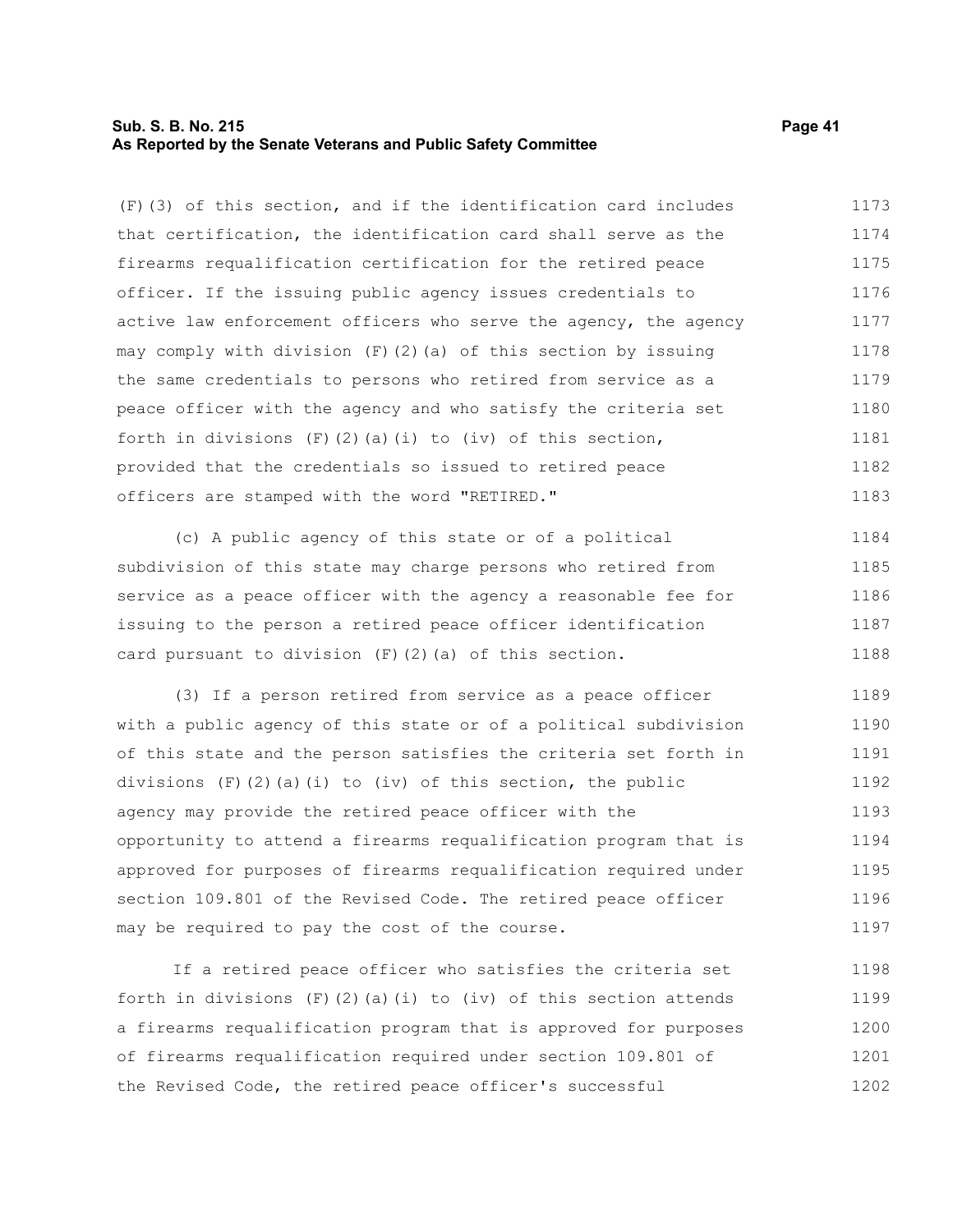# **Sub. S. B. No. 215 Page 42 As Reported by the Senate Veterans and Public Safety Committee**

1225

completion of the firearms requalification program requalifies the retired peace officer for purposes of division (F) of this section for five years from the date on which the program was successfully completed, and the requalification is valid during that five-year period. If a retired peace officer who satisfies the criteria set forth in divisions  $(F)(2)(a)(i)$  to  $(iv)$  of this section satisfactorily completes such a firearms requalification program, the retired peace officer shall be issued a firearms requalification certification that identifies the retired peace officer by name, identifies the entity that taught the program, specifies that the retired peace officer successfully completed the program, specifies the date on which the course was successfully completed, and specifies that the requalification is valid for five years from that date of successful completion. The firearms requalification certification for a retired peace officer may be included in the retired peace officer identification card issued to the retired peace officer under division (F)(2) of this section. A retired peace officer who attends a firearms 1203 1204 1205 1206 1207 1208 1209 1210 1211 1212 1213 1214 1215 1216 1217 1218 1219 1220 1221

requalification program that is approved for purposes of firearms requalification required under section 109.801 of the Revised Code may be required to pay the cost of the program. 1222 1223 1224

(G) As used in this section:

(1) "Qualified retired peace officer" means a person who satisfies all of the following: 1226 1227

(a) The person satisfies the criteria set forth in divisions  $(F)$   $(2)$   $(a)$   $(i)$  to  $(v)$  of this section. 1228 1229

(b) The person is not under the influence of alcohol or another intoxicating or hallucinatory drug or substance. 1230 1231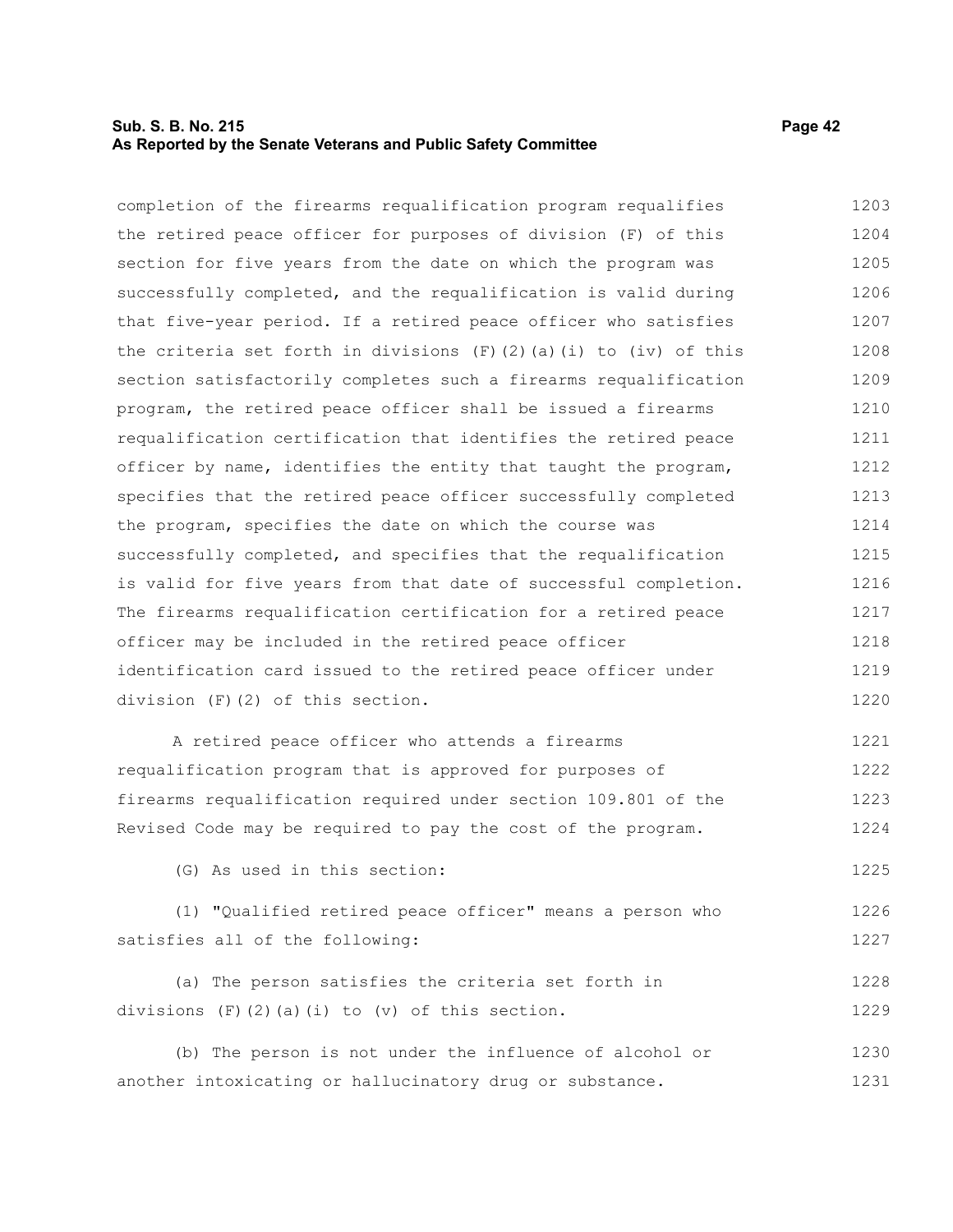# **Sub. S. B. No. 215 Page 43 As Reported by the Senate Veterans and Public Safety Committee**

| (c) The person is not prohibited by federal law from              | 1232 |
|-------------------------------------------------------------------|------|
| receiving firearms.                                               | 1233 |
| (2) "Retired peace officer identification card" means an          | 1234 |
| identification card that is issued pursuant to division $(F)$ (2) | 1235 |
| of this section to a person who is a retired peace officer.       | 1236 |
| (3) "Government facility of this state or a political             | 1237 |
| subdivision of this state" means any of the following:            | 1238 |
| (a) A building or part of a building that is owned or             | 1239 |
| leased by the government of this state or a political             | 1240 |
| subdivision of this state and where employees of the government   | 1241 |
| of this state or the political subdivision regularly are present  | 1242 |
| for the purpose of performing their official duties as employees  | 1243 |
| of the state or political subdivision;                            | 1244 |
| (b) The office of a deputy registrar serving pursuant to          | 1245 |
| Chapter 4503. of the Revised Code that is used to perform deputy  | 1246 |
| registrar functions.                                              | 1247 |
| (4) "Governing body" has the same meaning as in section           | 1248 |
| 154.01 of the Revised Code.                                       | 1249 |
| (5) "Tactical medical professional" has the same meaning          | 1250 |
| as in section 109.71 of the Revised Code.                         | 1251 |
| (6) "Validating identification" means photographic                | 1252 |
| identification issued by the agency for which an individual       | 1253 |
| serves as a peace officer that identifies the individual as a     | 1254 |
| peace officer of the agency.                                      | 1255 |
| (7) "Nonprofit corporation" means any private organization        | 1256 |
| that is exempt from federal income taxation pursuant to           | 1257 |
| subsection 501(a) and described in subsection 501(c) of the       | 1258 |
| Internal Revenue Code.                                            | 1259 |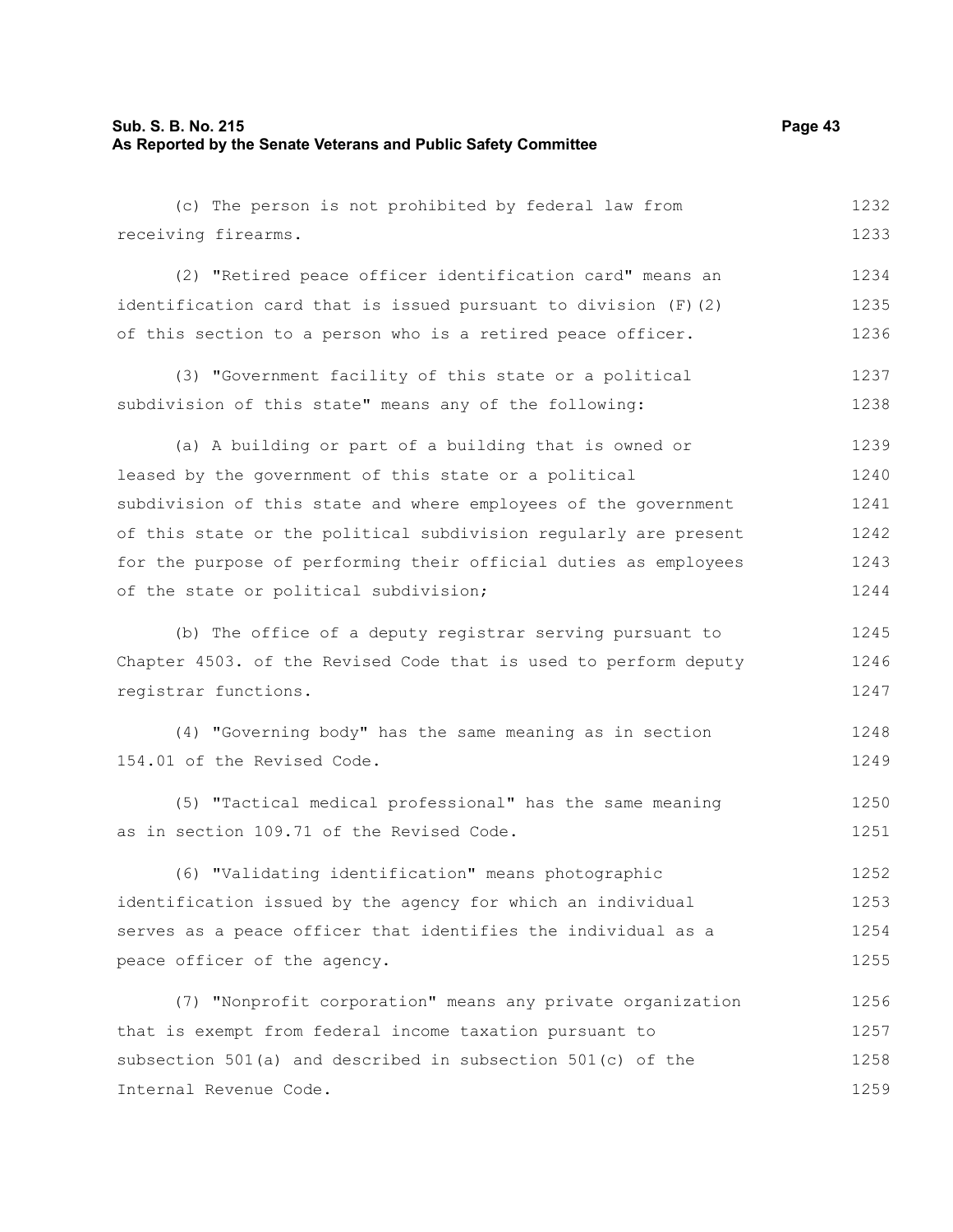# **Sub. S. B. No. 215 Page 44 As Reported by the Senate Veterans and Public Safety Committee**

**Sec. 2923.128.** (A)(1)(a) If a licensee holding a valid concealed handgun license is arrested for or otherwise charged with an offense described in division (D)(1)(d) of section 2923.125 of the Revised Code or with a violation of section 2923.15 of the Revised Code or becomes subject to a temporary protection order or to a protection order issued by a court of another state that is substantially equivalent to a temporary protection order, the sheriff who issued the license shall suspend it and shall comply with division (A)(3) of this section upon becoming aware of the arrest, charge, or protection order. Upon suspending the license, the sheriff also shall comply with division (H) of section 2923.125 of the Revised Code. 1260 1261 1262 1263 1264 1265 1266 1267 1268 1269 1270 1271

(b) A suspension under division (A)(1)(a) of this section shall be considered as beginning on the date that the licensee is arrested for or otherwise charged with an offense described in that division or on the date the appropriate court issued the protection order described in that division, irrespective of when the sheriff notifies the licensee under division  $(A)$  (3) of this section. The suspension shall end on the date on which the charges are dismissed or the licensee is found not guilty of the offense described in division (A)(1)(a) of this section or, subject to division (B) of this section, on the date the appropriate court terminates the protection order described in that division. If the suspension so ends, the sheriff shall return the license or temporary emergency license to the licensee. 1272 1273 1274 1275 1276 1277 1278 1279 1280 1281 1282 1283 1284 1285

(2)(a) If a licensee holding a valid concealed handgun license is convicted of or pleads guilty to a misdemeanor violation of division  $\{B\}$   $\{1\}$ ,  $\{2\}$ ,  $\{B\}$   $\{2\}$  or (4) of section 2923.12 of the Revised Code or of division  $(E)$   $(1)$ ,  $(2)$ ,  $(3)$ ,  $(E)$ (3) or (5) of section 2923.16 of the Revised Code, except as 1286 1287 1288 1289 1290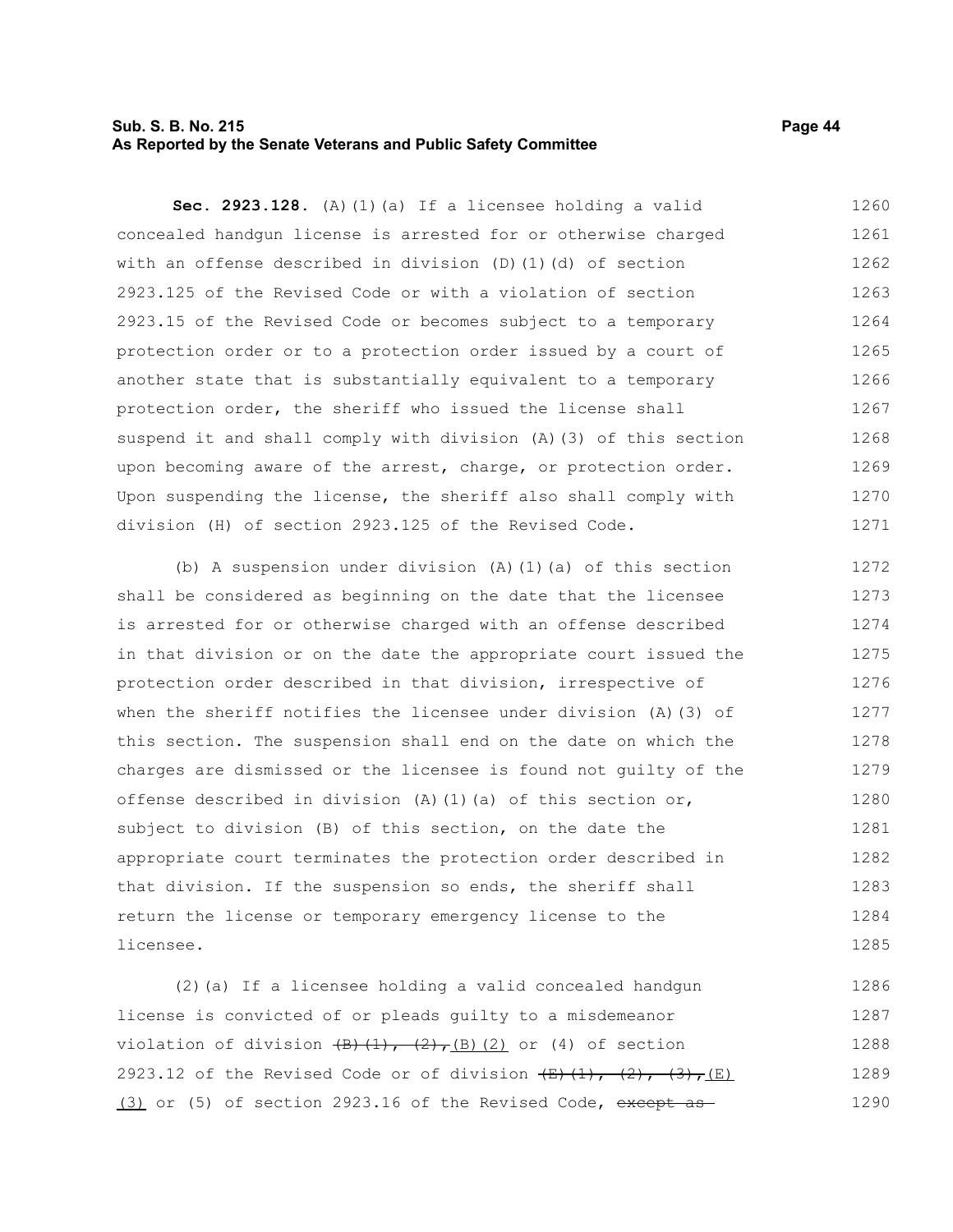### **Sub. S. B. No. 215 Page 45 As Reported by the Senate Veterans and Public Safety Committee**

provided in division  $(A)$   $(2)$   $(e)$  of this section and subject to division (C) of this section, the sheriff who issued the license shall suspend it and shall comply with division (A)(3) of this section upon becoming aware of the conviction or guilty plea. Upon suspending the license, the sheriff also shall comply with division (H) of section 2923.125 of the Revised Code. (b) A suspension under division  $(A)$   $(2)$   $(a)$  of this section shall be considered as beginning on the date that the licensee is convicted of or pleads guilty to the offense described in that division, irrespective of when the sheriff notifies the 1291 1292 1293 1294 1295 1296 1297 1298 1299 1300

licensee under division (A)(3) of this section. If the suspension is imposed for a misdemeanor violation of division  $(B)$ (1) or (2) (B)(2) of section 2923.12 of the Revised Code or of division  $(E)$   $(1)$ ,  $(2)$ , or  $(3)$  (3) of section 2923.16 of the Revised Code, it shall end on the date that is one year after the date that the licensee is convicted of or pleads guilty to that violation. If the suspension is imposed for a misdemeanor violation of division (B)(4) of section 2923.12 of the Revised Code or of division (E)(5) of section 2923.16 of the Revised Code, it shall end on the date that is two years after the date that the licensee is convicted of or pleads guilty to that violation. If the licensee's license was issued under section 2923.125 of the Revised Code and the license remains valid after the suspension ends as described in this division, when the suspension ends, the sheriff shall return the license to the licensee. If the licensee's license was issued under section 2923.125 of the Revised Code and the license expires before the suspension ends as described in this division, or if the licensee's license was issued under section 2923.1213 of the Revised Code, the licensee is not eligible to apply for a new license under section 2923.125 or 2923.1213 of the Revised Code 1301 1302 1303 1304 1305 1306 1307 1308 1309 1310 1311 1312 1313 1314 1315 1316 1317 1318 1319 1320 1321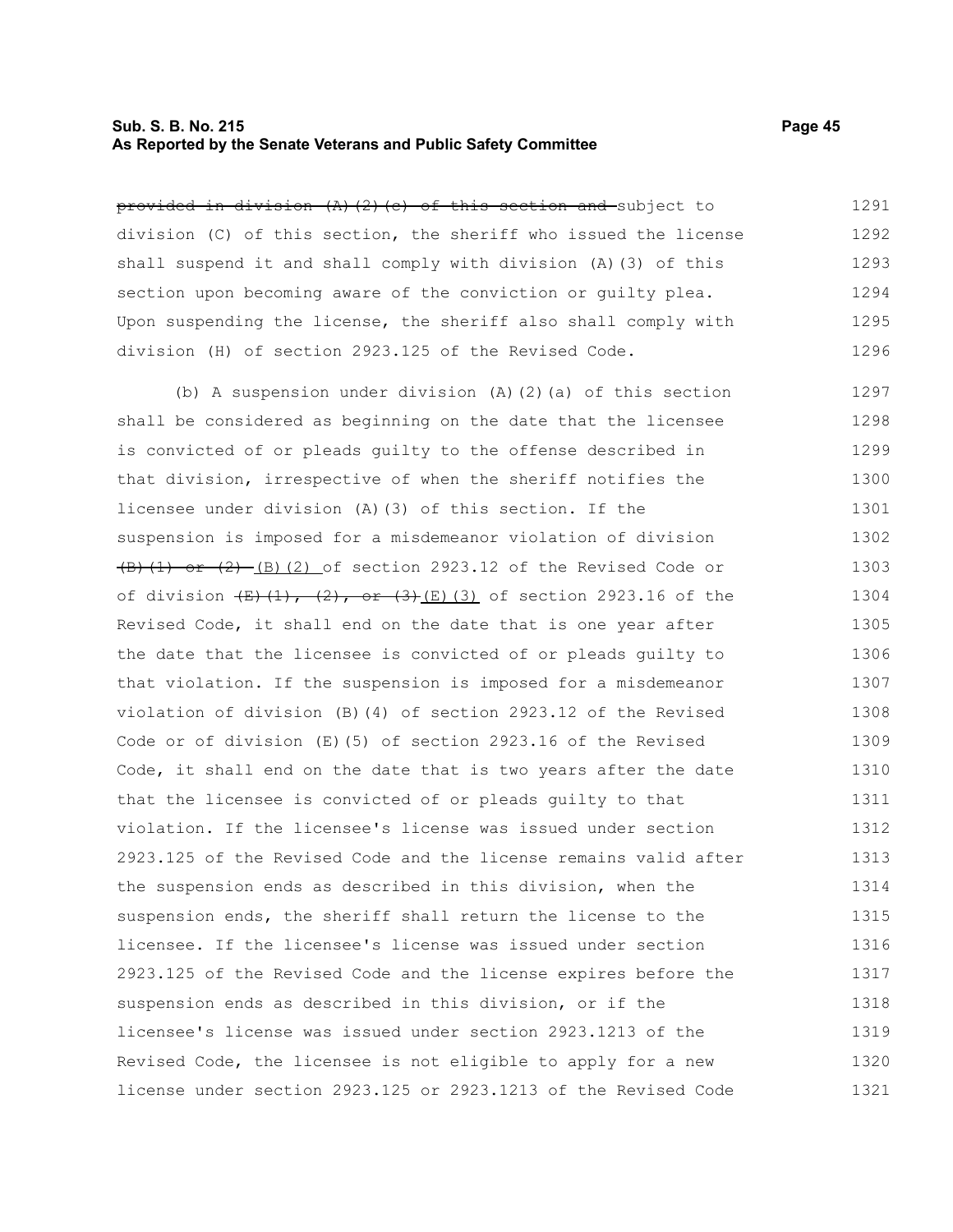| or to renew the license under section 2923.125 of the Revised         | 1322 |
|-----------------------------------------------------------------------|------|
| Code until after the suspension ends as described in this             | 1323 |
| division.                                                             | 1324 |
| (e) The license of a licensee who is convicted of or-                 | 1325 |
| pleads quilty to a violation of division (B)(1) of section            | 1326 |
| $2923.12$ or division (E)(1) or (2) of section 2923.16 of the         | 1327 |
| Revised Code shall not be suspended pursuant to division $(A)$ $(2)$  | 1328 |
| (a) of this section if, at the time of the stop of the licensee       | 1329 |
| for a law enforcement purpose, for a traffic stop, or for a           | 1330 |
| purpose defined in section 5503.34 of the Revised Code that was       | 1331 |
| the basis of the violation, any law enforcement officer involved      | 1332 |
| with the stop or the employee of the motor carrier enforcement        | 1333 |
| unit who made the stop had actual knowledge of the licensee's-        | 1334 |
| status as a licensee.                                                 | 1335 |
| (3) Upon becoming aware of an arrest, charge, or                      | 1336 |
| protection order described in division (A) (1) (a) of this section    | 1337 |
| with respect to a licensee who was issued a concealed handgun         | 1338 |
| license, or a conviction of or plea of guilty to a misdemeanor        | 1339 |
| offense described in division $(A)$ $(2)$ $(a)$ of this section with  | 1340 |
| respect to a licensee who was issued a concealed handgun license      | 1341 |
| and with respect to which division $(A)$ $(2)$ $(c)$ of this section- | 1342 |
| does not apply, subject to division (C) of this section, the          | 1343 |
| sheriff who issued the licensee's license shall notify the            | 1344 |
| licensee, by certified mail, return receipt requested, at the         | 1345 |
| licensee's last known residence address that the license has          | 1346 |
| been suspended and that the licensee is required to surrender         | 1347 |
| the license at the sheriff's office within ten days of the date       | 1348 |
| on which the notice was mailed. If the suspension is pursuant to      | 1349 |
| division (A)(2) of this section, the notice shall identify the        | 1350 |
| date on which the suspension ends.                                    | 1351 |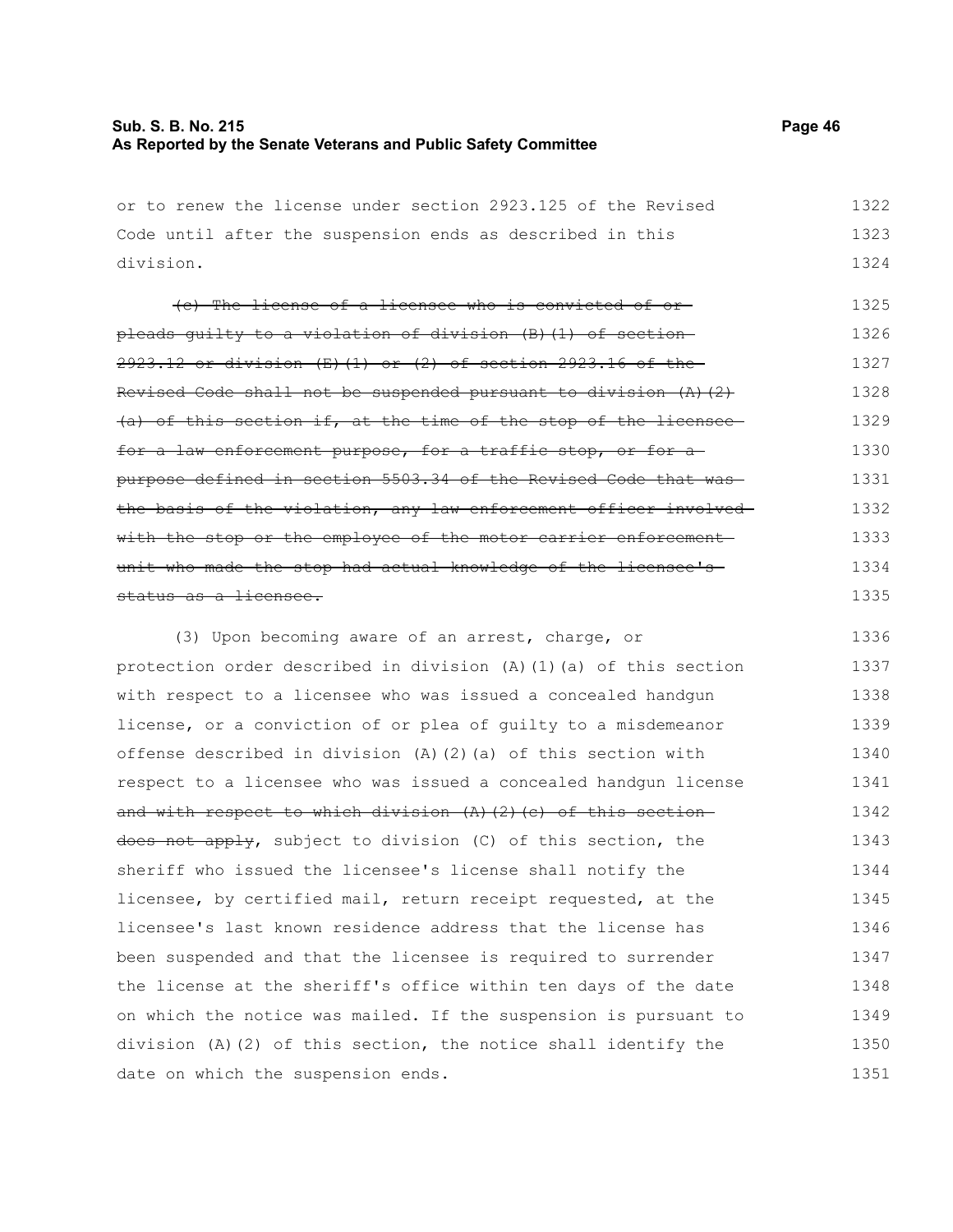### **Sub. S. B. No. 215 Page 47 As Reported by the Senate Veterans and Public Safety Committee**

(B)(1) A sheriff who issues a concealed handgun license to a licensee shall revoke the license in accordance with division (B)(2) of this section upon becoming aware that the licensee 1352 1353 1354

satisfies any of the following:

(a) The licensee is under twenty-one years of age. 1356

(b) Subject to division (C) of this section, at the time of the issuance of the license, the licensee did not satisfy the eligibility requirements of division (D)(1)(c), (d), (e),  $(f)$ , (g), or (h) of section 2923.125 of the Revised Code. 1357 1358 1359 1360

(c) Subject to division (C) of this section, on or after the date on which the license was issued, the licensee is convicted of or pleads guilty to a violation of section 2923.15 of the Revised Code or an offense described in division (D)(1) (e),  $(f)$ ,  $(g)$ , or (h) of section 2923.125 of the Revised Code. 1361 1362 1363 1364 1365

(d) On or after the date on which the license was issued, the licensee becomes subject to a civil protection order or to a protection order issued by a court of another state that is substantially equivalent to a civil protection order. 1366 1367 1368 1369

(e) The licensee knowingly carries a concealed handgun into a place that the licensee knows is an unauthorized place specified in division (B) of section 2923.126 of the Revised Code. 1370 1371 1372 1373

(f) On or after the date on which the license was issued, the licensee is adjudicated as a mental defective or is committed to a mental institution. 1374 1375 1376

(g) At the time of the issuance of the license, the licensee did not meet the residency requirements described in division (D)(1) of section 2923.125 of the Revised Code and currently does not meet the residency requirements described in 1377 1378 1379 1380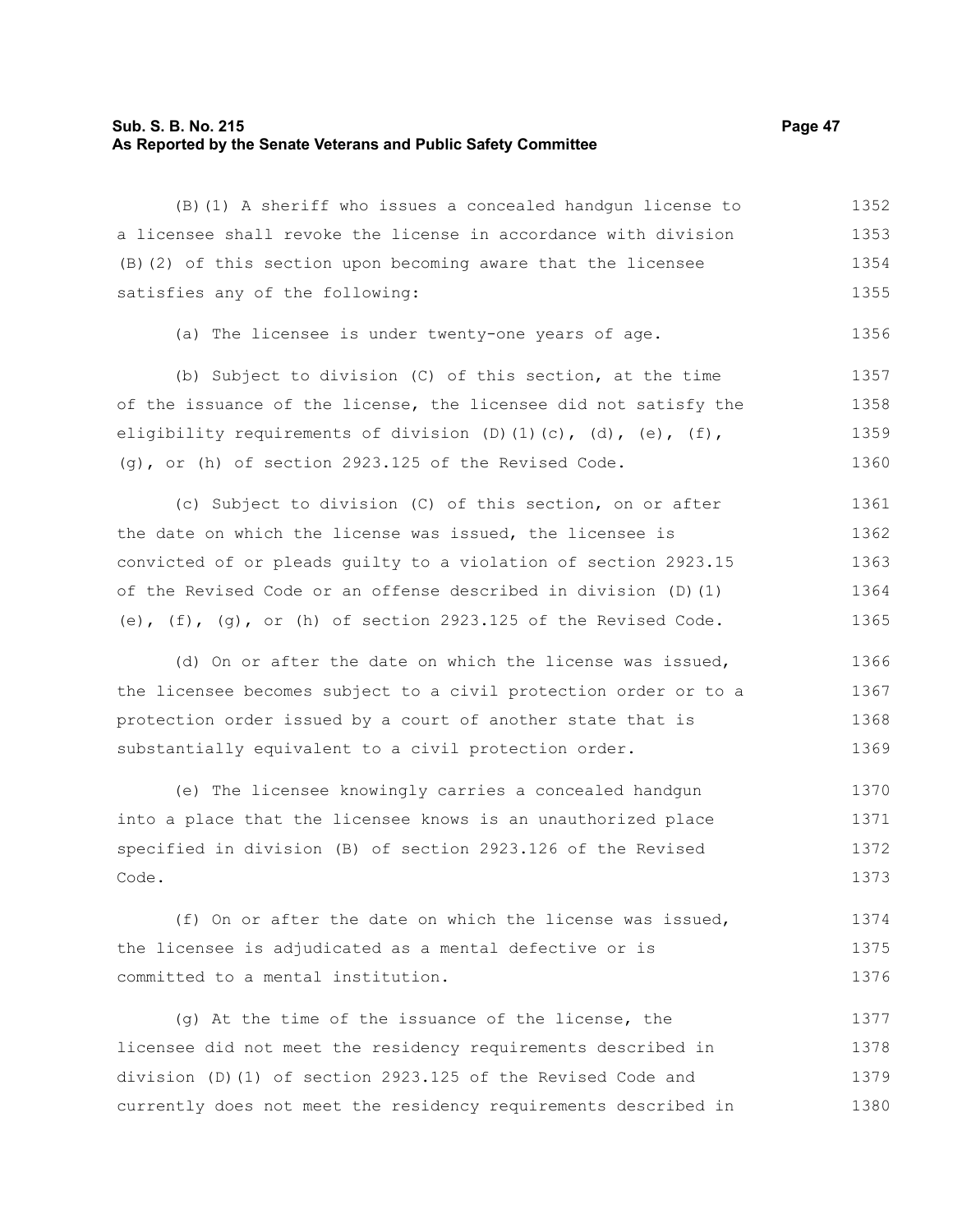# **Sub. S. B. No. 215 Page 48 As Reported by the Senate Veterans and Public Safety Committee**

1381

that division.

(h) Regarding a license issued under section 2923.125 of the Revised Code, the competency certificate the licensee submitted was forged or otherwise was fraudulent. 1382 1383 1384

(2) Upon becoming aware of any circumstance listed in division (B)(1) of this section that applies to a particular licensee who was issued a concealed handgun license, subject to division (C) of this section, the sheriff who issued the license to the licensee shall notify the licensee, by certified mail, return receipt requested, at the licensee's last known residence address that the license is subject to revocation and that the licensee may come to the sheriff's office and contest the sheriff's proposed revocation within fourteen days of the date on which the notice was mailed. After the fourteen-day period and after consideration of any information that the licensee provides during that period, if the sheriff determines on the basis of the information of which the sheriff is aware that the licensee is described in division (B)(1) of this section and no longer satisfies the requirements described in division (D)(1) of section 2923.125 of the Revised Code that are applicable to the licensee's type of license, the sheriff shall revoke the license, notify the licensee of that fact, and require the licensee to surrender the license. Upon revoking the license, the sheriff also shall comply with division (H) of section 2923.125 of the Revised Code. 1385 1386 1387 1388 1389 1390 1391 1392 1393 1394 1395 1396 1397 1398 1399 1400 1401 1402 1403 1404 1405

(C) If a sheriff who issues a concealed handgun license to a licensee becomes aware that at the time of the issuance of the license the licensee had been convicted of or pleaded guilty to an offense identified in division (D)(1)(e), (f), or (h) of section 2923.125 of the Revised Code or had been adjudicated a 1406 1407 1408 1409 1410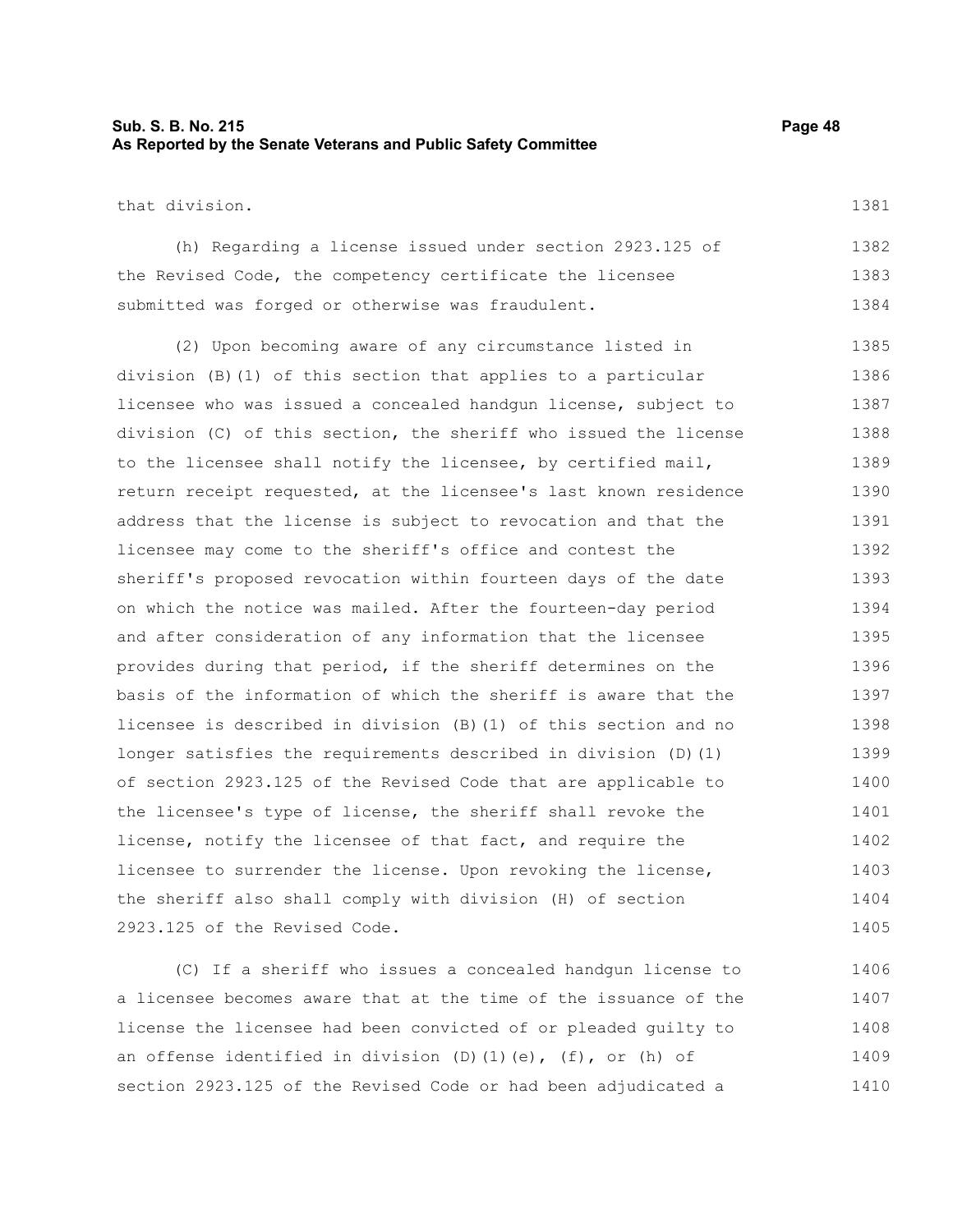## **Sub. S. B. No. 215 Page 49 As Reported by the Senate Veterans and Public Safety Committee**

adjudication.

delinquent child for committing an act or violation identified in any of those divisions or becomes aware that on or after the date on which the license was issued the licensee has been convicted of or pleaded guilty to an offense identified in division (A)(2)(a) or (B)(1)(c) of this section, the sheriff shall not consider that conviction, guilty plea, or adjudication as having occurred for purposes of divisions  $(A)$   $(2)$ ,  $(A)$   $(3)$ ,  $(B)$ (1), and (B)(2) of this section if a court has ordered the sealing or expungement of the records of that conviction, guilty plea, or adjudication pursuant to sections 2151.355 to 2151.358 or sections 2953.31 to 2953.36 of the Revised Code or the licensee has been relieved under operation of law or legal process from the disability imposed pursuant to section 2923.13 of the Revised Code relative to that conviction, guilty plea, or 1411 1412 1413 1414 1415 1416 1417 1418 1419 1420 1421 1422 1423 1424

(D) As used in this section, "motor carrier enforcement unit" has the same meaning as in section 2923.16 of the Revised Code. 1426 1427 1428

**Sec. 2923.16.** (A) No person shall knowingly discharge a firearm while in or on a motor vehicle. 1429 1430

(B) No person shall knowingly transport or have a loaded firearm in a motor vehicle in such a manner that the firearm is accessible to the operator or any passenger without leaving the vehicle. 1431 1432 1433 1434

(C) No person shall knowingly transport or have a firearm in a motor vehicle, unless the person may lawfully possess that firearm under applicable law of this state or the United States, the firearm is unloaded, and the firearm is carried in one of the following ways: 1435 1436 1437 1438 1439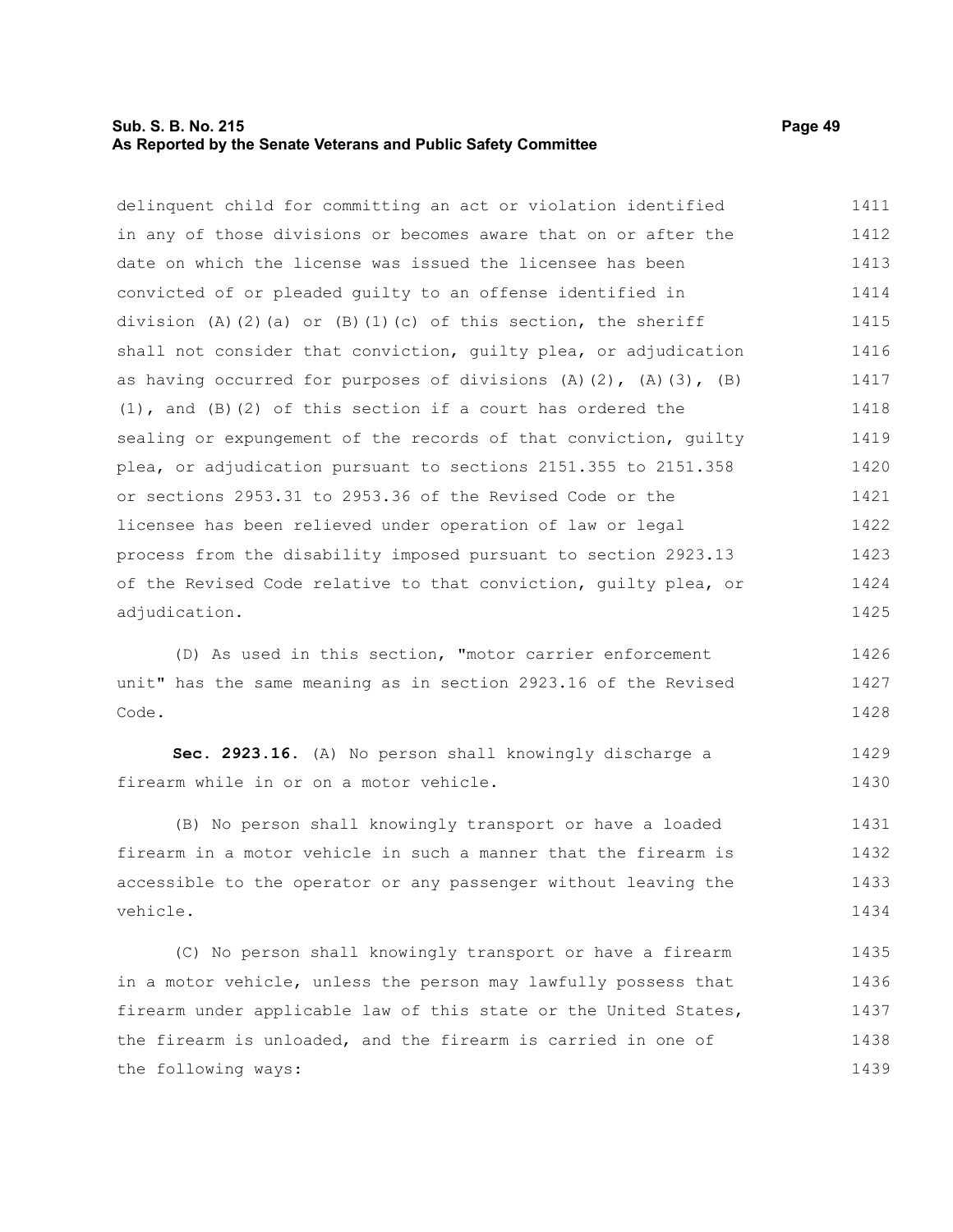| Sub. S. B. No. 215<br>As Reported by the Senate Veterans and Public Safety Committee | Page 50 |
|--------------------------------------------------------------------------------------|---------|
| (1) In a closed package, box, or case;                                               | 1440    |
| (2) In a compartment that can be reached only by leaving                             | 1441    |
| the vehicle;                                                                         | 1442    |
| (3) In plain sight and secured in a rack or holder made                              | 1443    |
| for the purpose;                                                                     | 1444    |
| (4) If the firearm is at least twenty-four inches in                                 | 1445    |
| overall length as measured from the muzzle to the part of the                        | 1446    |
| stock furthest from the muzzle and if the barrel is at least                         | 1447    |
| eighteen inches in length, either in plain sight with the action                     | 1448    |
| open or the weapon stripped, or, if the firearm is of a type on                      | 1449    |
| which the action will not stay open or which cannot easily be                        | 1450    |
| stripped, in plain sight.                                                            | 1451    |
| (D) No person shall knowingly transport or have a loaded                             | 1452    |
| handgun in a motor vehicle if, at the time of that                                   | 1453    |
| transportation or possession, any of the following applies:                          | 1454    |
| (1) The person is under the influence of alcohol, a drug                             | 1455    |
| of abuse, or a combination of them.                                                  | 1456    |
| (2) The person's whole blood, blood serum or plasma,                                 | 1457    |
| breath, or urine contains a concentration of alcohol, a listed                       | 1458    |
| controlled substance, or a listed metabolite of a controlled                         | 1459    |
| substance prohibited for persons operating a vehicle, as                             | 1460    |
| specified in division (A) of section 4511.19 of the Revised                          | 1461    |
| Code, regardless of whether the person at the time of the                            | 1462    |
| transportation or possession as described in this division is                        | 1463    |
| the operator of or a passenger in the motor vehicle.                                 | 1464    |
| (E) No person who has been issued a concealed handgun                                | 1465    |
| license or who is an active duty member of the armed forces of                       | 1466    |
| the United States and is carrying a valid military                                   | 1467    |
| identification card and documentation of successful completion                       | 1468    |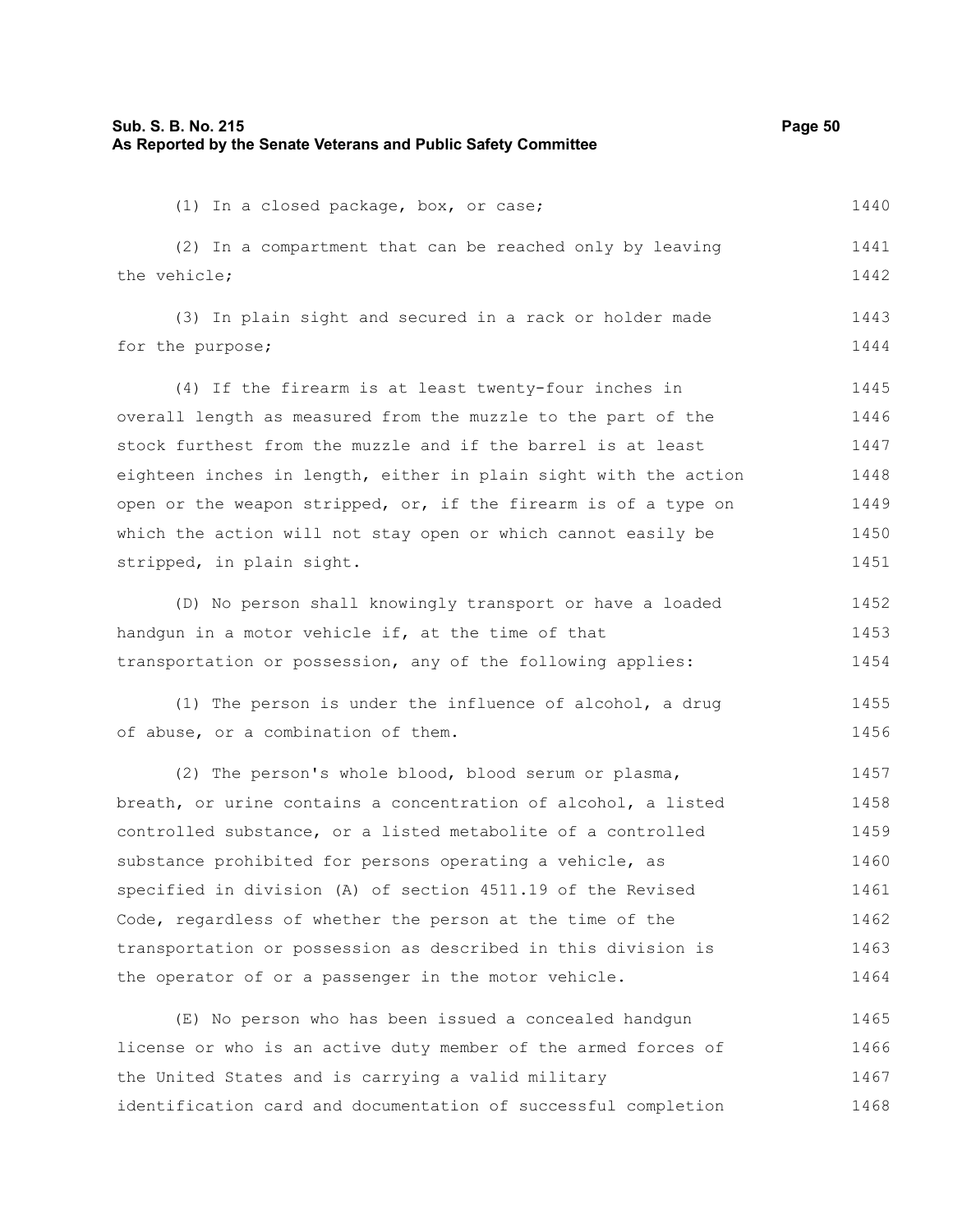### **Sub. S. B. No. 215 Page 51 As Reported by the Senate Veterans and Public Safety Committee**

of firearms training that meets or exceeds the training requirements described in division (G)(1) of section 2923.125 of the Revised Code, who is the driver or an occupant of a motor vehicle that is stopped as a result of a traffic stop or a stop for another law enforcement purpose or is the driver or an occupant of a commercial motor vehicle that is stopped by an employee of the motor carrier enforcement unit for the purposes defined in section 5503.34 of the Revised Code, and who is transporting or has a loaded handgun in the motor vehicle or commercial motor vehicle in any manner, shall do any of the following: (1) Fail to promptly inform any law enforcement officer who approaches the vehicle while stopped that the person has been issued a concealed handgun license or is authorized to carry a concealed handgun as an active duty member of the armed forces of the United States and Before or at the time a law enforcement officer asks if the person is carrying a concealed handgun, knowingly fail to disclose that the person then possesses or has a loaded handgun in the motor vehicle, provided that it is not a violation of this division if the person fails to disclose that fact to an officer during the stop and the person already has notified another officer of that fact during the same stop; 1469 1470 1471 1472 1473 1474 1475 1476 1477 1478 1479 1480 1481 1482 1483 1484 1485 1486 1487 1488 1489 1490 1491

(2) Fail to promptly inform the employee of the unit who approaches the vehicle while stopped that the person has been issued a concealed handgun license or is authorized to carry a concealed handgun as an active duty member of the armed forces of the United States and Before or at the time an employee of the motor carrier enforcement unit asks if the person is carrying a concealed handgun, knowingly fail to disclose that the person then possesses or has a loaded handgun in the 1492 1493 1494 1495 1496 1497 1498 1499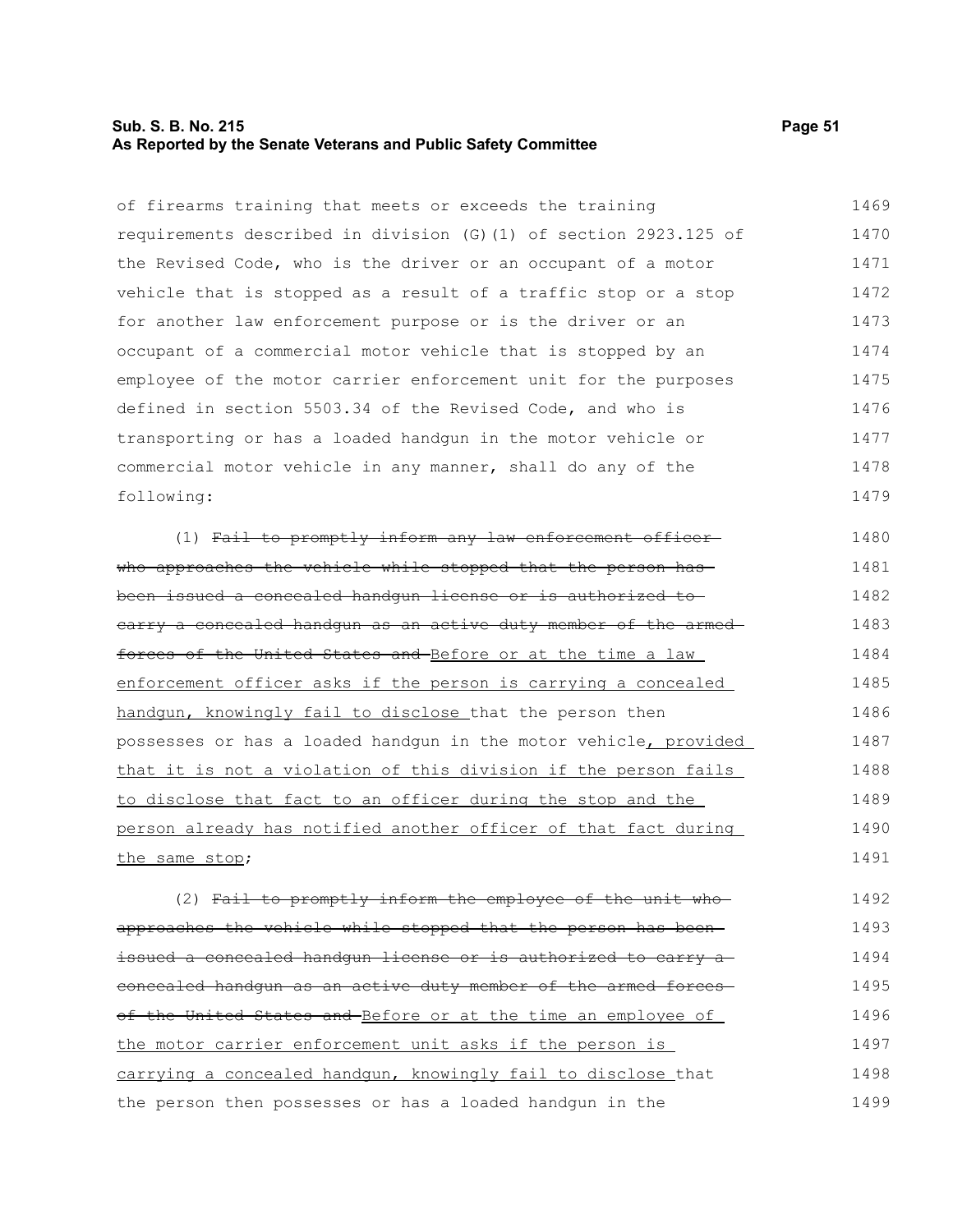# **Sub. S. B. No. 215 Page 52 As Reported by the Senate Veterans and Public Safety Committee**

commercial motor vehicle, provided that it is not a violation of this division if the person fails to disclose that fact to an employee of the unit during the stop and the person already has notified another employee of the unit of that fact during the same stop; (3) Knowingly fail to remain in the motor vehicle while stopped or knowingly fail to keep the person's hands in plain sight at any time after any law enforcement officer begins approaching the person while stopped and before the law enforcement officer leaves, unless the failure is pursuant to and in accordance with directions given by a law enforcement officer; (4) Knowingly have contact with the loaded handgun by touching it with the person's hands or fingers in the motor vehicle at any time after the law enforcement officer begins approaching and before the law enforcement officer leaves, unless the person has contact with the loaded handgun pursuant to and in accordance with directions given by the law 1501 1502 1503 1504 1505 1506 1507 1508 1509 1510 1511 1512 1513 1514 1515 1516 1517

enforcement officer;

(5) Knowingly disregard or fail to comply with any lawful order of any law enforcement officer given while the motor vehicle is stopped, including, but not limited to, a specific order to the person to keep the person's hands in plain sight. 1519 1520 1521 1522

(F)(1) Divisions (A), (B), (C), and (E) of this section do not apply to any of the following: 1523 1524

(a) An officer, agent, or employee of this or any other state or the United States, or a law enforcement officer, when authorized to carry or have loaded or accessible firearms in motor vehicles and acting within the scope of the officer's, 1525 1526 1527 1528

1500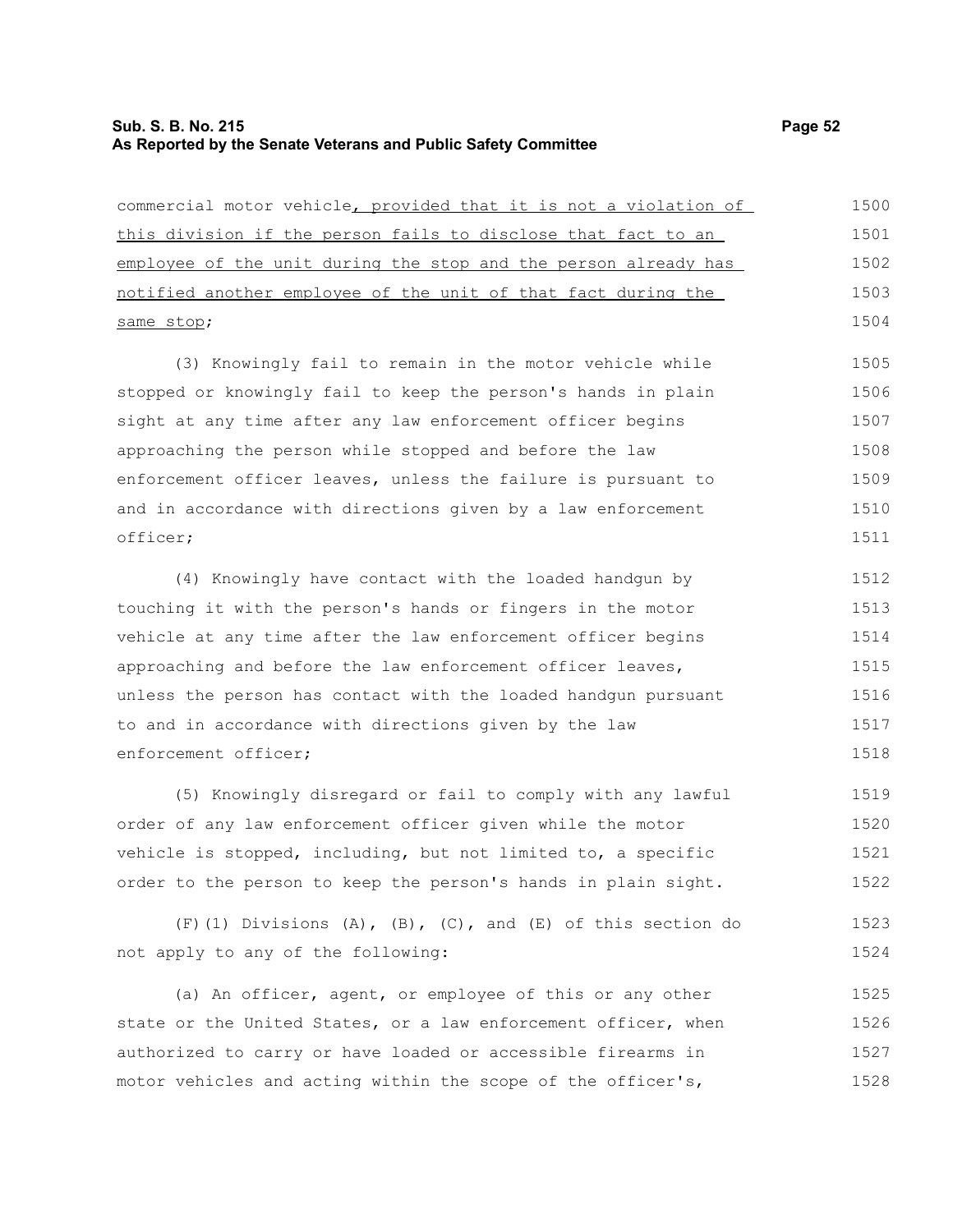# **Sub. S. B. No. 215 Page 53 As Reported by the Senate Veterans and Public Safety Committee**

agent's, or employee's duties;

(b) Any person who is employed in this state, who is authorized to carry or have loaded or accessible firearms in motor vehicles, and who is subject to and in compliance with the requirements of section 109.801 of the Revised Code, unless the appointing authority of the person has expressly specified that the exemption provided in division  $(F)(1)(b)$  of this section does not apply to the person. 1530 1531 1532 1533 1534 1535 1536

(2) Division (A) of this section does not apply to a person if all of the following circumstances apply: 1537 1538

(a) The person discharges a firearm from a motor vehicle at a coyote or groundhog, the discharge is not during the deer gun hunting season as set by the chief of the division of wildlife of the department of natural resources, and the discharge at the coyote or groundhog, but for the operation of this section, is lawful. 1539 1540 1541 1542 1543 1544

(b) The motor vehicle from which the person discharges the firearm is on real property that is located in an unincorporated area of a township and that either is zoned for agriculture or is used for agriculture. 1545 1546 1547 1548

(c) The person owns the real property described in division  $(F)$  (2)(b) of this section, is the spouse or a child of another person who owns that real property, is a tenant of another person who owns that real property, or is the spouse or a child of a tenant of another person who owns that real property. 1549 1550 1551 1552 1553 1554

(d) The person does not discharge the firearm in any of the following manners: 1555 1556

(i) While under the influence of alcohol, a drug of abuse, 1557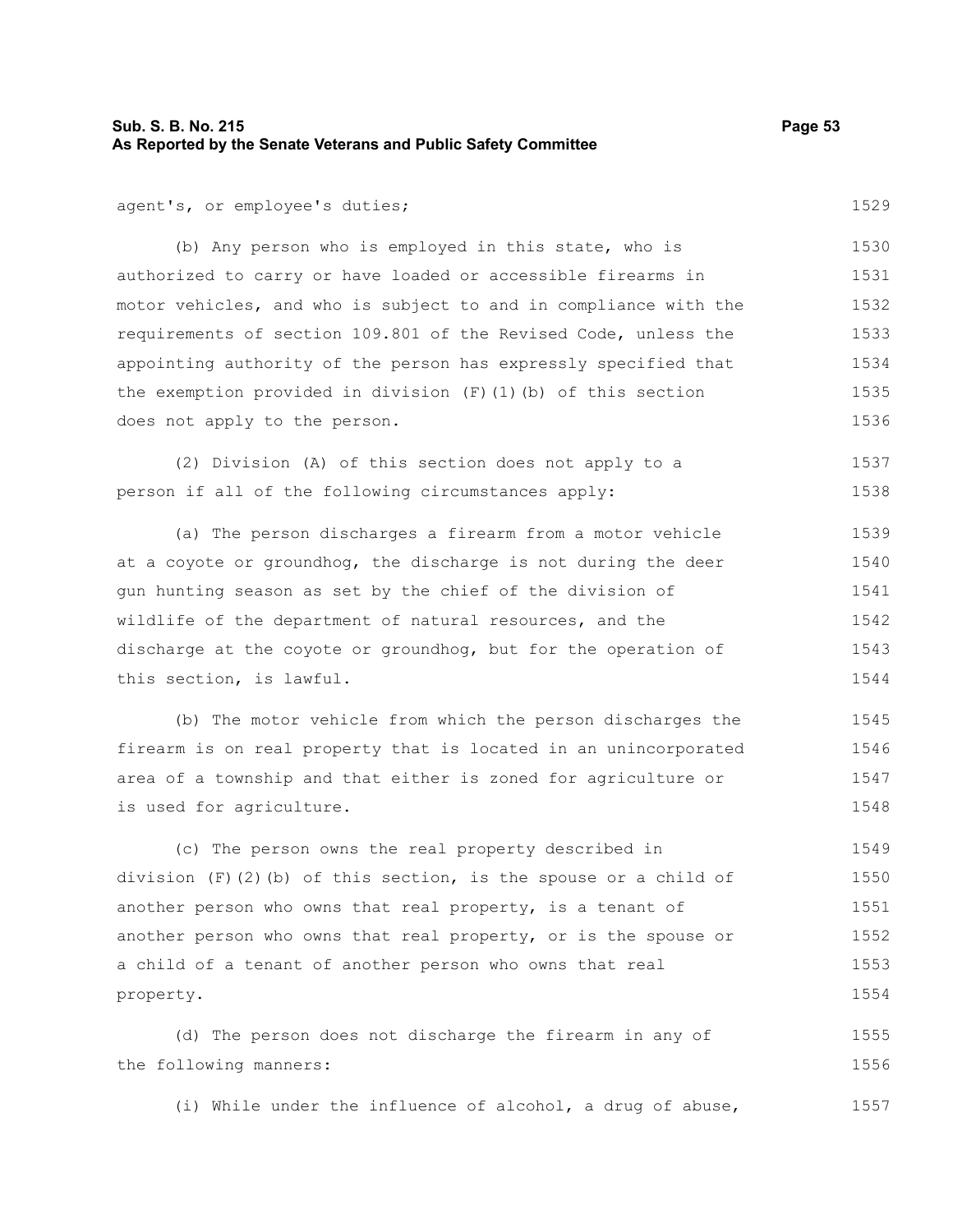#### **Sub. S. B. No. 215 Page 54 As Reported by the Senate Veterans and Public Safety Committee** or alcohol and a drug of abuse; (ii) In the direction of a street, highway, or other public or private property used by the public for vehicular traffic or parking; (iii) At or into an occupied structure that is a permanent or temporary habitation; (iv) In the commission of any violation of law, including, but not limited to, a felony that includes, as an essential element, purposely or knowingly causing or attempting to cause the death of or physical harm to another and that was committed by discharging a firearm from a motor vehicle. (3) Division (A) of this section does not apply to a person if all of the following apply: (a) The person possesses a valid all-purpose vehicle permit issued under section 1533.103 of the Revised Code by the chief of the division of wildlife. 1558 1559 1560 1561 1562 1563 1564 1565 1566 1567 1568 1569 1570 1571 1572 1573

(b) The person discharges a firearm at a wild quadruped or game bird as defined in section 1531.01 of the Revised Code during the open hunting season for the applicable wild quadruped or game bird. 1574 1575 1576 1577

(c) The person discharges a firearm from a stationary allpurpose vehicle as defined in section 1531.01 of the Revised Code from private or publicly owned lands or from a motor vehicle that is parked on a road that is owned or administered by the division of wildlife. 1578 1579 1580 1581 1582

(d) The person does not discharge the firearm in any of the following manners: 1583 1584

(i) While under the influence of alcohol, a drug of abuse, 1585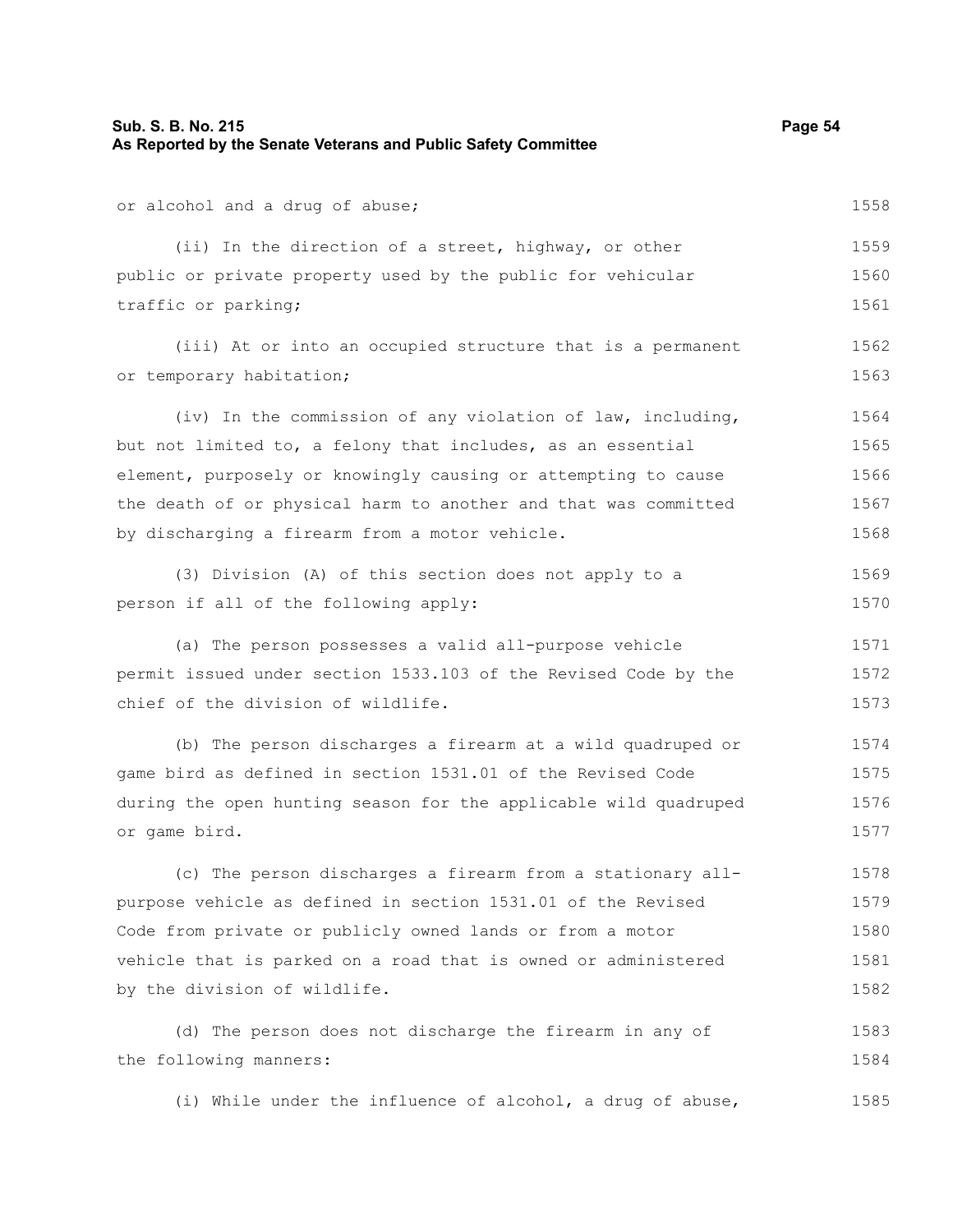or alcohol and a drug of abuse;

(ii) In the direction of a street, a highway, or other public or private property that is used by the public for vehicular traffic or parking; 1587 1588 1589

(iii) At or into an occupied structure that is a permanent or temporary habitation; 1590 1591

(iv) In the commission of any violation of law, including, but not limited to, a felony that includes, as an essential element, purposely or knowingly causing or attempting to cause the death of or physical harm to another and that was committed by discharging a firearm from a motor vehicle. 1592 1593 1594 1595 1596

(4) Divisions (B) and (C) of this section do not apply to a person if all of the following circumstances apply: 1597 1598

(a) At the time of the alleged violation of either of those divisions, the person is the operator of or a passenger in a motor vehicle. 1599 1600 1601

(b) The motor vehicle is on real property that is located in an unincorporated area of a township and that either is zoned for agriculture or is used for agriculture. 1602 1603 1604

(c) The person owns the real property described in division  $(D)$   $(D)$   $(D)$   $(F)$   $(4)$   $(b)$  of this section, is the spouse or a child of another person who owns that real property, is a tenant of another person who owns that real property, or is the spouse or a child of a tenant of another person who owns that real property. 1605 1606 1607 1608 1609 1610

(d) The person, prior to arriving at the real property described in division  $(D)$   $(4)$   $(b)$   $(f)$   $(4)$   $(b)$  of this section, did not transport or possess a firearm in the motor vehicle in a 1611 1612 1613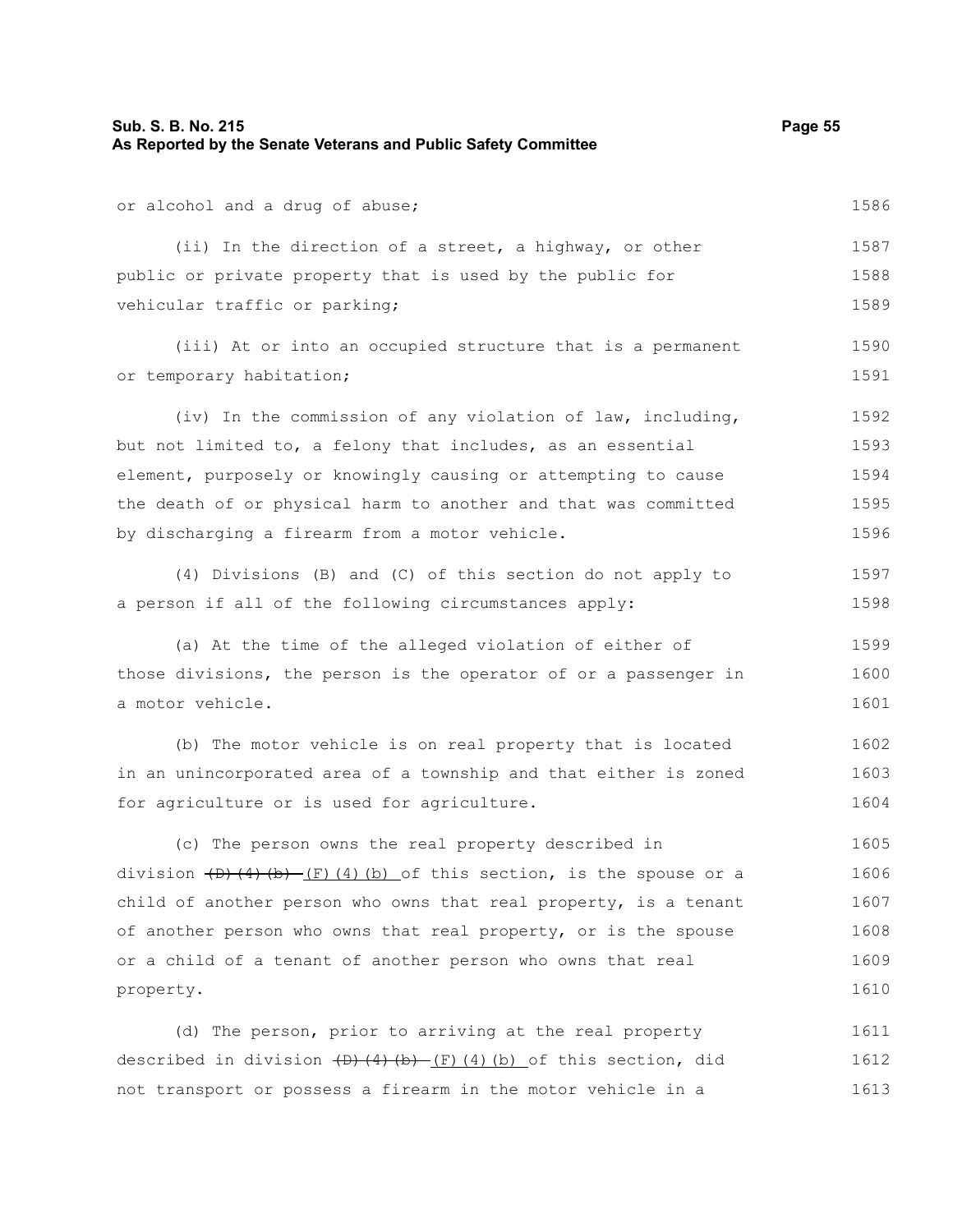#### **Sub. S. B. No. 215 Page 56 As Reported by the Senate Veterans and Public Safety Committee**

manner prohibited by division (B) or (C) of this section while the motor vehicle was being operated on a street, highway, or other public or private property used by the public for vehicular traffic or parking. 1614 1615 1616 1617

(5) Divisions (B) and (C) of this section do not apply to a person who transports or possesses a handgun in a motor vehicle if, at the time of that transportation or possession, both of the following apply: 1618 1619 1620 1621

(a) The person transporting or possessing the handgun  $i$ seither carrying a valid-has been issued a concealed handgun license that is valid at the time in question or the person is an active duty member of the armed forces of the United States and is carrying a valid military identification card and documentation of successful completion of firearms training that meets or exceeds the training requirements described in division (G)(1) of section 2923.125 of the Revised Code. 1622 1623 1624 1625 1626 1627 1628 1629

(b) The person transporting or possessing the handgun is not knowingly in a place described in division (B) of section 2923.126 of the Revised Code. 1630 1631 1632

(6) Divisions (B) and (C) of this section do not apply to a person if all of the following apply: 1633 1634

(a) The person possesses a valid all-purpose vehicle permit issued under section 1533.103 of the Revised Code by the chief of the division of wildlife. 1635 1636 1637

(b) The person is on or in an all-purpose vehicle as defined in section 1531.01 of the Revised Code or a motor vehicle during the open hunting season for a wild quadruped or game bird. 1638 1639 1640 1641

(c) The person is on or in an all-purpose vehicle as 1642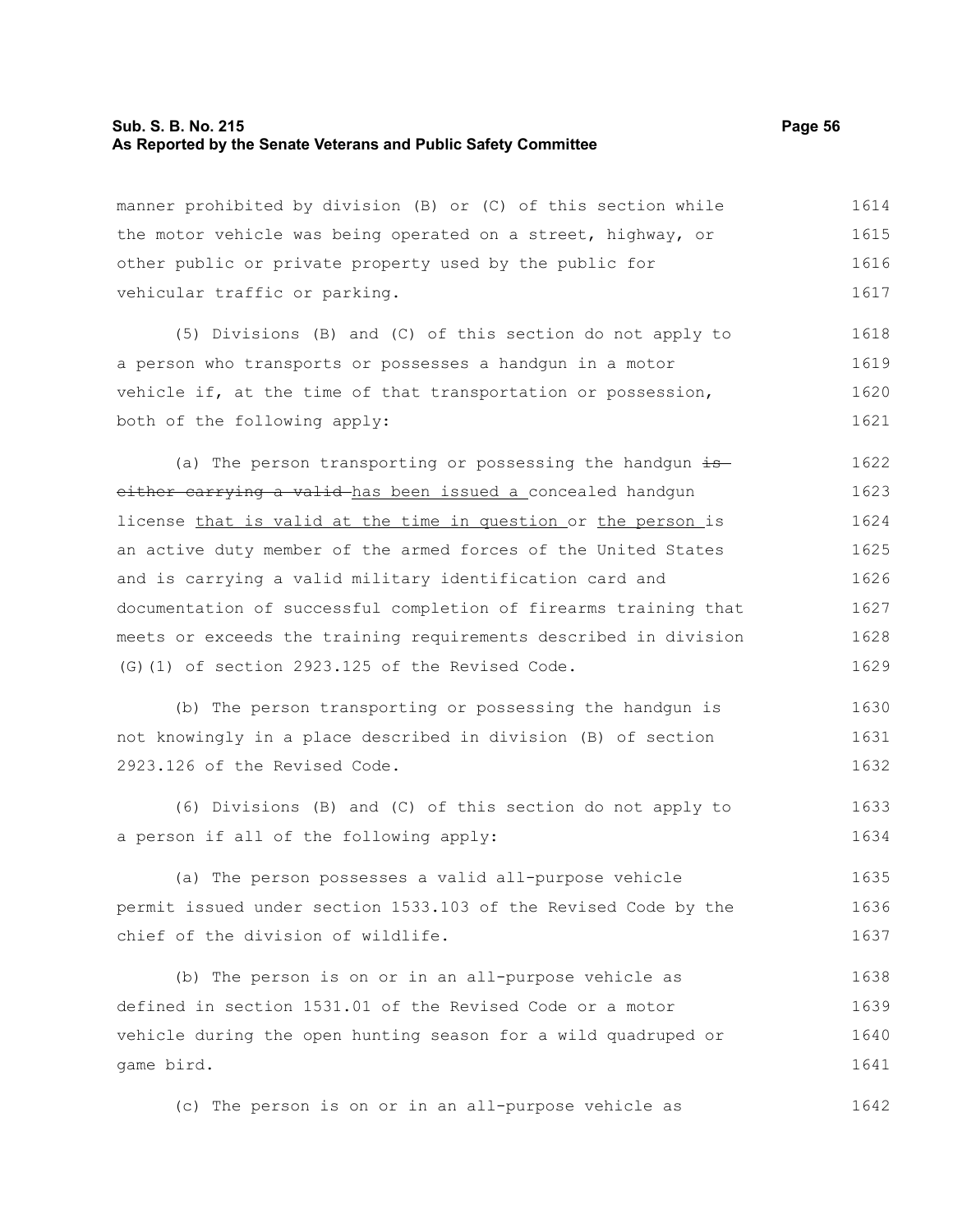### **Sub. S. B. No. 215 Page 57 As Reported by the Senate Veterans and Public Safety Committee**

defined in section 1531.01 of the Revised Code on private or publicly owned lands or on or in a motor vehicle that is parked on a road that is owned or administered by the division of wildlife. 1644

(7) Nothing in this section prohibits or restricts a person from possessing, storing, or leaving a firearm in a locked motor vehicle that is parked in the state underground parking garage at the state capitol building or in the parking garage at the Riffe center for government and the arts in Columbus, if the person's transportation and possession of the firearm in the motor vehicle while traveling to the premises or facility was not in violation of division (A), (B), (C), (D), or (E) of this section or any other provision of the Revised Code. 1647 1648 1649 1650 1651 1652 1653 1654 1655

(G)(1) The affirmative defenses authorized in divisions (D)(1) and (2) of section 2923.12 of the Revised Code are affirmative defenses to a charge under division (B) or (C) of this section that involves a firearm other than a handgun. 1656 1657 1658 1659

(2) It is an affirmative defense to a charge under division (B) or (C) of this section of improperly handling firearms in a motor vehicle that the actor transported or had the firearm in the motor vehicle for any lawful purpose and while the motor vehicle was on the actor's own property, provided that this affirmative defense is not available unless the person, immediately prior to arriving at the actor's own property, did not transport or possess the firearm in a motor vehicle in a manner prohibited by division (B) or (C) of this section while the motor vehicle was being operated on a street, highway, or other public or private property used by the public for vehicular traffic. 1660 1661 1662 1663 1664 1665 1666 1667 1668 1669 1670 1671

(H)(1) No person who is charged with a violation of

1672

1643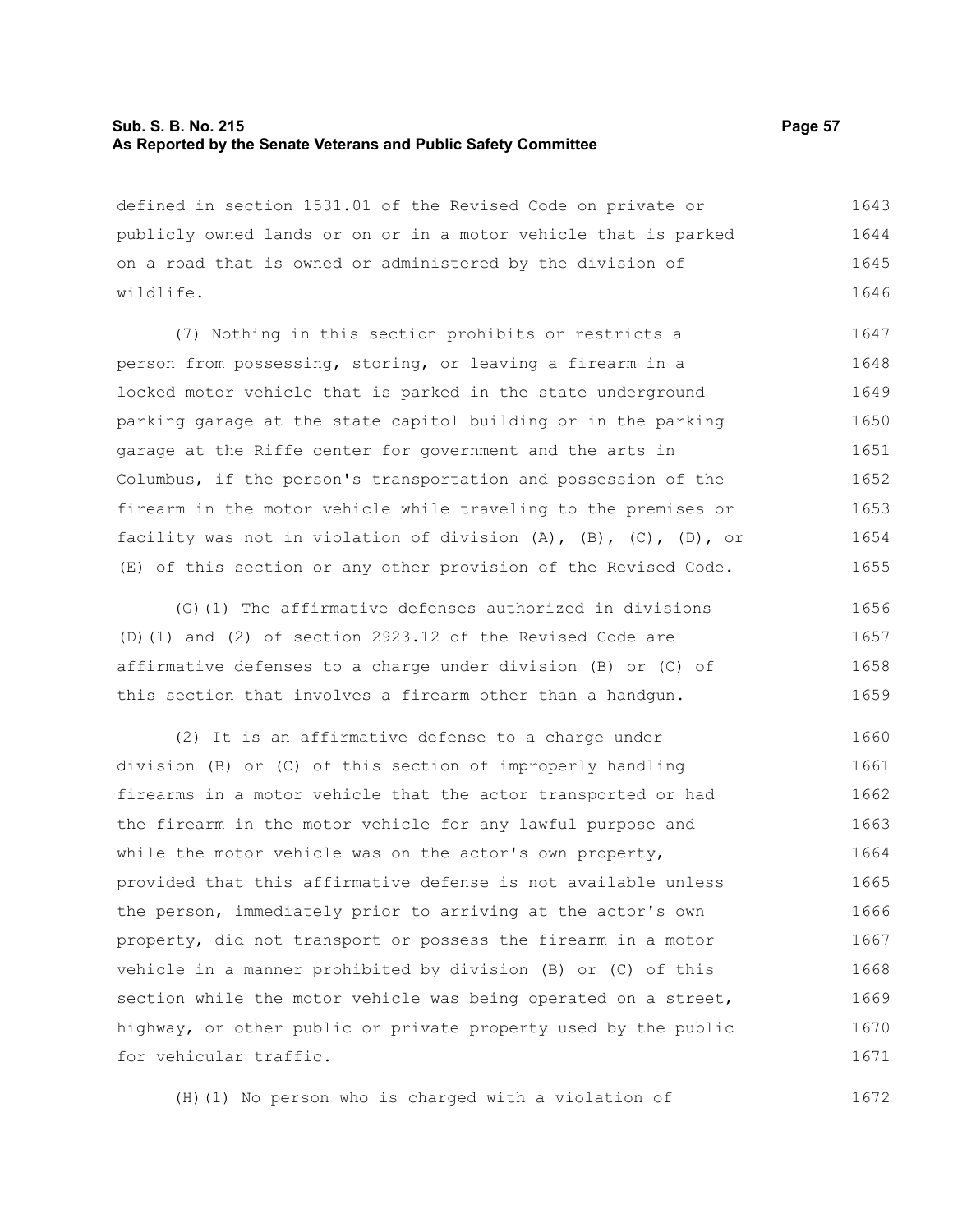## **Sub. S. B. No. 215 Page 58 As Reported by the Senate Veterans and Public Safety Committee**

division  $(B)$ ,  $(C)$ , or  $(D)$  of this section shall be required to obtain a concealed handgun license as a condition for the dismissal of the charge. (2)(a) If a person is convicted of, was convicted of, pleads guilty to, or has pleaded guilty to a violation of division (E) of this section as it existed prior to September 30, 2011, and  $\pm\text{$ -the conduct that was the basis of the violation no longer would be a violation of division (E) of this section on or after September 30, 2011, or if a person is convicted of, was convicted of, pleads guilty to, or has pleaded guilty to a violation of division (E)(1) or (2) of this section as it existed prior to the effective date of this amendment, the person may file an application under section 2953.37 of the Revised Code requesting the expungement of the record of conviction. 1673 1674 1675 1676 1677 1678 1679 1680 1681 1682 1683 1684 1685 1686 1687

If a person is convicted of, was convicted of, pleads guilty to, or has pleaded guilty to a violation of division (B) or (C) of this section as the division existed prior to September 30, 2011, and if the conduct that was the basis of the violation no longer would be a violation of division (B) or (C) of this section on or after September 30, 2011, due to the application of division  $(F)$  (5) of this section as it exists on and after September 30, 2011, the person may file an application under section 2953.37 of the Revised Code requesting the expungement of the record of conviction. 1688 1689 1690 1691 1692 1693 1694 1695 1696 1697

(b) The attorney general shall develop a public media advisory that summarizes the expungement procedure established under section 2953.37 of the Revised Code and the offenders identified in division (H)(2)(a) of this section and those identified in division (E)(2) of section 2923.12 of the Revised 1698 1699 1700 1701 1702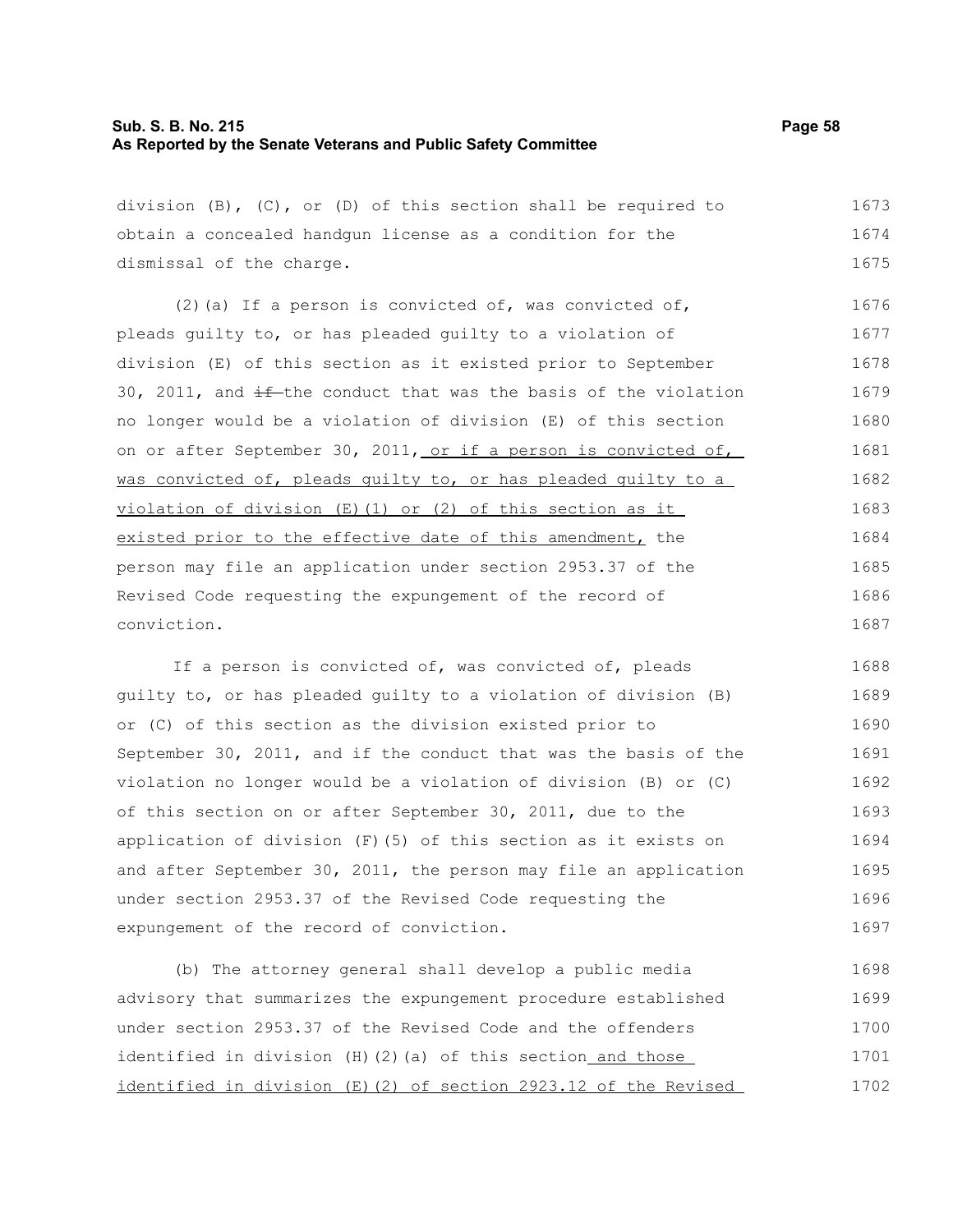# **Sub. S. B. No. 215 Page 59 As Reported by the Senate Veterans and Public Safety Committee**

Code who are authorized to apply for the expungement. Within thirty days after September 30, 2011, with respect to violations of division (B), (C), or (E) of this section as they existed prior to that date, and within thirty days after the effective date of this amendment with respect to a violation of division (E)(1) or (2) of this section or division (B)(1) of section 2923.12 of the Revised Code as they existed prior to the effective date of this amendment, the attorney general shall provide a copy of the advisory to each daily newspaper published 1703 1704 1705 1706 1707 1708 1709 1710 1711

in this state and each television station that broadcasts in this state. The attorney general may provide the advisory in a tangible form, an electronic form, or in both tangible and electronic forms. 1712 1713 1714 1715

(I) Whoever violates this section is guilty of improperly handling firearms in a motor vehicle. Violation-A violation of division (A) of this section is a felony of the fourth degree. Violation A violation of division (C) of this section is a misdemeanor of the fourth degree. A violation of division (D) of this section is a felony of the fifth degree or, if the loaded handgun is concealed on the person's person, a felony of the fourth degree. Except as otherwise provided in this division, a-A violation of division (E)(1) or (2) of this section is a misdemeanor of the first second degree, and, in addition to any other penalty or sanction imposed for the violation, the offender's concealed handgun license shall be suspended pursuant to division (A)(2) of section 2923.128 of the Revised Code. If at the time of the stop of the offender for a traffic stop, foranother law enforcement purpose, or for a purpose defined in section 5503.34 of the Revised Code that was the basis of the violation any law enforcement officer involved with the stop or the employee of the motor carrier enforcement unit who made the 1716 1717 1718 1719 1720 1721 1722 1723 1724 1725 1726 1727 1728 1729 1730 1731 1732 1733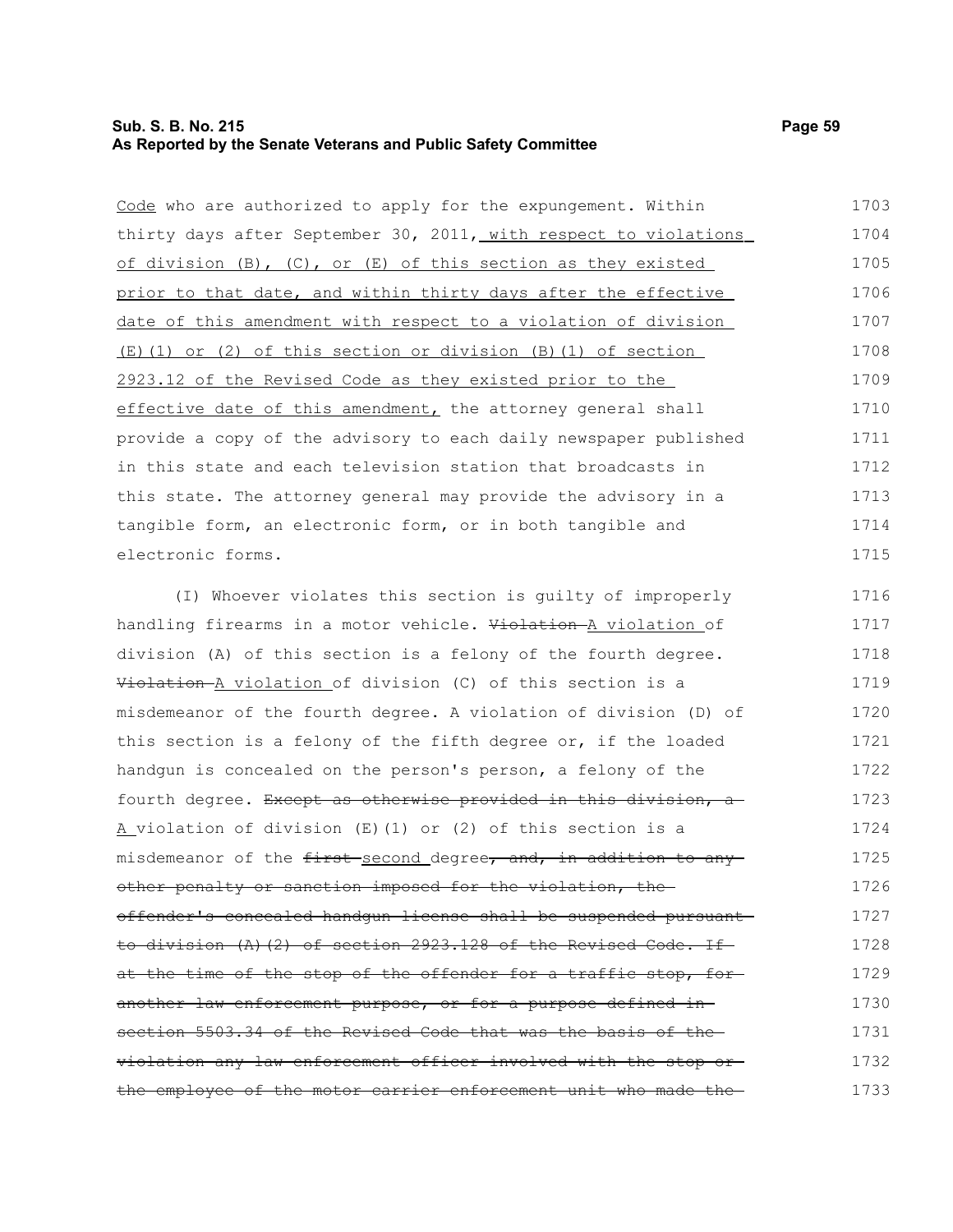# **Sub. S. B. No. 215 Page 60 As Reported by the Senate Veterans and Public Safety Committee**

stop had actual knowledge of the offender's status as a licensee, a violation of division (E)(1) or (2) of this section is a minor misdemeanor, and the offender's concealed handgunlicense shall not be suspended pursuant to division (A)(2) of section 2923.128 of the Revised Code. A violation of division (E)(4) of this section is a felony of the fifth degree. A violation of division (E)(3) or (5) of this section is a misdemeanor of the first degree or, if the offender previously has been convicted of or pleaded guilty to a violation of division  $(E)(3)$  or  $(5)$  of this section, a felony of the fifth degree. In addition to any other penalty or sanction imposed for a misdemeanor violation of division (E)(3) or (5) of this section, the offender's concealed handgun license shall be suspended pursuant to division (A)(2) of section 2923.128 of the Revised Code. A violation of division (B) of this section is a felony of the fourth degree. 1734 1735 1736 1737 1738 1739 1740 1741 1742 1743 1744 1745 1746 1747 1748 1749

(J) If a law enforcement officer stops a motor vehicle for a traffic stop or any other purpose, if any person in the motor vehicle surrenders a firearm to the officer, either voluntarily or pursuant to a request or demand of the officer, and if the officer does not charge the person with a violation of this section or arrest the person for any offense, the person is not otherwise prohibited by law from possessing the firearm, and the firearm is not contraband, the officer shall return the firearm to the person at the termination of the stop. If a court orders a law enforcement officer to return a firearm to a person pursuant to the requirement set forth in this division, division (B) of section 2923.163 of the Revised Code applies. 1750 1751 1752 1753 1754 1755 1756 1757 1758 1759 1760 1761

(K) As used in this section: 1762

(1) "Motor vehicle," "street," and "highway" have the same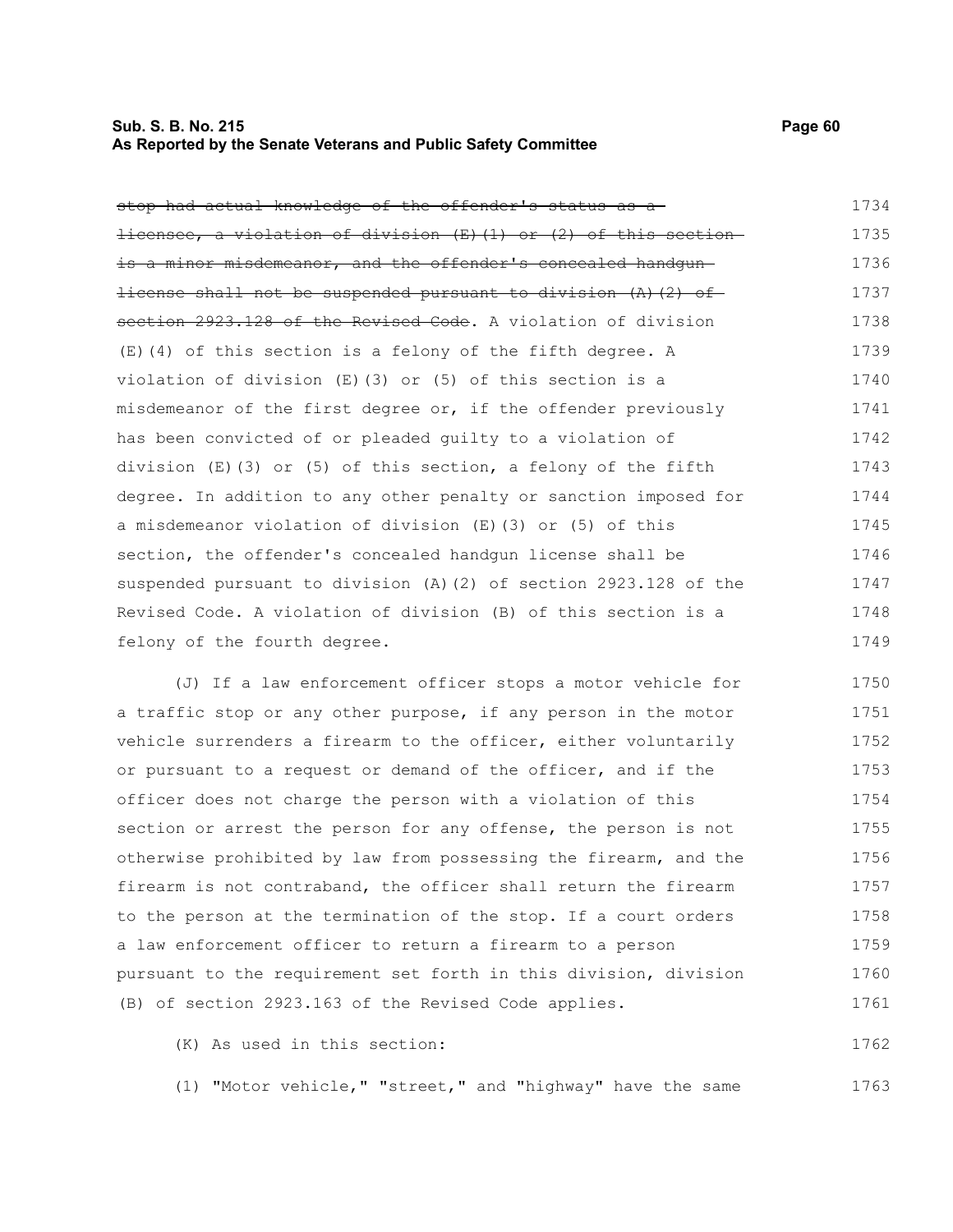# **Sub. S. B. No. 215 Page 61 As Reported by the Senate Veterans and Public Safety Committee** meanings as in section 4511.01 of the Revised Code. (2) "Occupied structure" has the same meaning as in section 2909.01 of the Revised Code. (3) "Agriculture" has the same meaning as in section 519.01 of the Revised Code. (4) "Tenant" has the same meaning as in section 1531.01 of the Revised Code. (5)(a) "Unloaded" means, with respect to a firearm other than a firearm described in division  $(K)$  (6) of this section, that no ammunition is in the firearm in question, no magazine or speed loader containing ammunition is inserted into the firearm in question, and one of the following applies: (i) There is no ammunition in a magazine or speed loader that is in the vehicle in question and that may be used with the firearm in question. (ii) Any magazine or speed loader that contains ammunition and that may be used with the firearm in question is stored in a compartment within the vehicle in question that cannot be accessed without leaving the vehicle or is stored in a container that provides complete and separate enclosure. (b) For the purposes of division (K)(5)(a)(ii) of this 1764 1765 1766 1767 1768 1769 1770 1771 1772 1773 1774 1775 1776 1777 1778 1779 1780 1781 1782 1783 1784

section, a "container that provides complete and separate enclosure" includes, but is not limited to, any of the following: 1785 1786 1787

(i) A package, box, or case with multiple compartments, as long as the loaded magazine or speed loader and the firearm in question either are in separate compartments within the package, box, or case, or, if they are in the same compartment, the 1788 1789 1790 1791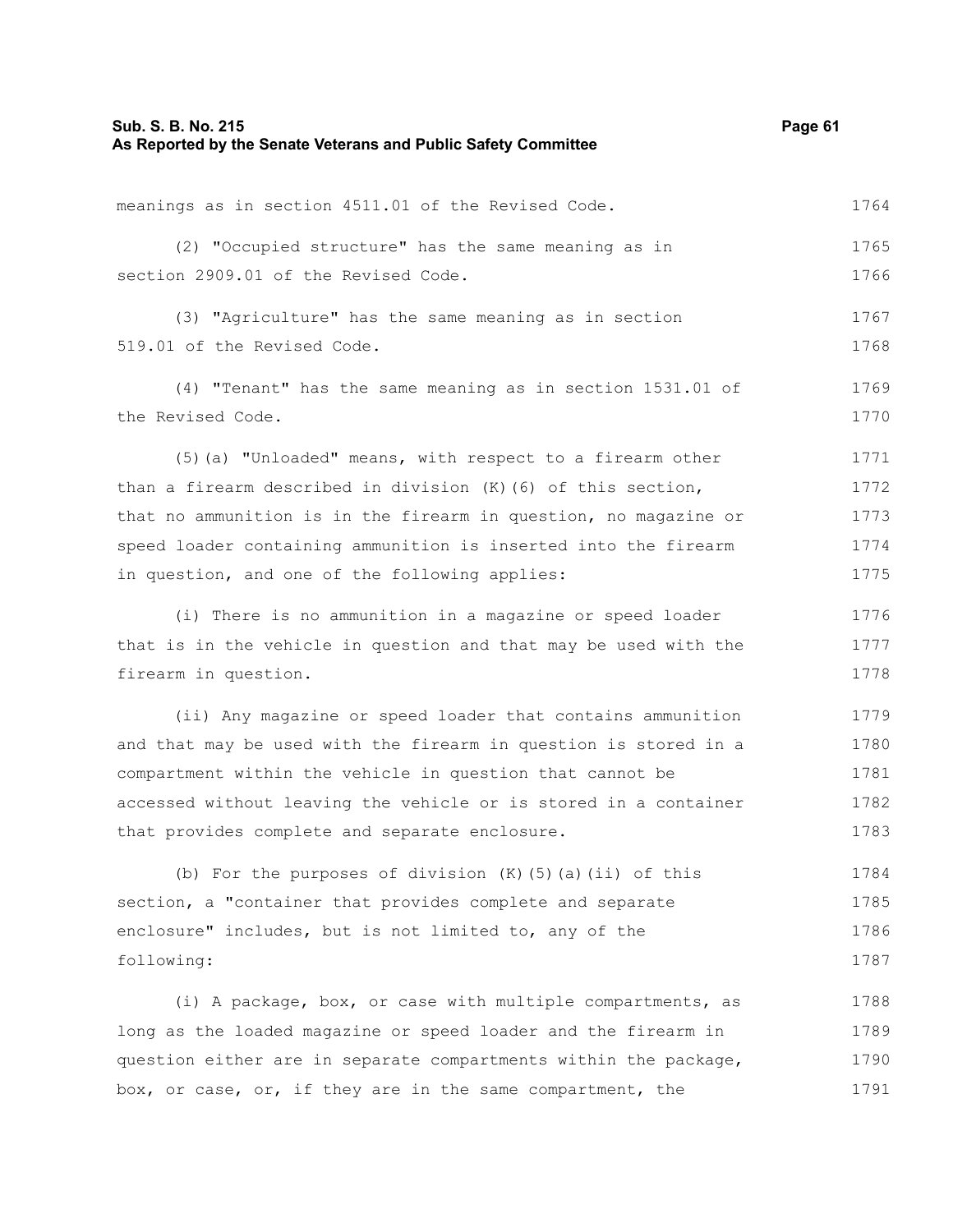# **Sub. S. B. No. 215 Page 62 As Reported by the Senate Veterans and Public Safety Committee**

| magazine or speed loader is contained within a separate          | 1792 |
|------------------------------------------------------------------|------|
| enclosure in that compartment that does not contain the firearm  | 1793 |
| and that closes using a snap, button, buckle, zipper, hook and   | 1794 |
| loop closing mechanism, or other fastener that must be opened to | 1795 |
| access the contents or the firearm is contained within a         | 1796 |
| separate enclosure of that nature in that compartment that does  | 1797 |
| not contain the magazine or speed loader;                        | 1798 |
| (ii) A pocket or other enclosure on the person of the            | 1799 |
| person in question that closes using a snap, button, buckle,     | 1800 |
| zipper, hook and loop closing mechanism, or other fastener that  | 1801 |
| must be opened to access the contents.                           | 1802 |
| (c) For the purposes of divisions (K) (5) (a) and (b) of         | 1803 |
| this section, ammunition held in stripper-clips or in en-bloc    | 1804 |
| clips is not considered ammunition that is loaded into a         | 1805 |
| magazine or speed loader.                                        | 1806 |
| (6) "Unloaded" means, with respect to a firearm employing        | 1807 |
| a percussion cap, flintlock, or other obsolete ignition system,  | 1808 |
| when the weapon is uncapped or when the priming charge is        | 1809 |
| removed from the pan.                                            | 1810 |
| (7) "Commercial motor vehicle" has the same meaning as in        | 1811 |
| division (A) of section 4506.25 of the Revised Code.             | 1812 |
| (8) "Motor carrier enforcement unit" means the motor             | 1813 |
| carrier enforcement unit in the department of public safety,     | 1814 |
| division of state highway patrol, that is created by section     | 1815 |
| 5503.34 of the Revised Code.                                     | 1816 |
| (L) Divisions (K) (5) (a) and (b) of this section do not         | 1817 |
| affect the authority of a person who is carrying-has been issued | 1818 |

a valid-concealed handgun license that is valid at the time in question to have one or more magazines or speed loaders 1819 1820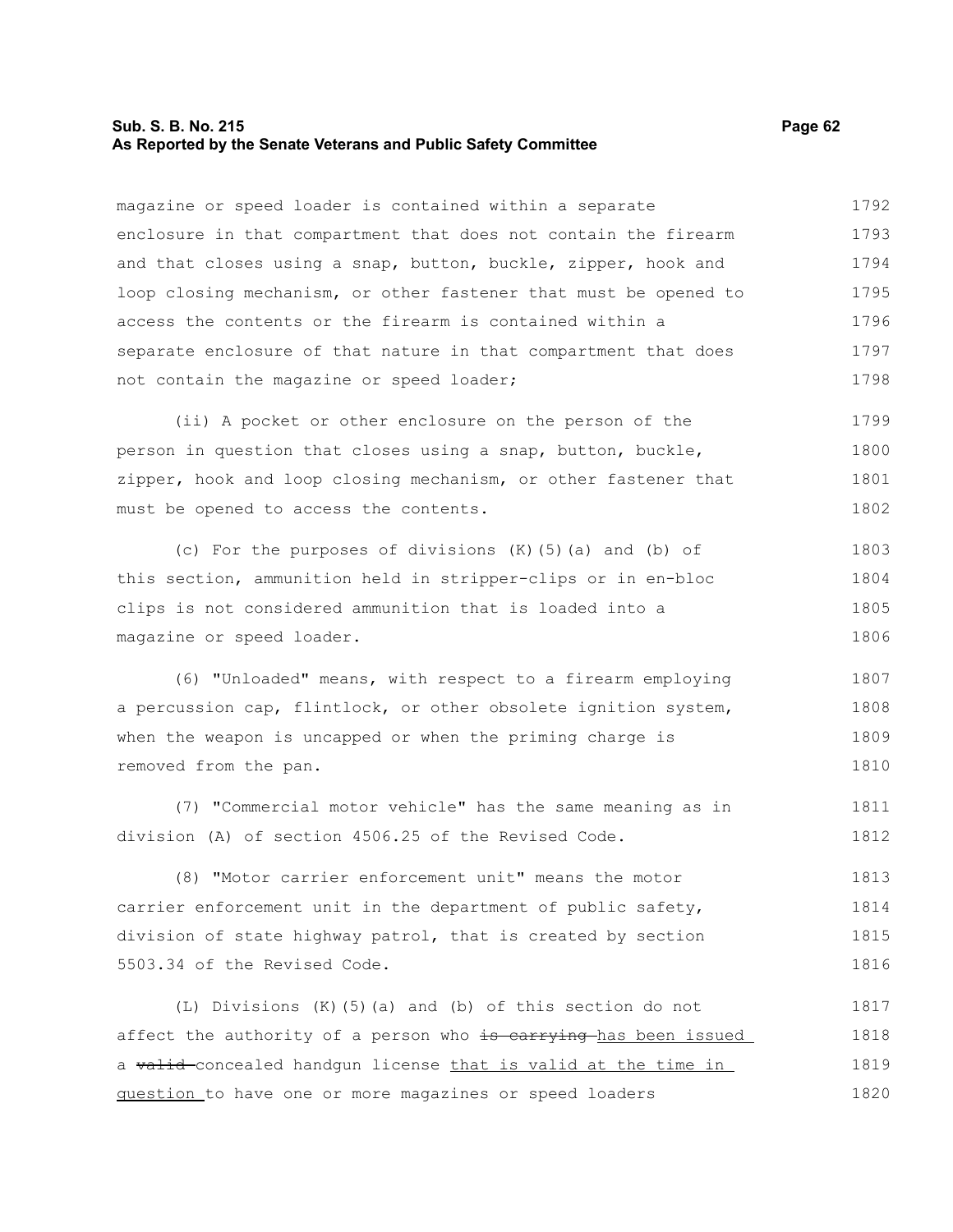### **Sub. S. B. No. 215 Page 63 As Reported by the Senate Veterans and Public Safety Committee**

containing ammunition anywhere in a vehicle, without being transported as described in those divisions, as long as no ammunition is in a firearm, other than a handgun, in the vehicle other than as permitted under any other provision of this chapter. A person who is carrying has been issued a valid concealed handgun license that is valid at the time in question may have one or more magazines or speed loaders containing ammunition anywhere in a vehicle without further restriction, as long as no ammunition is in a firearm, other than a handgun, in the vehicle other than as permitted under any provision of this chapter. **Sec. 2953.37.** (A) As used in this section: (1) "Expunge" means to destroy, delete, and erase a record as appropriate for the record's physical or electronic form or characteristic so that the record is permanently irretrievable. (2) "Official records" has the same meaning as in section 2953.51 of the Revised Code. (3) "Prosecutor" has the same meaning as in section 2953.31 of the Revised Code. (4) "Record of conviction" means the record related to a conviction of or plea of guilty to an offense. (B) Any person who is convicted of, was convicted of, pleads guilty to, or has pleaded guilty to a violation of division  $(B)$ ,  $(C)$ , or  $(E)$  of section 2923.16 of the Revised Code as the division existed prior to September 30, 2011, or a violation of division (E)(1) or (2) of section 2923.16 of the Revised Code as the division existed prior to the effective date of this amendment and who is authorized by division (H)(2)(a) of that section to file an application under this section for the 1821 1822 1823 1824 1825 1826 1827 1828 1829 1830 1831 1832 1833 1834 1835 1836 1837 1838 1839 1840 1841 1842 1843 1844 1845 1846 1847 1848 1849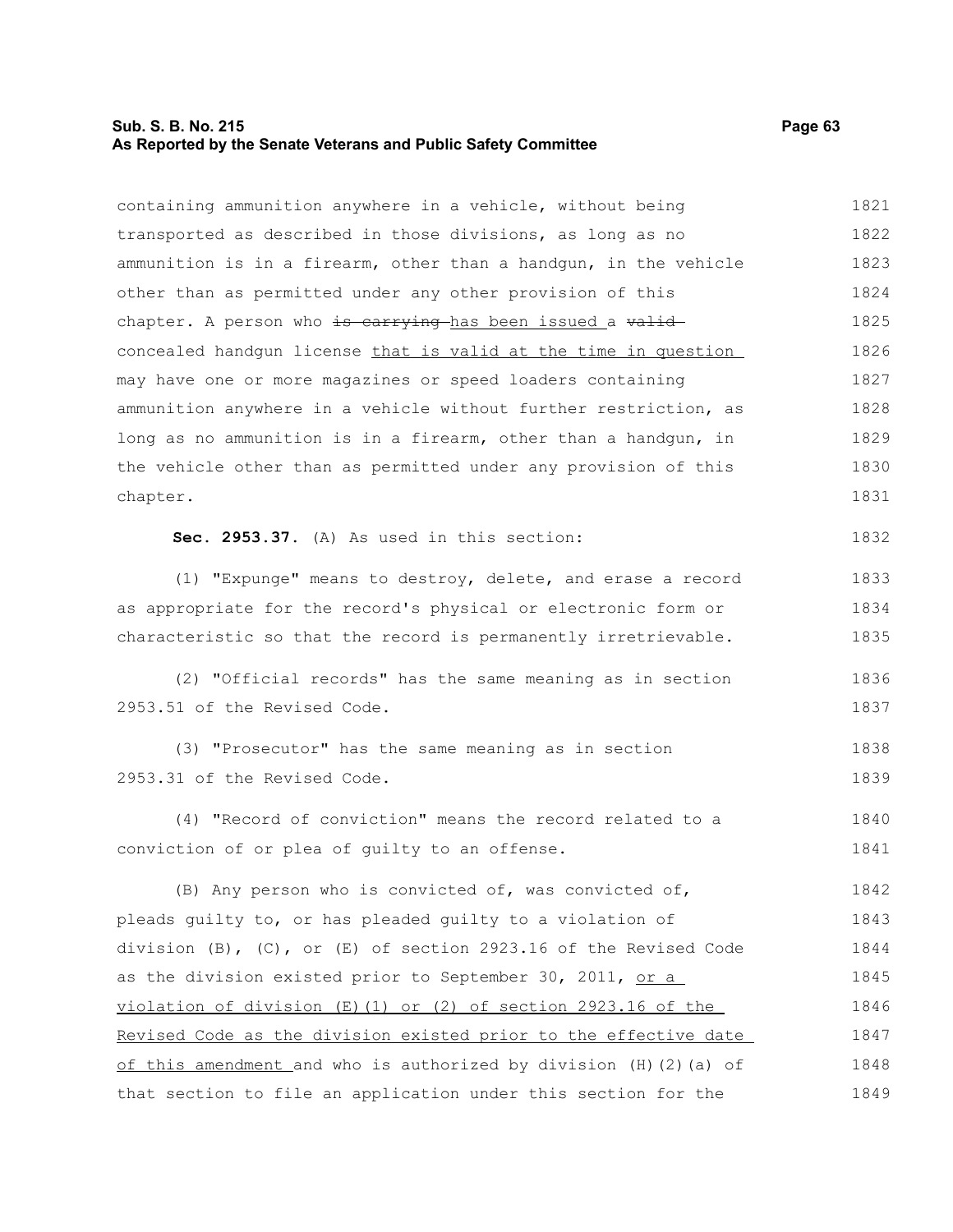# **Sub. S. B. No. 215 Page 64 As Reported by the Senate Veterans and Public Safety Committee**

expungement of the conviction record may apply to the sentencing court for the expungement of the record of conviction. Any person who is convicted of, was convicted of, pleads guilty to, or has pleaded guilty to a violation of division (B)(1) of section 2923.12 of the Revised Code as it existed prior to the effective date of this amendment and who is authorized by division (E)(2) of that section may apply to the sentencing court for the expungement of the record of conviction. The person may file the application at any time on or after September 30, 2011, with respect to violations of division (B), (C), or (E) of section 2923.16 of the Revised Code as they existed prior to that date, or at any time on or after the effective date of this amendment with respect to a violation of 1850 1851 1852 1853 1854 1855 1856 1857 1858 1859 1860 1861 1862

division (B)(1) of section 2923.12 of the Revised Code or of division (E)(1) or (2) of section 2923.16 of the Revised Code as the particular division existed prior to the effective date of this amendment. The application shall do all of the following: 1863 1864 1865 1866

(1) Identify the applicant, the offense for which the expungement is sought, the date of the conviction of or plea of guilty to that offense, and the court in which the conviction occurred or the plea of guilty was entered; 1867 1868 1869 1870

(2) Include evidence that the offense was a violation of division (B), (C), or (E) of section 2923.16 of the Revised Code as the division existed prior to September 30, 2011, or was a violation of division (B)(1) of section 2923.12 of the Revised Code or of division  $(E)(1)$  or  $(2)$  of section 2923.16 of the Revised Code as the particular division existed prior to the effective date of this amendment and that the applicant is authorized by division (H)(2)(a) of that section 2923.16 or division (E)(2) of section 2923.12 of the Revised Code, whichever is applicable, to file an application under this 1871 1872 1873 1874 1875 1876 1877 1878 1879 1880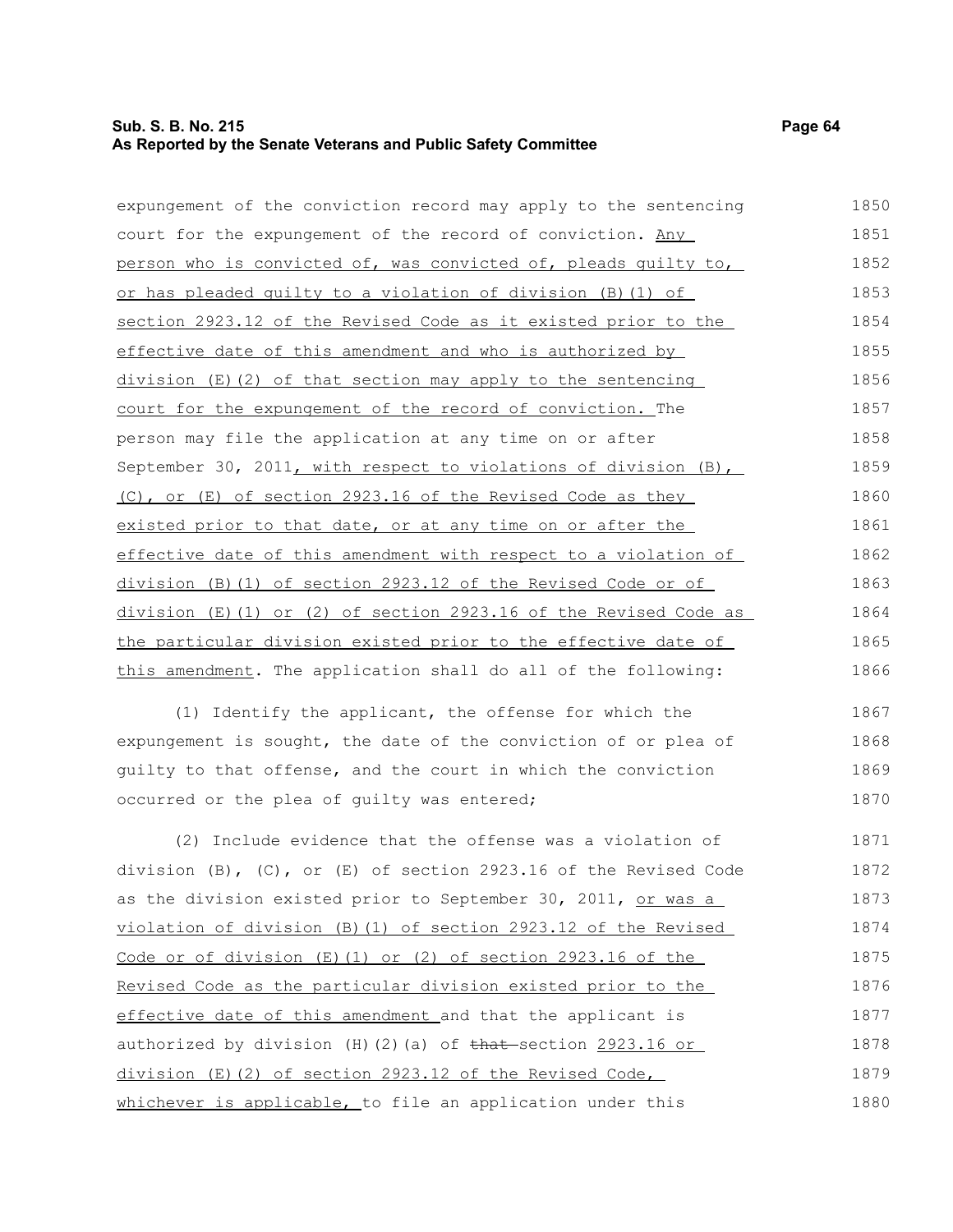# **Sub. S. B. No. 215 Page 65 As Reported by the Senate Veterans and Public Safety Committee**

#### section;

1881

(3) Include a request for expungement of the record of conviction of that offense under this section. 1882 1883

(C) Upon the filing of an application under division (B) of this section and the payment of the fee described in division (D)(3) of this section if applicable, the court shall set a date for a hearing and shall notify the prosecutor for the case of the hearing on the application. The prosecutor may object to the granting of the application by filing an objection with the court prior to the date set for the hearing. The prosecutor shall specify in the objection the reasons for believing a denial of the application is justified. The court shall direct its regular probation officer, a state probation officer, or the department of probation of the county in which the applicant resides to make inquiries and written reports as the court requires concerning the applicant. The court shall hold the hearing scheduled under this division. 1884 1885 1886 1887 1888 1889 1890 1891 1892 1893 1894 1895 1896 1897

(D)(1) At the hearing held under division (C) of this section, the court shall do each of the following: 1898 1899

(a) Determine whether the applicant has been convicted of or pleaded guilty to a violation of division (E) of section 2923.16 of the Revised Code as the division existed prior to September 30, 2011, and whether the conduct that was the basis of the violation no longer would be a violation of that division on or after September 30, 2011; 1900 1901 1902 1903 1904 1905

(b) Determine whether the applicant has been convicted of or pleaded guilty to a violation of division (B) or (C) of section 2923.16 of the Revised Code as the division existed prior to September 30, 2011, and whether the conduct that was 1906 1907 1908 1909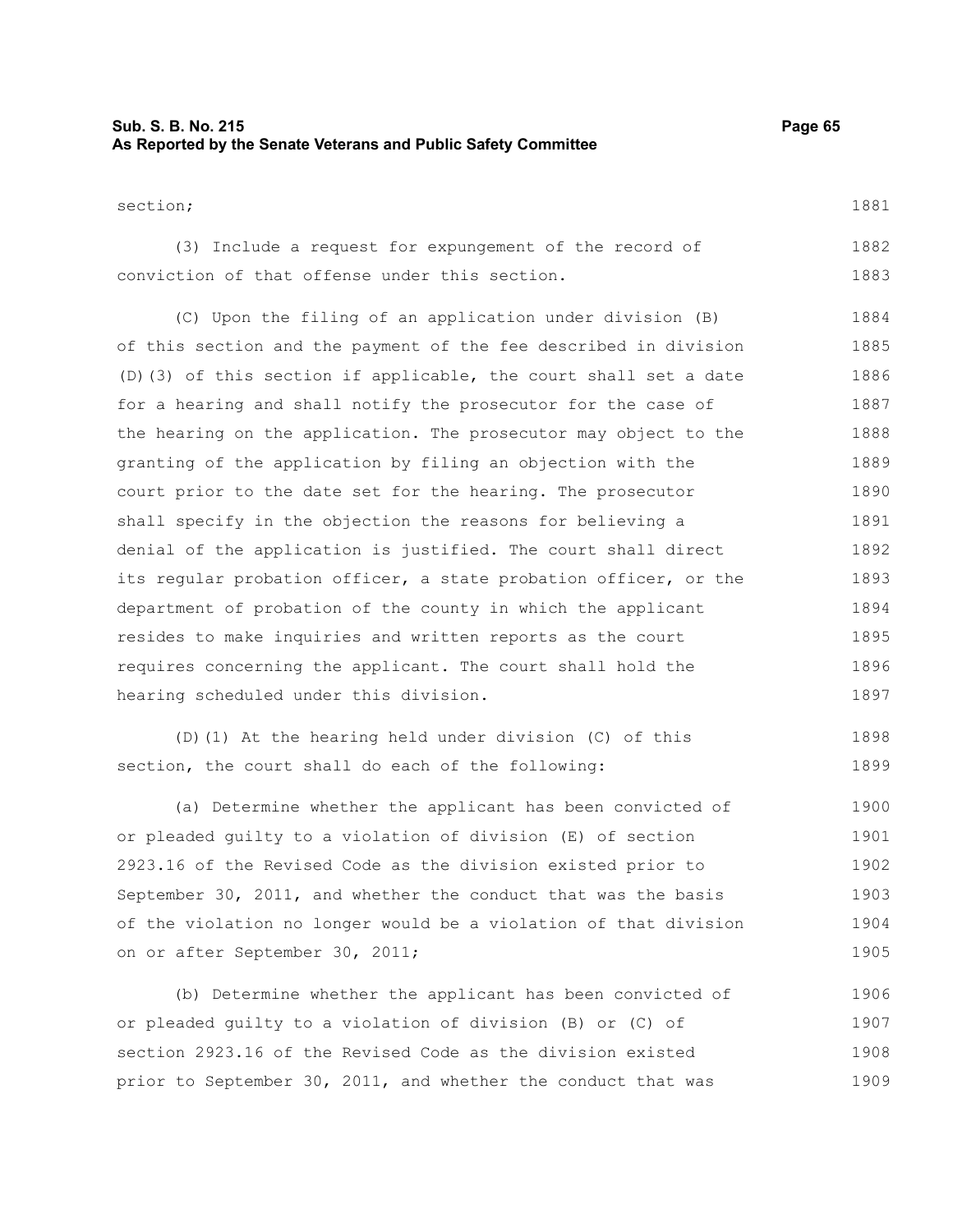# **Sub. S. B. No. 215 Page 66 As Reported by the Senate Veterans and Public Safety Committee**

| the basis of the violation no longer would be a violation of      | 1910 |
|-------------------------------------------------------------------|------|
| that division on or after September 30, 2011, due to the          | 1911 |
| application of division $(F)$ (5) of that section as it exists on | 1912 |
|                                                                   |      |
| and after September 30, 2011;                                     | 1913 |
| (c) Determine whether the applicant has been convicted of         | 1914 |
| or pleaded quilty to a violation of division (B) (1) of section   | 1915 |
| 2923.12 of the Revised Code or of division (E) (1) or (2) of      | 1916 |
| section 2923.16 of the Revised Code as the particular division    | 1917 |
| existed prior to the effective date of this amendment;            | 1918 |
| (d) If the prosecutor has filed an objection in accordance        | 1919 |
| with division (C) of this section, consider the reasons against   | 1920 |
| granting the application specified by the prosecutor in the       | 1921 |
| objection;                                                        | 1922 |
| (d) (e) Weigh the interests of the applicant in having the        | 1923 |
| records pertaining to the applicant's conviction or guilty plea   | 1924 |
| expunged against the legitimate needs, if any, of the government  | 1925 |
| to maintain those records.                                        | 1926 |
| (2) (a) The court may order the expungement of all official       | 1927 |
| records pertaining to the case and the deletion of all index      | 1928 |
| references to the case and, if it does order the expungement,     | 1929 |
| shall send notice of the order to each public office or agency    | 1930 |
| that the court has reason to believe may have an official record  | 1931 |
| pertaining to the case if the court, after complying with         | 1932 |
| division (D)(1) of this section, determines both of the           | 1933 |
| following:                                                        | 1934 |
|                                                                   |      |
| (i) That the applicant has been convicted of or pleaded           | 1935 |

guilty to a violation of division (E) of section 2923.16 of the Revised Code as it existed prior to September 30, 2011, and the conduct that was the basis of the violation no longer would be a 1936 1937 1938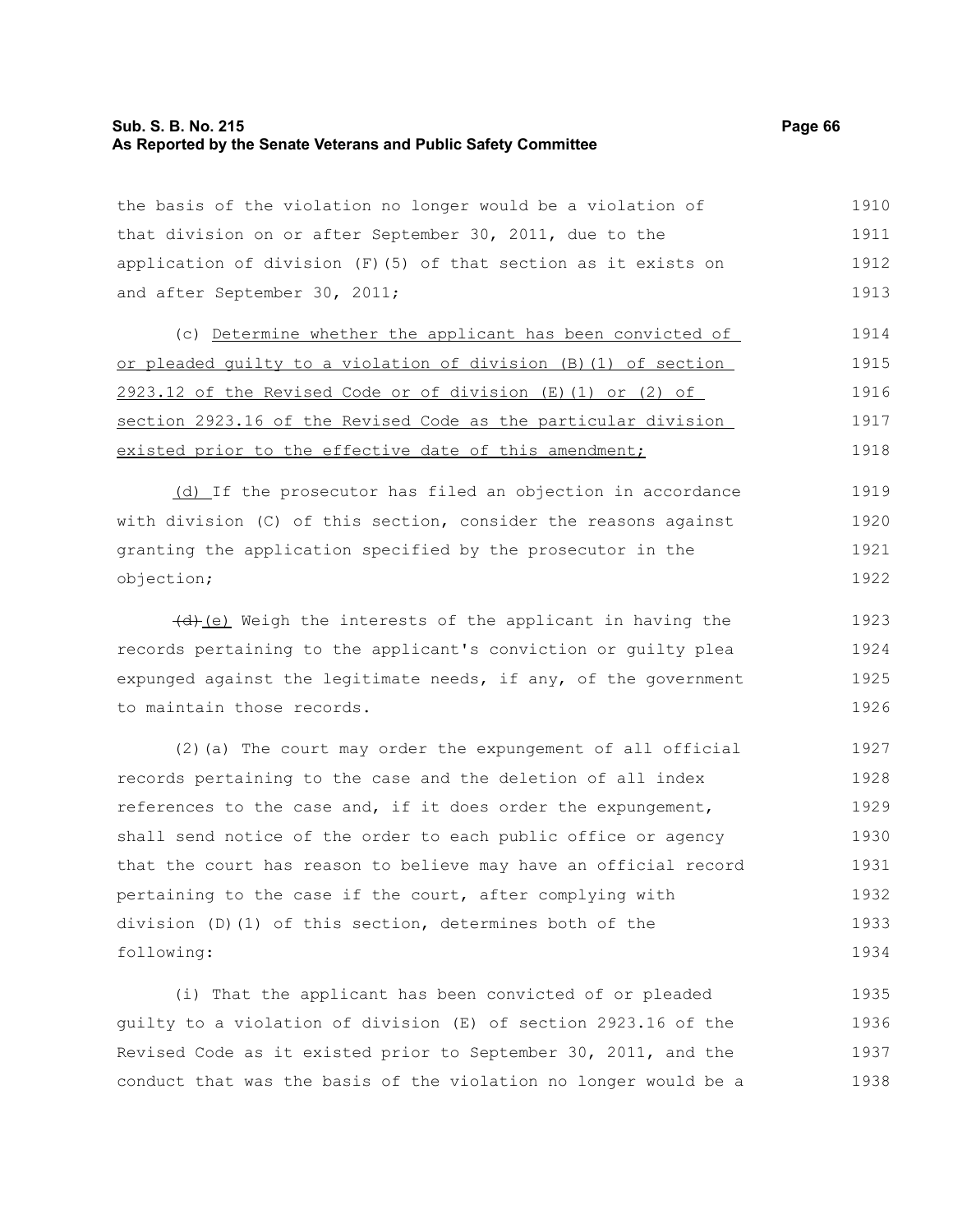### **Sub. S. B. No. 215 Page 67 As Reported by the Senate Veterans and Public Safety Committee**

violation of that division on or after September 30, 2011 $\rightarrow$  or; that the applicant has been convicted of or pleaded guilty to a violation of division (B) or (C) of section 2923.16 of the Revised Code as the division existed prior to September 30, 2011, and the conduct that was the basis of the violation no longer would be a violation of that division on or after September 30, 2011, due to the application of division (F)(5) of that section as it exists on and after September 30, 2011; or that the applicant has been convicted of or pleaded guilty to a violation of division (B)(1) of section 2923.12 of the Revised Code or of division  $(E)$  (1) or (2) of section 2923.16 of the Revised Code as the particular division existed prior to the effective date of this amendment; 1939 1940 1941 1942 1943 1944 1945 1946 1947 1948 1949 1950 1951

(ii) That the interests of the applicant in having the records pertaining to the applicant's conviction or guilty plea expunged are not outweighed by any legitimate needs of the government to maintain those records. 1952 1953 1954 1955

(b) The proceedings in the case that is the subject of an order issued under division (D)(2)(a) of this section shall be considered not to have occurred and the conviction or guilty plea of the person who is the subject of the proceedings shall be expunged. The record of the conviction shall not be used for any purpose, including, but not limited to, a criminal records check under section 109.572 of the Revised Code or a determination under section 2923.125 or 2923.1213 of the Revised Code of eligibility for a concealed handgun license. The applicant may, and the court shall, reply that no record exists with respect to the applicant upon any inquiry into the matter. 1956 1957 1958 1959 1960 1961 1962 1963 1964 1965 1966

(3) Upon the filing of an application under this section, the applicant, unless indigent, shall pay a fee of fifty 1967 1968